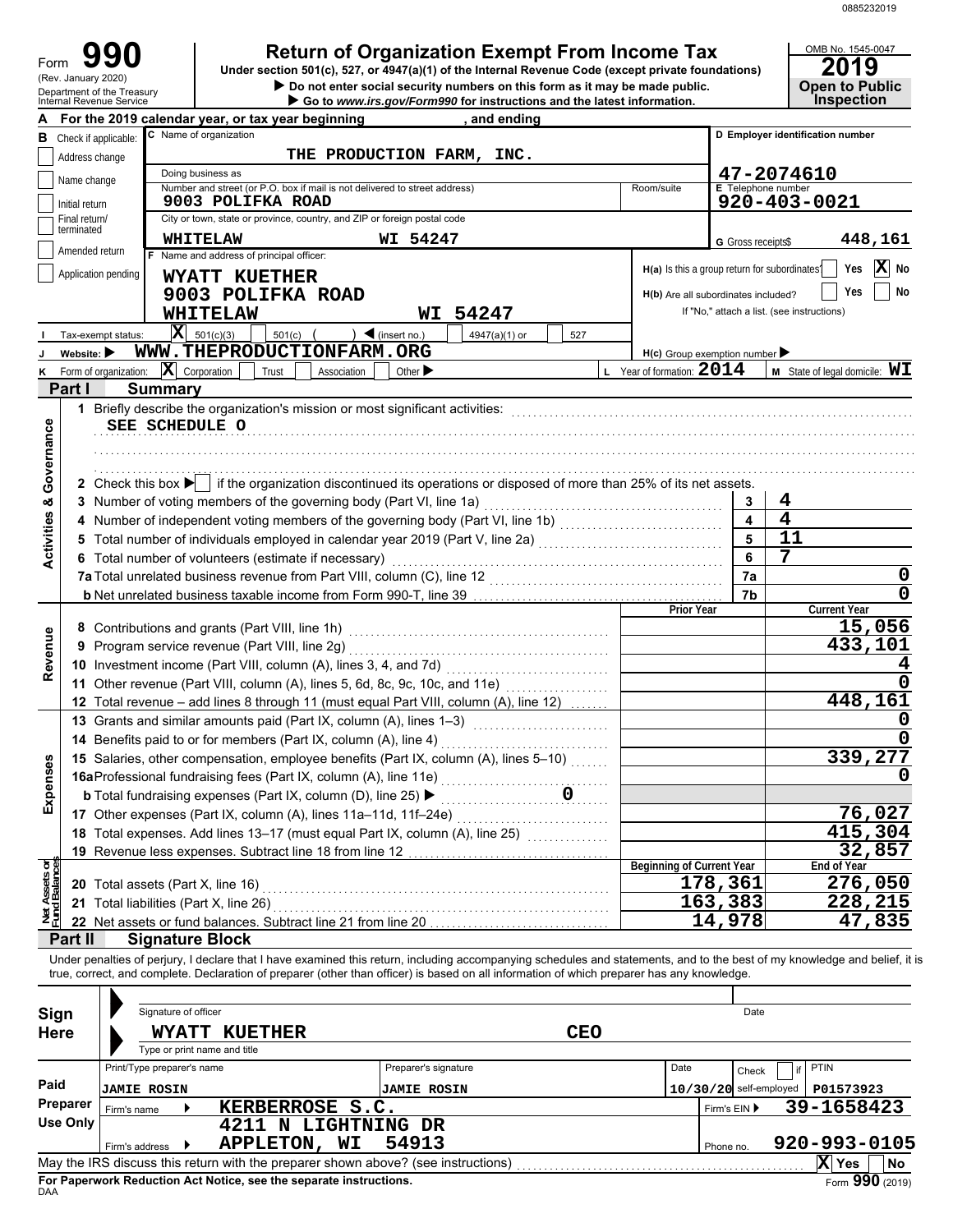|                           | Form 990 (2019) THE PRODUCTION FARM, INC.            |                                                                                                                                                                                                                                                                                               | 47-2074610  |               | Page 2                |
|---------------------------|------------------------------------------------------|-----------------------------------------------------------------------------------------------------------------------------------------------------------------------------------------------------------------------------------------------------------------------------------------------|-------------|---------------|-----------------------|
| Part III                  |                                                      | <b>Statement of Program Service Accomplishments</b><br>Check if Schedule O contains a response or note to any line in this Part III [11] [11] [11] [11] Check if Schedule O contains a response or note to any line in this Part III                                                          |             |               | $ \mathbf{x} $        |
|                           | 1 Briefly describe the organization's mission:       |                                                                                                                                                                                                                                                                                               |             |               |                       |
| SEE SCHEDULE O            |                                                      |                                                                                                                                                                                                                                                                                               |             |               |                       |
|                           |                                                      |                                                                                                                                                                                                                                                                                               |             |               |                       |
|                           |                                                      |                                                                                                                                                                                                                                                                                               |             |               |                       |
|                           |                                                      |                                                                                                                                                                                                                                                                                               |             |               |                       |
|                           |                                                      | 2 Did the organization undertake any significant program services during the year which were not listed on the                                                                                                                                                                                |             |               |                       |
| prior Form 990 or 990-EZ? |                                                      |                                                                                                                                                                                                                                                                                               |             |               | Yes $X$ No            |
|                           | If "Yes," describe these new services on Schedule O. |                                                                                                                                                                                                                                                                                               |             |               |                       |
|                           |                                                      | Did the organization cease conducting, or make significant changes in how it conducts, any program                                                                                                                                                                                            |             |               | Yes $\overline{X}$ No |
| services?                 | If "Yes," describe these changes on Schedule O.      |                                                                                                                                                                                                                                                                                               |             |               |                       |
|                           |                                                      | Describe the organization's program service accomplishments for each of its three largest program services, as measured by                                                                                                                                                                    |             |               |                       |
|                           |                                                      | expenses. Section 501(c)(3) and 501(c)(4) organizations are required to report the amount of grants and allocations to others,                                                                                                                                                                |             |               |                       |
|                           |                                                      | the total expenses, and revenue, if any, for each program service reported.                                                                                                                                                                                                                   |             |               |                       |
|                           |                                                      |                                                                                                                                                                                                                                                                                               |             |               |                       |
|                           |                                                      | GOALS. THIS IS DONE THROUGH TRUST BASED RELATIONAL METHODS AND CREATIVE<br>ARTISTIC OUTLETS, AS WELL AS ACCESS TO ACTIVITIES AND EXPERIENCES THAT THE<br>YOUTH MAY NOT HAVE OTHERWISE HAD ACCESS TO. THE PRODUCTION FARM PROVIDES<br>OVER 200+ INTENSIVE FACE TO FACE SERVICE HOURS PER WEEK. |             |               |                       |
|                           |                                                      |                                                                                                                                                                                                                                                                                               |             |               |                       |
| 4b (Code:                 | ) (Expenses \$                                       | including grants of\$                                                                                                                                                                                                                                                                         |             | ) (Revenue \$ |                       |
| N/A                       |                                                      |                                                                                                                                                                                                                                                                                               |             |               |                       |
|                           |                                                      |                                                                                                                                                                                                                                                                                               |             |               |                       |
|                           |                                                      |                                                                                                                                                                                                                                                                                               |             |               |                       |
|                           |                                                      |                                                                                                                                                                                                                                                                                               |             |               |                       |
|                           |                                                      |                                                                                                                                                                                                                                                                                               |             |               |                       |
|                           |                                                      |                                                                                                                                                                                                                                                                                               |             |               |                       |
|                           |                                                      |                                                                                                                                                                                                                                                                                               |             |               |                       |
|                           |                                                      |                                                                                                                                                                                                                                                                                               |             |               |                       |
|                           |                                                      |                                                                                                                                                                                                                                                                                               |             |               |                       |
|                           |                                                      |                                                                                                                                                                                                                                                                                               |             |               |                       |
|                           |                                                      |                                                                                                                                                                                                                                                                                               |             |               |                       |
| 4c (Code:                 | ) (Expenses \$                                       | including grants of\$                                                                                                                                                                                                                                                                         |             | ) (Revenue \$ |                       |
| N/A                       |                                                      |                                                                                                                                                                                                                                                                                               |             |               |                       |
|                           |                                                      |                                                                                                                                                                                                                                                                                               |             |               |                       |
|                           |                                                      |                                                                                                                                                                                                                                                                                               |             |               |                       |
|                           |                                                      |                                                                                                                                                                                                                                                                                               |             |               |                       |
|                           |                                                      |                                                                                                                                                                                                                                                                                               |             |               |                       |
|                           |                                                      |                                                                                                                                                                                                                                                                                               |             |               |                       |
|                           |                                                      |                                                                                                                                                                                                                                                                                               |             |               |                       |
|                           |                                                      |                                                                                                                                                                                                                                                                                               |             |               |                       |
|                           |                                                      |                                                                                                                                                                                                                                                                                               |             |               |                       |
|                           |                                                      |                                                                                                                                                                                                                                                                                               |             |               |                       |
|                           |                                                      |                                                                                                                                                                                                                                                                                               |             |               |                       |
|                           | 4d Other program services (Describe on Schedule O.)  |                                                                                                                                                                                                                                                                                               |             |               |                       |
|                           |                                                      |                                                                                                                                                                                                                                                                                               |             |               |                       |
| (Expenses \$              |                                                      | including grants of\$                                                                                                                                                                                                                                                                         | (Revenue \$ |               |                       |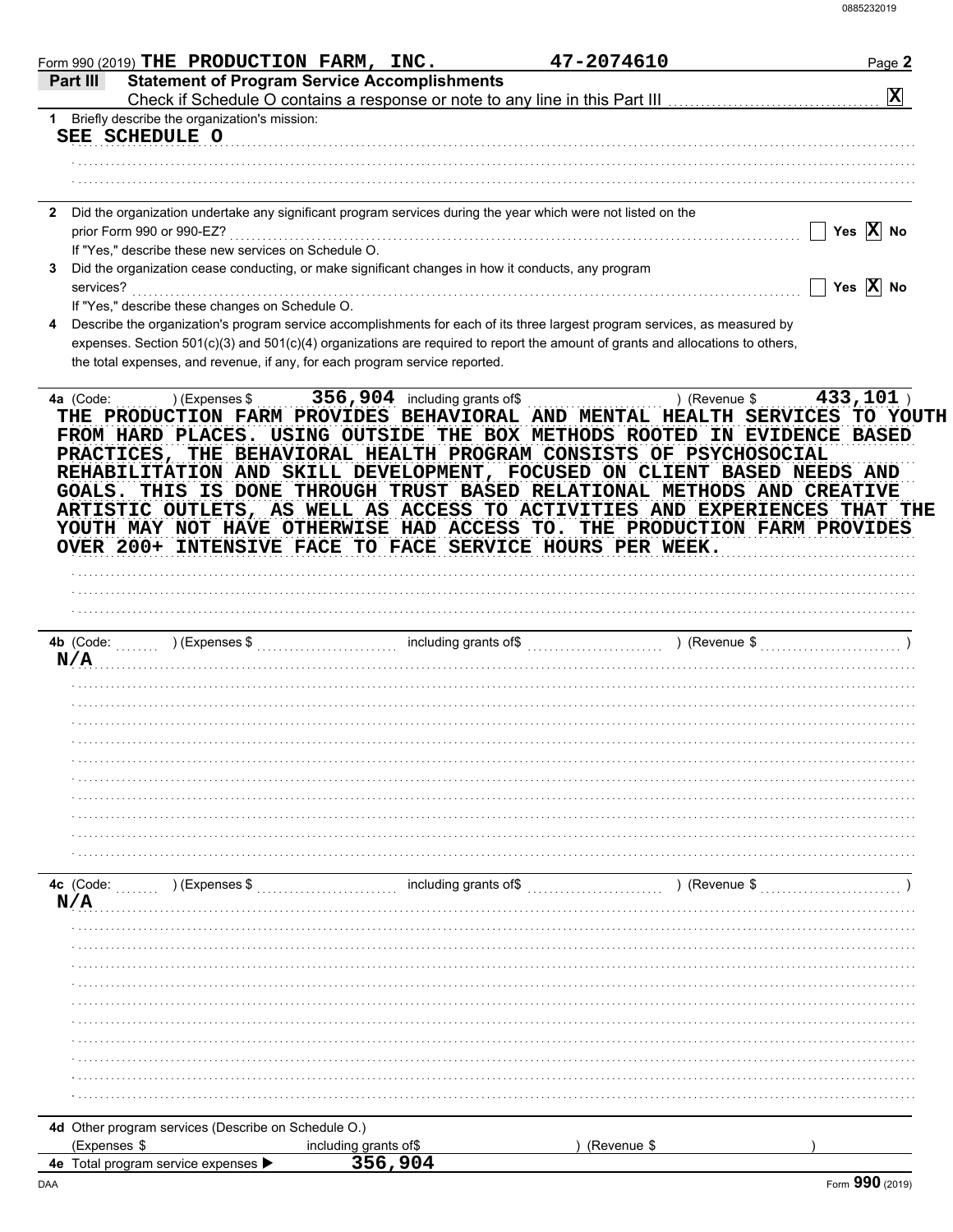|                | Form 990 (2019) THE PRODUCTION FARM,   | <b>INC.</b> | 47-2074610 | Page $3$ |
|----------------|----------------------------------------|-------------|------------|----------|
| <b>Part IV</b> | <b>Checklist of Required Schedules</b> |             |            |          |

|     |                                                                                                                                               |                        | Yes | No          |
|-----|-----------------------------------------------------------------------------------------------------------------------------------------------|------------------------|-----|-------------|
| 1   | Is the organization described in section $501(c)(3)$ or $4947(a)(1)$ (other than a private foundation)? If "Yes,"<br>complete Schedule A      | 1                      | X   |             |
| 2   | Is the organization required to complete Schedule B, Schedule of Contributors (see instructions)?                                             | $\mathbf{2}$           |     | X           |
| 3   | Did the organization engage in direct or indirect political campaign activities on behalf of or in opposition to                              |                        |     |             |
|     | candidates for public office? If "Yes," complete Schedule C, Part I                                                                           | 3                      |     | X           |
| 4   | Section 501(c)(3) organizations. Did the organization engage in lobbying activities, or have a section 501(h)                                 |                        |     |             |
|     | election in effect during the tax year? If "Yes," complete Schedule C, Part II                                                                | 4                      |     | X           |
| 5   | Is the organization a section $501(c)(4)$ , $501(c)(5)$ , or $501(c)(6)$ organization that receives membership dues,                          |                        |     |             |
|     | assessments, or similar amounts as defined in Revenue Procedure 98-19? If "Yes," complete Schedule C, Part III                                | 5                      |     | X           |
| 6   | Did the organization maintain any donor advised funds or any similar funds or accounts for which donors                                       |                        |     |             |
|     | have the right to provide advice on the distribution or investment of amounts in such funds or accounts? If                                   |                        |     |             |
|     | "Yes," complete Schedule D, Part I                                                                                                            | 6                      |     | X           |
| 7   | Did the organization receive or hold a conservation easement, including easements to preserve open space,                                     |                        |     |             |
|     | the environment, historic land areas, or historic structures? If "Yes," complete Schedule D, Part II                                          | 7                      |     | X           |
| 8   | Did the organization maintain collections of works of art, historical treasures, or other similar assets? If "Yes,"                           |                        |     |             |
|     | complete Schedule D, Part III                                                                                                                 | 8                      |     | X           |
| 9   | Did the organization report an amount in Part X, line 21, for escrow or custodial account liability, serve as a                               |                        |     |             |
|     | custodian for amounts not listed in Part X; or provide credit counseling, debt management, credit repair, or                                  |                        |     |             |
|     | debt negotiation services? If "Yes," complete Schedule D, Part IV                                                                             | 9                      |     | X           |
| 10  | Did the organization, directly or through a related organization, hold assets in donor-restricted endowments                                  |                        |     |             |
|     | or in quasi endowments? If "Yes," complete Schedule D, Part V                                                                                 | 10                     |     | X           |
| 11  | If the organization's answer to any of the following questions is "Yes," then complete Schedule D, Parts VI,                                  |                        |     |             |
|     | VII, VIII, IX, or X as applicable.                                                                                                            |                        |     |             |
| а   | Did the organization report an amount for land, buildings, and equipment in Part X, line 10? If "Yes,"                                        |                        |     |             |
|     | complete Schedule D, Part VI<br>Did the organization report an amount for investments—other securities in Part X, line 12, that is 5% or more | 11a                    | x   |             |
| b   | of its total assets reported in Part X, line 16? If "Yes," complete Schedule D, Part VII                                                      | 11b                    |     | x           |
| c   | Did the organization report an amount for investments—program related in Part X, line 13, that is 5% or more                                  |                        |     |             |
|     | of its total assets reported in Part X, line 16? If "Yes," complete Schedule D, Part VIII                                                     | 11c                    |     | x           |
| d   | Did the organization report an amount for other assets in Part X, line 15, that is 5% or more of its total assets                             |                        |     |             |
|     | reported in Part X, line 16? If "Yes," complete Schedule D, Part IX                                                                           | 11d                    |     | X           |
|     | Did the organization report an amount for other liabilities in Part X, line 25? If "Yes," complete Schedule D, Part X                         | 11e                    |     | $\mathbf x$ |
| f   | Did the organization's separate or consolidated financial statements for the tax year include a footnote that addresses                       |                        |     |             |
|     | the organization's liability for uncertain tax positions under FIN 48 (ASC 740)? If "Yes," complete Schedule D, Part X                        | 11f                    |     | X           |
|     | 12a Did the organization obtain separate, independent audited financial statements for the tax year? If "Yes," complete                       |                        |     |             |
|     | Schedule D, Parts XI and XII                                                                                                                  | 12a                    | X   |             |
|     | <b>b</b> Was the organization included in consolidated, independent audited financial statements for the tax year? If                         |                        |     |             |
|     | "Yes," and if the organization answered "No" to line 12a, then completing Schedule D, Parts XI and XII is optional                            | 12 <sub>b</sub>        |     | X           |
| 13  | Is the organization a school described in section 170(b)(1)(A)(ii)? If "Yes," complete Schedule E                                             | 13                     |     | X           |
| 14a | Did the organization maintain an office, employees, or agents outside of the United States?                                                   | 14a                    |     | X           |
| b   | Did the organization have aggregate revenues or expenses of more than \$10,000 from grantmaking,                                              |                        |     |             |
|     | fundraising, business, investment, and program service activities outside the United States, or aggregate                                     |                        |     |             |
|     | foreign investments valued at \$100,000 or more? If "Yes," complete Schedule F, Parts I and IV [[[[[[[[[[[[[[[                                | 14b                    |     | X           |
| 15  | Did the organization report on Part IX, column (A), line 3, more than \$5,000 of grants or other assistance to or                             |                        |     |             |
|     | for any foreign organization? If "Yes," complete Schedule F, Parts II and IV                                                                  | 15                     |     | X           |
| 16  | Did the organization report on Part IX, column (A), line 3, more than \$5,000 of aggregate grants or other                                    |                        |     |             |
|     | assistance to or for foreign individuals? If "Yes," complete Schedule F, Parts III and IV                                                     | 16                     |     | X           |
| 17  | Did the organization report a total of more than \$15,000 of expenses for professional fundraising services on                                |                        |     |             |
|     |                                                                                                                                               | 17                     |     | X           |
| 18  | Did the organization report more than \$15,000 total of fundraising event gross income and contributions on                                   |                        |     |             |
|     | Part VIII, lines 1c and 8a? If "Yes," complete Schedule G, Part II                                                                            | 18                     |     | X.          |
| 19  | Did the organization report more than \$15,000 of gross income from gaming activities on Part VIII, line 9a?                                  |                        |     |             |
|     |                                                                                                                                               | 19                     |     | X<br>X      |
| 20a | Did the organization operate one or more hospital facilities? If "Yes," complete Schedule H                                                   | 20a<br>20 <sub>b</sub> |     |             |
| b   | Did the organization report more than \$5,000 of grants or other assistance to any domestic organization or                                   |                        |     |             |
| 21  |                                                                                                                                               | 21                     |     | X           |
|     |                                                                                                                                               |                        |     |             |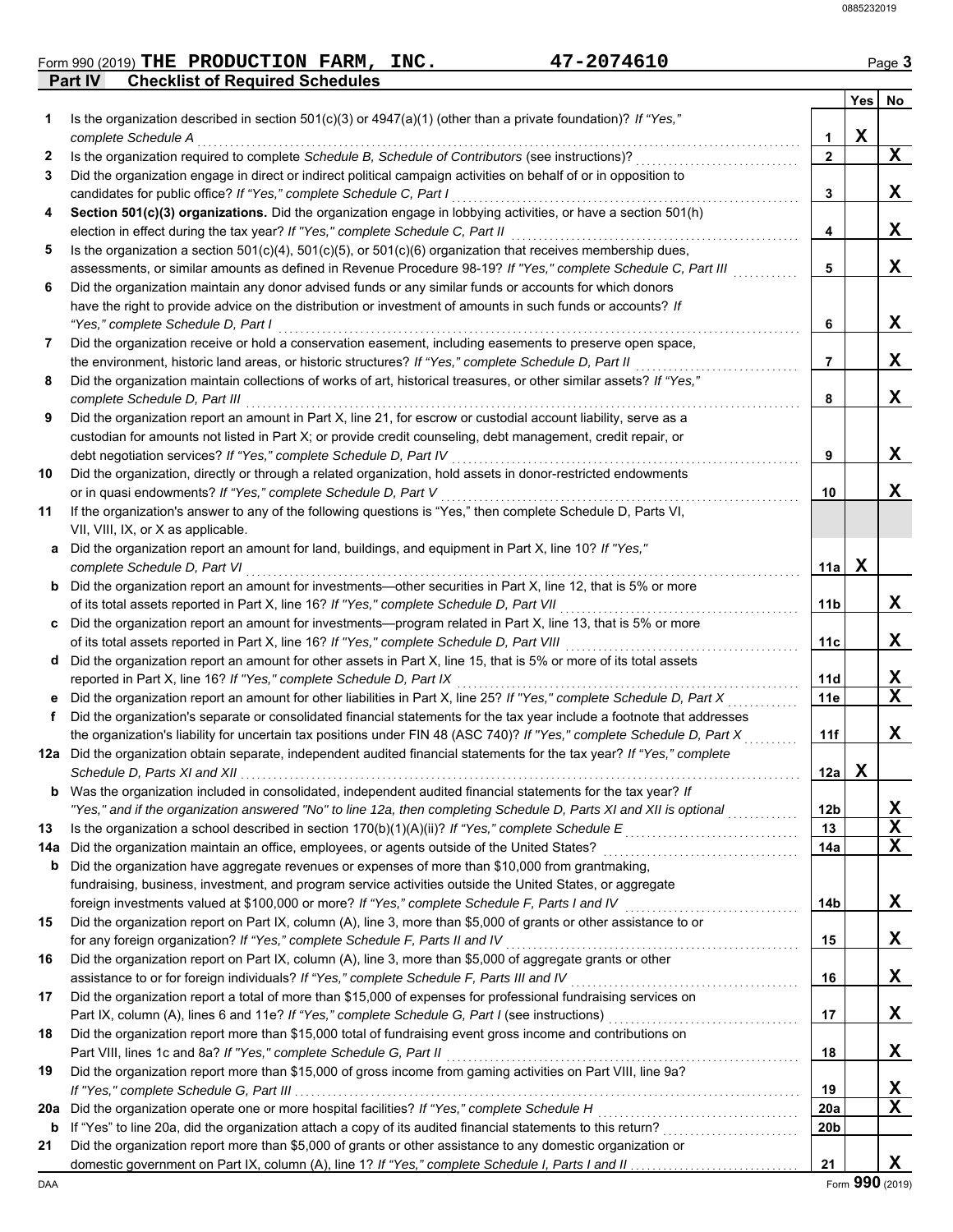| <b>Part IV</b> | <b>Checklist of Required Schedules (continued)</b>                                                                                                                                                  |                |                  |                        |     |                                 |
|----------------|-----------------------------------------------------------------------------------------------------------------------------------------------------------------------------------------------------|----------------|------------------|------------------------|-----|---------------------------------|
|                |                                                                                                                                                                                                     |                |                  |                        |     |                                 |
|                |                                                                                                                                                                                                     |                |                  |                        | Yes | No                              |
| 22             | Did the organization report more than \$5,000 of grants or other assistance to or for domestic individuals on                                                                                       |                |                  |                        |     |                                 |
|                | Part IX, column (A), line 2? If "Yes," complete Schedule I, Parts I and III                                                                                                                         |                |                  | 22                     |     | X                               |
| 23             | Did the organization answer "Yes" to Part VII, Section A, line 3, 4, or 5 about compensation of the                                                                                                 |                |                  |                        |     |                                 |
|                | organization's current and former officers, directors, trustees, key employees, and highest compensated                                                                                             |                |                  |                        |     |                                 |
|                | employees? If "Yes," complete Schedule J                                                                                                                                                            |                |                  | 23                     |     | x                               |
|                | 24a Did the organization have a tax-exempt bond issue with an outstanding principal amount of more than                                                                                             |                |                  |                        |     |                                 |
|                | \$100,000 as of the last day of the year, that was issued after December 31, 2002? If "Yes," answer lines 24b                                                                                       |                |                  |                        |     |                                 |
|                | through 24d and complete Schedule K. If "No," go to line 25a                                                                                                                                        |                |                  | 24a                    |     | X                               |
|                | Did the organization invest any proceeds of tax-exempt bonds beyond a temporary period exception?                                                                                                   |                |                  | 24b                    |     |                                 |
| c              | Did the organization maintain an escrow account other than a refunding escrow at any time during the year                                                                                           |                |                  |                        |     |                                 |
|                | to defease any tax-exempt bonds?                                                                                                                                                                    |                |                  | 24c                    |     |                                 |
| d              | Did the organization act as an "on behalf of" issuer for bonds outstanding at any time during the year?                                                                                             |                |                  | 24d                    |     |                                 |
|                | 25a Section 501(c)(3), 501(c)(4), and 501(c)(29) organizations. Did the organization engage in an excess benefit                                                                                    |                |                  |                        |     |                                 |
|                | transaction with a disqualified person during the year? If "Yes," complete Schedule L, Part I                                                                                                       |                |                  | 25a                    |     | X                               |
| b              | Is the organization aware that it engaged in an excess benefit transaction with a disqualified person in a prior                                                                                    |                |                  |                        |     |                                 |
|                | year, and that the transaction has not been reported on any of the organization's prior Forms 990 or 990-EZ?                                                                                        |                |                  |                        |     |                                 |
|                | If "Yes," complete Schedule L, Part I                                                                                                                                                               |                |                  | 25b                    |     | X                               |
| 26             | Did the organization report any amount on Part X, line 5 or 22, for receivables from or payables to any current                                                                                     |                |                  |                        |     |                                 |
|                | or former officer, director, trustee, key employee, creator or founder, substantial contributor, or 35%                                                                                             |                |                  |                        |     |                                 |
|                | controlled entity or family member of any of these persons? If "Yes," complete Schedule L, Part II                                                                                                  |                |                  | 26                     |     | X                               |
| 27             | Did the organization provide a grant or other assistance to any current or former officer, director, trustee, key                                                                                   |                |                  |                        |     |                                 |
|                | employee, creator or founder, substantial contributor or employee thereof, a grant selection committee                                                                                              |                |                  |                        |     |                                 |
|                | member, or to a 35% controlled entity (including an employee thereof) or family member of any of these                                                                                              |                |                  |                        |     |                                 |
|                | persons? If "Yes," complete Schedule L, Part III                                                                                                                                                    |                |                  | 27                     |     | X                               |
| 28             | Was the organization a party to a business transaction with one of the following parties (see Schedule L, Part                                                                                      |                |                  |                        |     |                                 |
|                | IV instructions, for applicable filing thresholds, conditions, and exceptions):<br>A current or former officer, director, trustee, key employee, creator or founder, or substantial contributor? If |                |                  |                        |     |                                 |
| a              |                                                                                                                                                                                                     |                |                  |                        |     | X                               |
|                | "Yes," complete Schedule L, Part IV<br>A family member of any individual described in line 28a? If "Yes," complete Schedule L, Part IV                                                              |                |                  | 28a<br>28 <sub>b</sub> |     | $\mathbf x$                     |
| b              | A 35% controlled entity of one or more individuals and/or organizations described in lines 28a or 28b? If                                                                                           |                |                  |                        |     |                                 |
| c              | "Yes," complete Schedule L, Part IV                                                                                                                                                                 |                |                  | 28c                    |     | X                               |
| 29             | Did the organization receive more than \$25,000 in non-cash contributions? If "Yes," complete Schedule M                                                                                            |                |                  | 29                     |     | $\mathbf x$                     |
| 30             | Did the organization receive contributions of art, historical treasures, or other similar assets, or qualified                                                                                      |                |                  |                        |     |                                 |
|                | conservation contributions? If "Yes," complete Schedule M                                                                                                                                           |                |                  | 30                     |     | X                               |
| 31             | Did the organization liquidate, terminate, or dissolve and cease operations? If "Yes," complete Schedule N, Part I                                                                                  |                |                  | 31                     |     | $\overline{\textbf{x}}$         |
| 32             | Did the organization sell, exchange, dispose of, or transfer more than 25% of its net assets? If "Yes,"                                                                                             |                |                  |                        |     |                                 |
|                | complete Schedule N, Part II                                                                                                                                                                        |                |                  | 32                     |     | X                               |
| 33             | Did the organization own 100% of an entity disregarded as separate from the organization under Regulations                                                                                          |                |                  |                        |     |                                 |
|                | sections 301.7701-2 and 301.7701-3? If "Yes," complete Schedule R, Part I                                                                                                                           |                |                  | 33                     |     | X                               |
| 34             | Was the organization related to any tax-exempt or taxable entity? If "Yes," complete Schedule R, Part II, III,                                                                                      |                |                  |                        |     |                                 |
|                | or IV, and Part V, line 1                                                                                                                                                                           |                |                  | 34                     |     |                                 |
| 35a            | Did the organization have a controlled entity within the meaning of section 512(b)(13)?                                                                                                             |                |                  | 35a                    |     | $\frac{\mathbf{x}}{\mathbf{x}}$ |
| b              | If "Yes" to line 35a, did the organization receive any payment from or engage in any transaction with a                                                                                             |                |                  |                        |     |                                 |
|                | controlled entity within the meaning of section 512(b)(13)? If "Yes," complete Schedule R, Part V, line 2                                                                                           |                |                  | 35 <sub>b</sub>        |     |                                 |
| 36             | Section 501(c)(3) organizations. Did the organization make any transfers to an exempt non-charitable                                                                                                |                |                  |                        |     |                                 |
|                | related organization? If "Yes," complete Schedule R, Part V, line 2                                                                                                                                 |                |                  | 36                     |     | X                               |
| 37             | Did the organization conduct more than 5% of its activities through an entity that is not a related organization                                                                                    |                |                  |                        |     |                                 |
|                | and that is treated as a partnership for federal income tax purposes? If "Yes," complete Schedule R, Part VI                                                                                        |                |                  | 37                     |     | X                               |
| 38             | Did the organization complete Schedule O and provide explanations in Schedule O for Part VI, lines 11b and                                                                                          |                |                  |                        |     |                                 |
|                | 19? Note: All Form 990 filers are required to complete Schedule O.                                                                                                                                  |                |                  | 38                     | X   |                                 |
| Part V         | <b>Statements Regarding Other IRS Filings and Tax Compliance</b>                                                                                                                                    |                |                  |                        |     |                                 |
|                | Check if Schedule O contains a response or note to any line in this Part V                                                                                                                          |                |                  |                        |     |                                 |
|                |                                                                                                                                                                                                     |                |                  |                        | Yes | No                              |
| 1а             | Enter the number reported in Box 3 of Form 1096. Enter -0- if not applicable                                                                                                                        | 1a             | $\boldsymbol{0}$ |                        |     |                                 |
| b              | Enter the number of Forms W-2G included in line 1a. Enter -0- if not applicable                                                                                                                     | 1 <sub>b</sub> | $\mathbf 0$      |                        |     |                                 |
| c              | Did the organization comply with backup withholding rules for reportable payments to vendors and                                                                                                    |                |                  |                        |     |                                 |
|                |                                                                                                                                                                                                     |                |                  | 1 <sub>c</sub>         |     | X                               |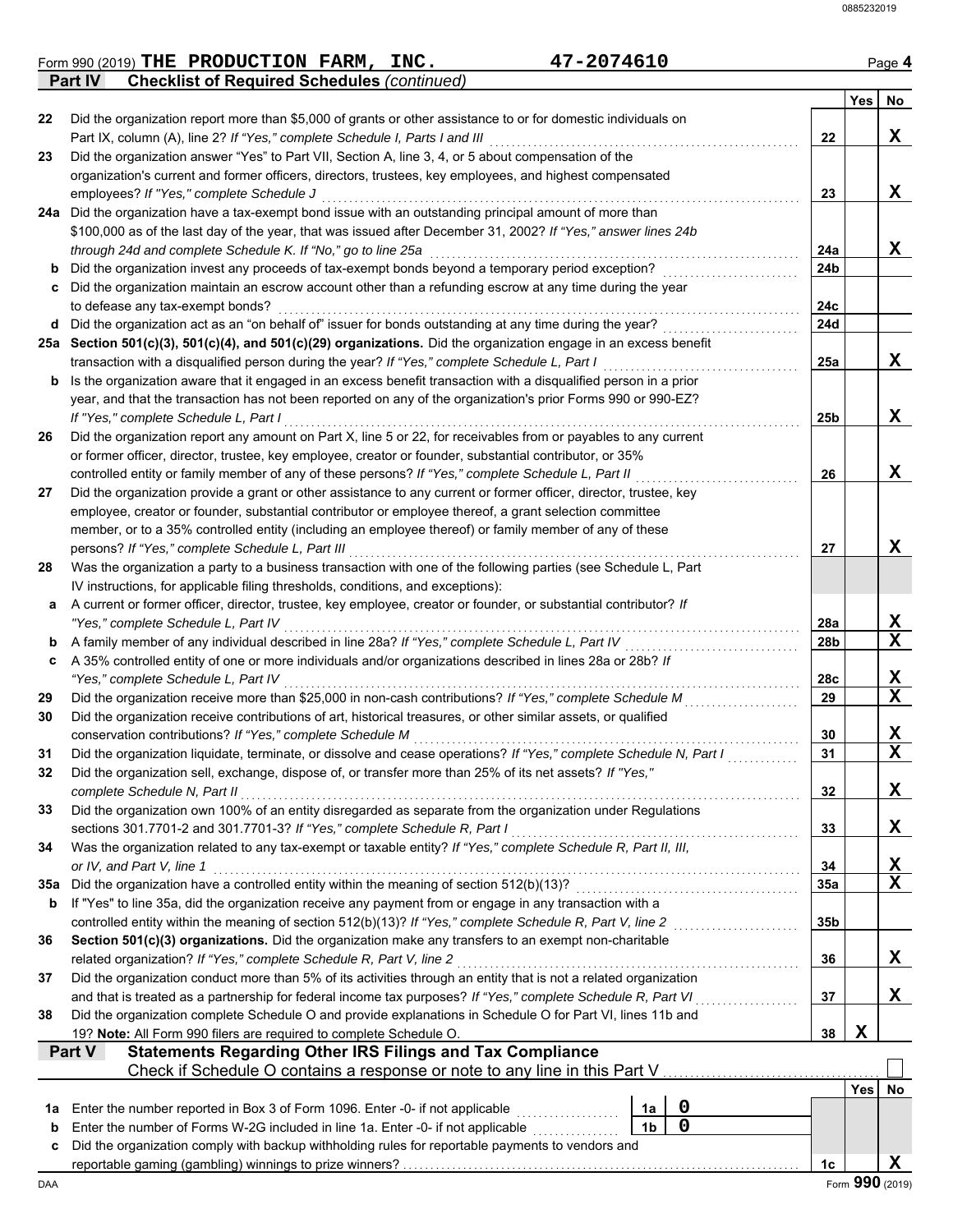|         | 47-2074610<br>Form 990 (2019) THE PRODUCTION FARM, INC.                                                                                                                  |                 |     | Page 5       |
|---------|--------------------------------------------------------------------------------------------------------------------------------------------------------------------------|-----------------|-----|--------------|
|         | Statements Regarding Other IRS Filings and Tax Compliance (continued)<br>Part V                                                                                          |                 |     |              |
|         |                                                                                                                                                                          |                 | Yes | No           |
| 2a      | Enter the number of employees reported on Form W-3, Transmittal of Wage and Tax                                                                                          |                 |     |              |
|         | 11<br>Statements, filed for the calendar year ending with or within the year covered by this return<br>2a                                                                |                 |     |              |
| b       | If at least one is reported on line 2a, did the organization file all required federal employment tax returns?                                                           | 2b              | X   |              |
|         | Note: If the sum of lines 1a and 2a is greater than 250, you may be required to e-file (see instructions)                                                                |                 |     |              |
| За      | Did the organization have unrelated business gross income of \$1,000 or more during the year?                                                                            | За              |     | X            |
| b       | If "Yes," has it filed a Form 990-T for this year? If "No" to line 3b, provide an explanation on Schedule O                                                              | 3b              |     |              |
| 4a      | At any time during the calendar year, did the organization have an interest in, or a signature or other authority over,                                                  |                 |     |              |
|         | a financial account in a foreign country (such as a bank account, securities account, or other financial account)?                                                       | 4a              |     | X            |
| b       | If "Yes," enter the name of the foreign country ▶<br>See instructions for filing requirements for FinCEN Form 114, Report of Foreign Bank and Financial Accounts (FBAR). |                 |     |              |
|         | Was the organization a party to a prohibited tax shelter transaction at any time during the tax year?                                                                    | 5a              |     | X            |
| 5a<br>b | Did any taxable party notify the organization that it was or is a party to a prohibited tax shelter transaction?                                                         | 5b              |     | $\mathbf{x}$ |
| c       | If "Yes" to line 5a or 5b, did the organization file Form 8886-T?                                                                                                        | 5c              |     |              |
| 6a      | Does the organization have annual gross receipts that are normally greater than \$100,000, and did the                                                                   |                 |     |              |
|         | organization solicit any contributions that were not tax deductible as charitable contributions?                                                                         | 6a              |     | x            |
| b       | If "Yes," did the organization include with every solicitation an express statement that such contributions or                                                           |                 |     |              |
|         | gifts were not tax deductible?                                                                                                                                           | 6b              |     |              |
| 7       | Organizations that may receive deductible contributions under section 170(c).                                                                                            |                 |     |              |
| a       | Did the organization receive a payment in excess of \$75 made partly as a contribution and partly for goods                                                              |                 |     |              |
|         | and services provided to the payor?                                                                                                                                      | 7a              |     | X            |
| b       | If "Yes," did the organization notify the donor of the value of the goods or services provided?                                                                          | 7b              |     | $\mathbf x$  |
| c       | Did the organization sell, exchange, or otherwise dispose of tangible personal property for which it was                                                                 |                 |     |              |
|         | required to file Form 8282?                                                                                                                                              | 7c              |     | X            |
| d       | 7d<br>If "Yes," indicate the number of Forms 8282 filed during the year                                                                                                  |                 |     |              |
| е       | Did the organization receive any funds, directly or indirectly, to pay premiums on a personal benefit contract?                                                          | 7e              |     | X            |
| Ť       | Did the organization, during the year, pay premiums, directly or indirectly, on a personal benefit contract?                                                             | 7f              |     | X            |
| g       | If the organization received a contribution of qualified intellectual property, did the organization file Form 8899 as required?                                         | 7g              |     | X            |
| h       | If the organization received a contribution of cars, boats, airplanes, or other vehicles, did the organization file a Form 1098-C?                                       | 7h              |     | $\mathbf x$  |
| 8       | Sponsoring organizations maintaining donor advised funds. Did a donor advised fund maintained by the                                                                     |                 |     |              |
|         | sponsoring organization have excess business holdings at any time during the year?                                                                                       | 8               |     |              |
| 9       | Sponsoring organizations maintaining donor advised funds.                                                                                                                |                 |     |              |
| a       | Did the sponsoring organization make any taxable distributions under section 4966?                                                                                       | 9a              |     |              |
| b       | Did the sponsoring organization make a distribution to a donor, donor advisor, or related person?                                                                        | 9b              |     |              |
| 10      | Section 501(c)(7) organizations. Enter:                                                                                                                                  |                 |     |              |
| а       | Initiation fees and capital contributions included on Part VIII, line 12<br>10a                                                                                          |                 |     |              |
| b       | 10 <sub>b</sub><br>Gross receipts, included on Form 990, Part VIII, line 12, for public use of club facilities                                                           |                 |     |              |
| 11      | Section 501(c)(12) organizations. Enter:                                                                                                                                 |                 |     |              |
| a       | 11a<br>Gross income from members or shareholders                                                                                                                         |                 |     |              |
| b       | Gross income from other sources (Do not net amounts due or paid to other sources                                                                                         |                 |     |              |
|         | 11 <sub>b</sub><br>against amounts due or received from them.)                                                                                                           |                 |     |              |
| 12a     | Section 4947(a)(1) non-exempt charitable trusts. Is the organization filing Form 990 in lieu of Form 1041?                                                               | 12a             |     |              |
| b       | If "Yes," enter the amount of tax-exempt interest received or accrued during the year<br>12 <sub>b</sub>                                                                 |                 |     |              |
| 13      | Section 501(c)(29) qualified nonprofit health insurance issuers.                                                                                                         |                 |     |              |
| а       | Is the organization licensed to issue qualified health plans in more than one state?                                                                                     | 13a             |     |              |
|         | Note: See the instructions for additional information the organization must report on Schedule O.                                                                        |                 |     |              |
| b       | Enter the amount of reserves the organization is required to maintain by the states in which                                                                             |                 |     |              |
|         | 13 <sub>b</sub><br>13 <sub>c</sub>                                                                                                                                       |                 |     |              |
| c       | Enter the amount of reserves on hand<br>Did the organization receive any payments for indoor tanning services during the tax year?                                       | 14a             |     | $\mathbf x$  |
| 14a     | If "Yes," has it filed a Form 720 to report these payments? If "No," provide an explanation on Schedule O                                                                | 14 <sub>b</sub> |     |              |
| b       | Is the organization subject to the section 4960 tax on payment(s) of more than \$1,000,000 in remuneration or                                                            |                 |     |              |
| 15      | excess parachute payment(s) during the year?                                                                                                                             | 15              |     | X            |
|         | If "Yes," see instructions and file Form 4720, Schedule N.                                                                                                               |                 |     |              |
| 16      | Is the organization an educational institution subject to the section 4968 excise tax on net investment income?                                                          | 16              |     | X            |
|         | If "Yes," complete Form 4720, Schedule O.                                                                                                                                |                 |     |              |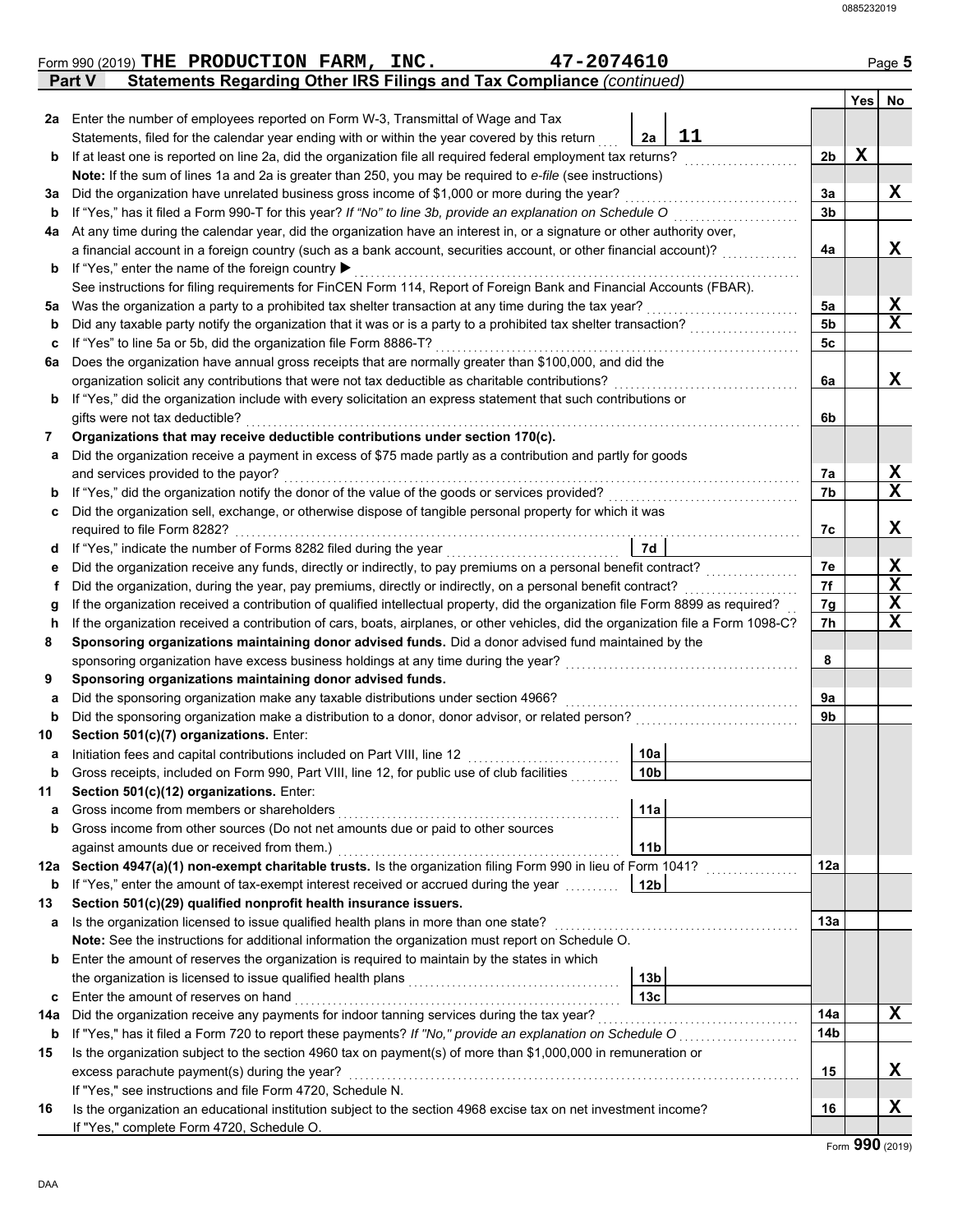|               |                                                                                                                                              |                 |             | $ \mathbf{X} $ |
|---------------|----------------------------------------------------------------------------------------------------------------------------------------------|-----------------|-------------|----------------|
|               | <b>Section A. Governing Body and Management</b>                                                                                              |                 | Yes         | <b>No</b>      |
| 1a            | 4<br>Enter the number of voting members of the governing body at the end of the tax year<br>1a                                               |                 |             |                |
|               | If there are material differences in voting rights among members of the governing body, or                                                   |                 |             |                |
|               | if the governing body delegated broad authority to an executive committee or similar                                                         |                 |             |                |
|               | committee, explain on Schedule O.                                                                                                            |                 |             |                |
| b             | 4<br>Enter the number of voting members included on line 1a, above, who are independent<br>1b                                                |                 |             |                |
|               | Did any officer, director, trustee, or key employee have a family relationship or a business relationship with                               |                 |             |                |
|               | any other officer, director, trustee, or key employee?                                                                                       | $\mathbf{2}$    |             | X              |
|               | Did the organization delegate control over management duties customarily performed by or under the direct                                    |                 |             |                |
|               | supervision of officers, directors, trustees, or key employees to a management company or other person?                                      | 3               |             | X              |
|               | Did the organization make any significant changes to its governing documents since the prior Form 990 was filed?                             | 4               |             | X              |
|               | Did the organization become aware during the year of a significant diversion of the organization's assets?                                   | 5               |             | X              |
|               | Did the organization have members or stockholders?                                                                                           | 6               |             | X              |
| 7a            | Did the organization have members, stockholders, or other persons who had the power to elect or appoint                                      |                 |             |                |
|               | one or more members of the governing body?                                                                                                   | 7а              |             | X              |
| b             | Are any governance decisions of the organization reserved to (or subject to approval by) members,                                            |                 |             |                |
|               | stockholders, or persons other than the governing body?                                                                                      | 7b              |             | X              |
|               | Did the organization contemporaneously document the meetings held or written actions undertaken during the year by the following:            |                 |             |                |
| а             | The governing body?                                                                                                                          | 8a              | Х           |                |
| $\mathbf b$   | Each committee with authority to act on behalf of the governing body?                                                                        | 8b              | $\mathbf X$ |                |
|               | Is there any officer, director, trustee, or key employee listed in Part VII, Section A, who cannot be reached at                             |                 |             |                |
|               |                                                                                                                                              | 9               |             | X              |
|               | Section B. Policies (This Section B requests information about policies not required by the Internal Revenue Code.)                          |                 |             |                |
|               |                                                                                                                                              |                 | Yes         | No             |
| 10a           | Did the organization have local chapters, branches, or affiliates?                                                                           | 10a             |             | X              |
| b             | If "Yes," did the organization have written policies and procedures governing the activities of such chapters,                               |                 |             |                |
|               | affiliates, and branches to ensure their operations are consistent with the organization's exempt purposes?                                  | 10b             |             |                |
| 11a           | Has the organization provided a complete copy of this Form 990 to all members of its governing body before filing the form?                  | 11a             |             | X              |
| b             | Describe in Schedule O the process, if any, used by the organization to review this Form 990.                                                |                 |             |                |
|               | Did the organization have a written conflict of interest policy? If "No," go to line 13                                                      | 12a             | X           |                |
|               | Were officers, directors, or trustees, and key employees required to disclose annually interests that could give rise to conflicts?          | 12 <sub>b</sub> | X           |                |
|               |                                                                                                                                              |                 |             |                |
|               |                                                                                                                                              |                 |             |                |
|               | Did the organization regularly and consistently monitor and enforce compliance with the policy? If "Yes,"                                    |                 |             | X              |
|               | describe in Schedule O how this was done                                                                                                     | 12c             | X           | $\mathbf X$    |
|               | Did the organization have a written whistleblower policy?                                                                                    | 13              |             |                |
|               | Did the organization have a written document retention and destruction policy?                                                               | 14              |             |                |
| 12a<br>b<br>с | Did the process for determining compensation of the following persons include a review and approval by                                       |                 |             |                |
|               | independent persons, comparability data, and contemporaneous substantiation of the deliberation and decision?                                |                 |             |                |
|               | The organization's CEO, Executive Director, or top management official                                                                       | 15a             | X           |                |
|               | Other officers or key employees of the organization                                                                                          | 15b             |             |                |
|               | If "Yes" to line 15a or 15b, describe the process in Schedule O (see instructions).                                                          |                 |             |                |
|               | Did the organization invest in, contribute assets to, or participate in a joint venture or similar arrangement                               |                 |             |                |
| a<br>b<br>16а | with a taxable entity during the year?                                                                                                       | 16a             |             |                |
|               | If "Yes," did the organization follow a written policy or procedure requiring the organization to evaluate its                               |                 |             |                |
|               | participation in joint venture arrangements under applicable federal tax law, and take steps to safeguard the                                |                 |             |                |
|               |                                                                                                                                              | 16b             |             |                |
| b             | <b>Section C. Disclosure</b><br>List the states with which a copy of this Form 990 is required to be filed $\blacktriangleright \texttt{WI}$ |                 |             | X<br>X         |

| 19 Describe on Schedule O whether (and if so, how) the organization made its governing documents, conflict of interest policy, and |
|------------------------------------------------------------------------------------------------------------------------------------|
| financial statements available to the public during the tax year.                                                                  |

**20** State the name, address, and telephone number of the person who possesses the organization's books and records ▶

**WYATT KUETHER 9003 POLIFKA ROAD**

**WHITELAW WI 54247 920-403-0021**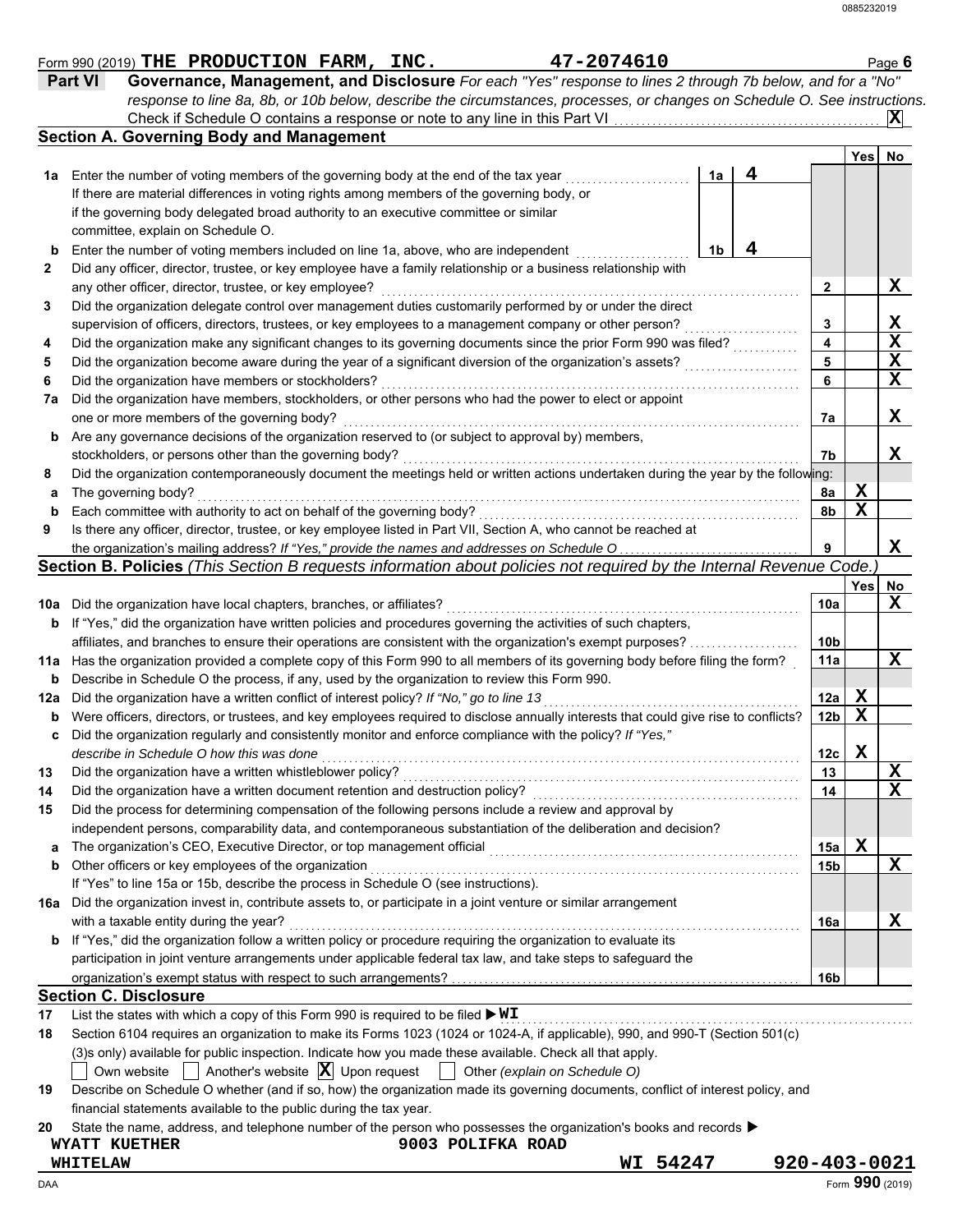$\Box$  Check this box if neither the organization nor any related organization compensated any current officer, director, or trustee.

| Crieck this box if neither the organization nor any related organization compensated any current onicer, director, or trustee. |                                                                                                    |                                   |                       |                                   |              |                                                                                                 |        |                                                                                  |                                                                                       |                                                                                                              |
|--------------------------------------------------------------------------------------------------------------------------------|----------------------------------------------------------------------------------------------------|-----------------------------------|-----------------------|-----------------------------------|--------------|-------------------------------------------------------------------------------------------------|--------|----------------------------------------------------------------------------------|---------------------------------------------------------------------------------------|--------------------------------------------------------------------------------------------------------------|
| (A)<br>Name and title                                                                                                          | (B)<br>Average<br>hours<br>per week<br>(list any<br>hours for<br>related<br>organizations<br>below |                                   |                       | (C)<br>Position<br><b>Officer</b> | Key employee | (do not check more than one<br>box, unless person is both an<br>officer and a director/trustee) | Former | (D)<br>Reportable<br>compensation<br>from the<br>organization<br>(W-2/1099-MISC) | (E)<br>Reportable<br>compensation<br>from related<br>organizations<br>(W-2/1099-MISC) | (F)<br>Estimated amount<br>of other<br>compensation<br>from the<br>organization and<br>related organizations |
|                                                                                                                                | dotted line)                                                                                       | Individual trustee<br>or director | Institutional trustee |                                   |              | Highest compensated<br>employee                                                                 |        |                                                                                  |                                                                                       |                                                                                                              |
| (1) MUSE SEYMOUR                                                                                                               | 40.00                                                                                              |                                   |                       |                                   |              |                                                                                                 |        |                                                                                  |                                                                                       |                                                                                                              |
| <b>CFO</b>                                                                                                                     | 0.00                                                                                               | $\mathbf X$                       |                       | $\mathbf x$                       |              |                                                                                                 |        | 52,000                                                                           | 0                                                                                     | $\mathbf 0$                                                                                                  |
| (2) WYATT KUETHER                                                                                                              | 40.00                                                                                              |                                   |                       |                                   |              |                                                                                                 |        |                                                                                  |                                                                                       |                                                                                                              |
| <b>CEO</b>                                                                                                                     | 0.00                                                                                               |                                   |                       | $\mathbf x$                       |              |                                                                                                 |        | 52,000                                                                           | 0                                                                                     | $\mathbf 0$                                                                                                  |
| (3) JIM DELEERS                                                                                                                |                                                                                                    |                                   |                       |                                   |              |                                                                                                 |        |                                                                                  |                                                                                       |                                                                                                              |
| <b>TREASURER</b>                                                                                                               | 5.00<br>0.00                                                                                       | $\mathbf X$                       |                       | $\mathbf x$                       |              |                                                                                                 |        | 0                                                                                | 0                                                                                     | $\mathbf 0$                                                                                                  |
| (4) BRENT DUBOIS                                                                                                               |                                                                                                    |                                   |                       |                                   |              |                                                                                                 |        |                                                                                  |                                                                                       |                                                                                                              |
| VICE-PRESIDENT                                                                                                                 | 5.00<br>0.00                                                                                       | $\mathbf X$                       |                       | $\mathbf x$                       |              |                                                                                                 |        | 0                                                                                | 0                                                                                     | $\mathbf 0$                                                                                                  |
| (5) ERIK FOAT                                                                                                                  |                                                                                                    |                                   |                       |                                   |              |                                                                                                 |        |                                                                                  |                                                                                       |                                                                                                              |
|                                                                                                                                | 5.00                                                                                               |                                   |                       |                                   |              |                                                                                                 |        |                                                                                  |                                                                                       |                                                                                                              |
| <b>SECRETARY</b>                                                                                                               | 0.00                                                                                               | $\mathbf X$                       |                       | $\mathbf x$                       |              |                                                                                                 |        | 0                                                                                | 0                                                                                     | $\mathbf 0$                                                                                                  |
| (6) AHMAN GREEN                                                                                                                | 1.00                                                                                               |                                   |                       |                                   |              |                                                                                                 |        |                                                                                  |                                                                                       |                                                                                                              |
| <b>BOARD MEMBER</b>                                                                                                            | 0.00                                                                                               | $\mathbf X$                       |                       |                                   |              |                                                                                                 |        | 0                                                                                | 0                                                                                     | $\mathbf 0$                                                                                                  |
| (7)                                                                                                                            |                                                                                                    |                                   |                       |                                   |              |                                                                                                 |        |                                                                                  |                                                                                       |                                                                                                              |
|                                                                                                                                |                                                                                                    |                                   |                       |                                   |              |                                                                                                 |        |                                                                                  |                                                                                       |                                                                                                              |
| (8)                                                                                                                            |                                                                                                    |                                   |                       |                                   |              |                                                                                                 |        |                                                                                  |                                                                                       |                                                                                                              |
|                                                                                                                                |                                                                                                    |                                   |                       |                                   |              |                                                                                                 |        |                                                                                  |                                                                                       |                                                                                                              |
| (9)                                                                                                                            |                                                                                                    |                                   |                       |                                   |              |                                                                                                 |        |                                                                                  |                                                                                       |                                                                                                              |
|                                                                                                                                |                                                                                                    |                                   |                       |                                   |              |                                                                                                 |        |                                                                                  |                                                                                       |                                                                                                              |
| (10)                                                                                                                           |                                                                                                    |                                   |                       |                                   |              |                                                                                                 |        |                                                                                  |                                                                                       |                                                                                                              |
|                                                                                                                                |                                                                                                    |                                   |                       |                                   |              |                                                                                                 |        |                                                                                  |                                                                                       |                                                                                                              |
| (11)                                                                                                                           |                                                                                                    |                                   |                       |                                   |              |                                                                                                 |        |                                                                                  |                                                                                       |                                                                                                              |
|                                                                                                                                |                                                                                                    |                                   |                       |                                   |              |                                                                                                 |        |                                                                                  |                                                                                       |                                                                                                              |
|                                                                                                                                |                                                                                                    |                                   |                       |                                   |              |                                                                                                 |        |                                                                                  |                                                                                       |                                                                                                              |

### ■ List all of the organization's **current** officers, directors, trustees (whether individuals or organizations), regardless of amount of compensation. Enter -0- in columns (D), (E), and (F) if no compensation was paid. organization's tax year.

List all of the organization's **current** key employees, if any. See instructions for definition of "key employee."

**Officers, Directors, Trustees, Key Employees, and Highest Compensated Employees 1a** Complete this table for all persons required to be listed. Report compensation for the calendar year ending with or within the

Check if Schedule O contains a response or note to any line in this Part VII

who received reportable compensation (Box 5 of Form W-2 and/or Box 7 of Form 1099-MISC) of more than \$100,000 from the organization and any related organizations.

• List all of the organization's **former** officers, key employees, and highest compensated employees who received more than<br>00,000 of reportable compensation from the organization and any related erganizations. \$100,000 of reportable compensation from the organization and any related organizations.

■ List all of the organization's **current** key employees, if any. See instructions for definition of "key employee."<br>■ List the organization's five **current** highest compensated employees (other than an officer, director,

• List all of the organization's **former directors or trustees** that received, in the capacity as a former director or trustee of the anization more than \$10,000 of reportable compensation from the organization and any rel organization, more than \$10,000 of reportable compensation from the organization and any related organizations.

See instructions for the order in which to list the persons above.

## **Part VII Compensation of Officers, Directors, Trustees, Key Employees, Highest Compensated Employees, and** Form 990 (2019) Page **7 THE PRODUCTION FARM, INC. 47-2074610**

**Independent Contractors**

**Section A.**

0885232019

Form **990** (2019)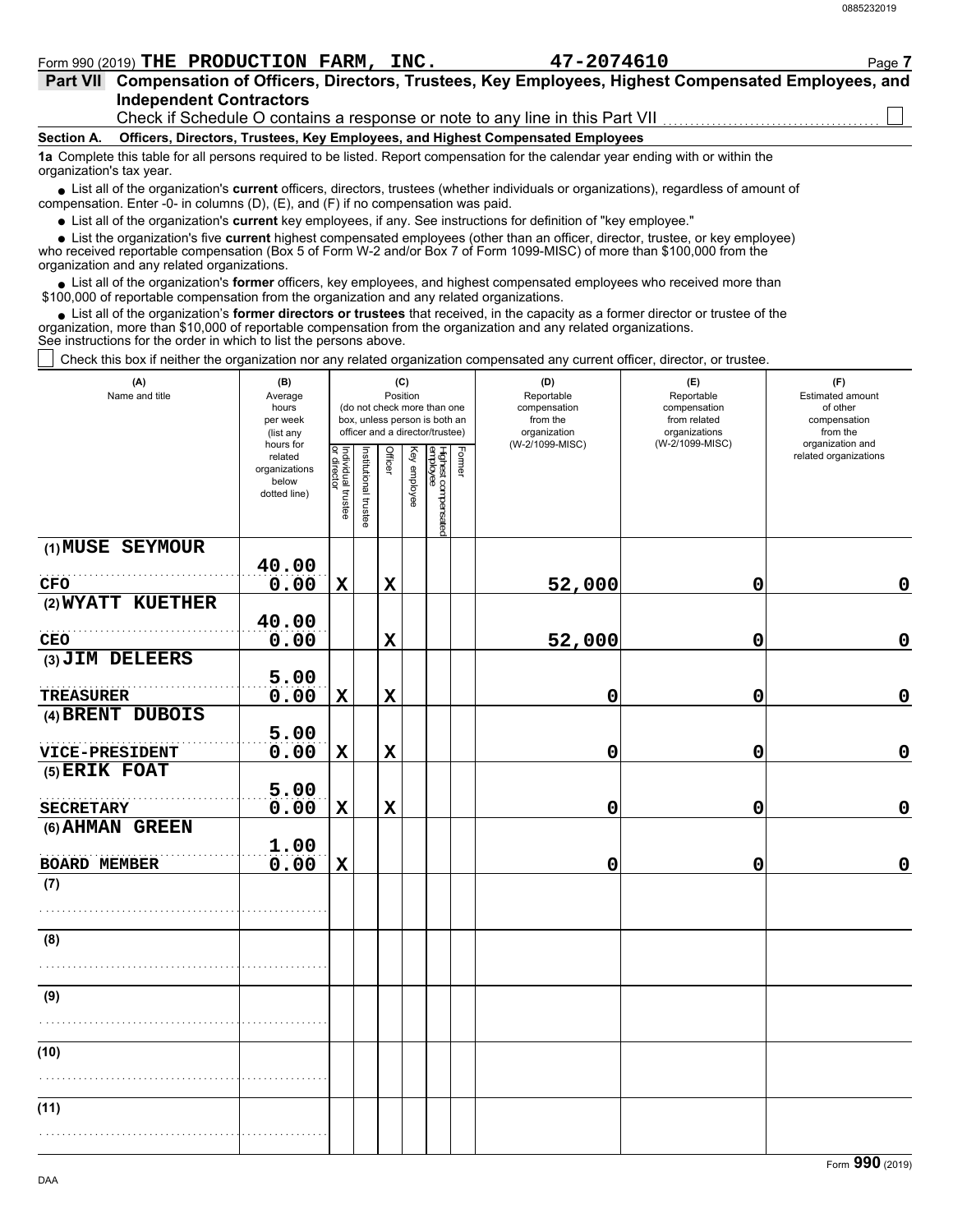|                       |            | Form 990 (2019) THE PRODUCTION FARM, INC.                                                |                                                                |                                   |                       |                 |              |                                                                                                 |        | 47-2074610                                                                                                                                                                                                           |                                                                                                                                                                    | Page 8                                                          |
|-----------------------|------------|------------------------------------------------------------------------------------------|----------------------------------------------------------------|-----------------------------------|-----------------------|-----------------|--------------|-------------------------------------------------------------------------------------------------|--------|----------------------------------------------------------------------------------------------------------------------------------------------------------------------------------------------------------------------|--------------------------------------------------------------------------------------------------------------------------------------------------------------------|-----------------------------------------------------------------|
|                       | Part VII   |                                                                                          |                                                                |                                   |                       |                 |              |                                                                                                 |        |                                                                                                                                                                                                                      | Section A. Officers, Directors, Trustees, Key Employees, and Highest Compensated Employees (continued)                                                             |                                                                 |
| (A)<br>Name and title |            |                                                                                          | (B)<br>Average<br>hours<br>per week<br>(list any               |                                   |                       | (C)<br>Position |              | (do not check more than one<br>box, unless person is both an<br>officer and a director/trustee) |        | (D)<br>Reportable<br>compensation<br>from the<br>organization                                                                                                                                                        | (E)<br>Reportable<br>compensation<br>from related<br>organizations                                                                                                 | (F)<br>Estimated amount<br>of other<br>compensation<br>from the |
|                       |            |                                                                                          | hours for<br>related<br>organizations<br>below<br>dotted line) | Individual trustee<br>or director | Institutional trustee | Officer         | Key employee | Highest compensate<br>employee                                                                  | Former | (W-2/1099-MISC)                                                                                                                                                                                                      | (W-2/1099-MISC)                                                                                                                                                    | organization and<br>related organizations                       |
|                       |            |                                                                                          |                                                                |                                   |                       |                 |              |                                                                                                 |        |                                                                                                                                                                                                                      |                                                                                                                                                                    |                                                                 |
|                       |            |                                                                                          |                                                                |                                   |                       |                 |              |                                                                                                 |        |                                                                                                                                                                                                                      |                                                                                                                                                                    |                                                                 |
|                       |            |                                                                                          |                                                                |                                   |                       |                 |              |                                                                                                 |        |                                                                                                                                                                                                                      |                                                                                                                                                                    |                                                                 |
|                       |            |                                                                                          |                                                                |                                   |                       |                 |              |                                                                                                 |        |                                                                                                                                                                                                                      |                                                                                                                                                                    |                                                                 |
|                       |            |                                                                                          |                                                                |                                   |                       |                 |              |                                                                                                 |        |                                                                                                                                                                                                                      |                                                                                                                                                                    |                                                                 |
|                       |            |                                                                                          |                                                                |                                   |                       |                 |              |                                                                                                 |        |                                                                                                                                                                                                                      |                                                                                                                                                                    |                                                                 |
|                       |            |                                                                                          |                                                                |                                   |                       |                 |              |                                                                                                 |        |                                                                                                                                                                                                                      |                                                                                                                                                                    |                                                                 |
|                       |            |                                                                                          |                                                                |                                   |                       |                 |              |                                                                                                 |        |                                                                                                                                                                                                                      |                                                                                                                                                                    |                                                                 |
|                       |            |                                                                                          |                                                                |                                   |                       |                 |              |                                                                                                 |        | 104,000                                                                                                                                                                                                              |                                                                                                                                                                    |                                                                 |
|                       |            | Total from continuation sheets to Part VII, Section A                                    |                                                                |                                   |                       |                 |              |                                                                                                 |        |                                                                                                                                                                                                                      |                                                                                                                                                                    |                                                                 |
| $\mathbf{2}$          |            |                                                                                          |                                                                |                                   |                       |                 |              |                                                                                                 |        | 104,000<br>Total number of individuals (including but not limited to those listed above) who received more than \$100,000 of                                                                                         |                                                                                                                                                                    |                                                                 |
|                       |            | reportable compensation from the organization $\bigtriangledown$                         |                                                                |                                   |                       |                 |              |                                                                                                 |        |                                                                                                                                                                                                                      |                                                                                                                                                                    |                                                                 |
| 3                     |            | employee on line 1a? If "Yes," complete Schedule J for such individual                   |                                                                |                                   |                       |                 |              |                                                                                                 |        | Did the organization list any former officer, director, trustee, key employee, or highest compensated                                                                                                                |                                                                                                                                                                    | No<br><b>Yes</b><br>X<br>3                                      |
| 4                     | individual |                                                                                          |                                                                |                                   |                       |                 |              |                                                                                                 |        | For any individual listed on line 1a, is the sum of reportable compensation and other compensation from the<br>organization and related organizations greater than \$150,000? If "Yes," complete Schedule J for such |                                                                                                                                                                    | X<br>4                                                          |
| 5                     |            | for services rendered to the organization? If "Yes," complete Schedule J for such person |                                                                |                                   |                       |                 |              |                                                                                                 |        | marviauar<br>Did any person listed on line 1a receive or accrue compensation from any unrelated organization or individual                                                                                           |                                                                                                                                                                    | X<br>5                                                          |
|                       |            | <b>Section B. Independent Contractors</b>                                                |                                                                |                                   |                       |                 |              |                                                                                                 |        |                                                                                                                                                                                                                      |                                                                                                                                                                    |                                                                 |
| 1                     |            |                                                                                          |                                                                |                                   |                       |                 |              |                                                                                                 |        | Complete this table for your five highest compensated independent contractors that received more than \$100,000 of                                                                                                   |                                                                                                                                                                    |                                                                 |
|                       |            |                                                                                          | (A)<br>Name and business address                               |                                   |                       |                 |              |                                                                                                 |        |                                                                                                                                                                                                                      | compensation from the organization. Report compensation for the calendar year ending with or within the organization's tax year.<br>(B)<br>Description of services | (C)<br>Compensation                                             |
|                       |            |                                                                                          |                                                                |                                   |                       |                 |              |                                                                                                 |        |                                                                                                                                                                                                                      |                                                                                                                                                                    |                                                                 |
|                       |            |                                                                                          |                                                                |                                   |                       |                 |              |                                                                                                 |        |                                                                                                                                                                                                                      |                                                                                                                                                                    |                                                                 |
|                       |            |                                                                                          |                                                                |                                   |                       |                 |              |                                                                                                 |        |                                                                                                                                                                                                                      |                                                                                                                                                                    |                                                                 |
|                       |            |                                                                                          |                                                                |                                   |                       |                 |              |                                                                                                 |        |                                                                                                                                                                                                                      |                                                                                                                                                                    |                                                                 |
| 2                     |            |                                                                                          |                                                                |                                   |                       |                 |              |                                                                                                 |        | Total number of independent contractors (including but not limited to those listed above) who                                                                                                                        |                                                                                                                                                                    |                                                                 |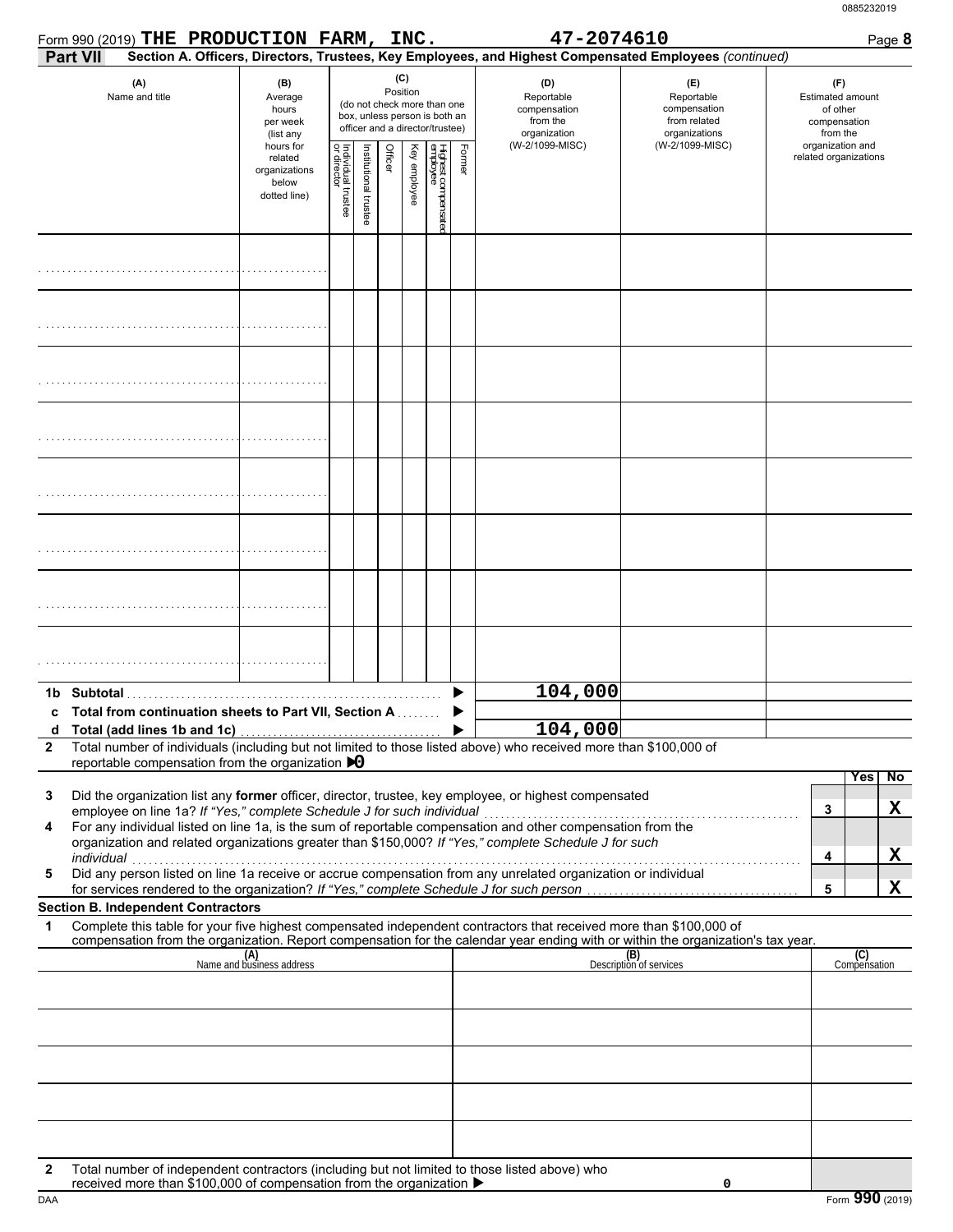| Form 990 (2019) THE PRODUCTION FARM,  | INC. | 47-2074610 | Paqe 9 |
|---------------------------------------|------|------------|--------|
| <b>Part VIII Statement of Revenue</b> |      |            |        |

| (C)<br>(A)<br>(D)<br>(B)<br>Related or exempt<br>Revenue excluded<br>Unrelated<br>Total revenue<br>function revenue<br>from tax under<br>business revenue<br>sections 512-514<br>Contributions, Gifts, Grants<br>and Other Similar Amounts<br>1a<br>1 <sub>b</sub><br>1 <sub>c</sub><br>c Fundraising events<br>d Related organizations<br>1 <sub>d</sub><br>e Government grants (contributions)<br>1e<br>f All other contributions, gifts, grants,<br>and similar amounts not included above<br>15,056<br>1f<br>$1g \sqrt{3}$<br>g Noncash contributions included in lines 1a-1f.<br>15,056<br>▶<br><b>Business Code</b><br>433,101<br>433,101<br>Program Service<br>Revenue<br>2a<br>INCOME: CCS REVENUE<br>b<br>c<br>d<br>f All other program service revenue<br>433,101<br>▶<br>Investment income (including dividends, interest, and<br>3<br>other similar amounts)<br>4<br>▶<br>Income from investment of tax-exempt bond proceeds<br>▶<br>4<br>5<br>(i) Real<br>(ii) Personal<br>6a Gross rents<br>6a<br>6b<br><b>b</b> Less: rental expenses<br><b>c</b> Rental inc. or (loss)<br>6с<br><b>d</b> Net rental income or (loss)<br>▶<br><b>7a</b> Gross amount from<br>(i) Securities<br>(ii) Other<br>sales of assets<br>7a<br>other than inventory<br><b>Other Revenue</b><br><b>b</b> Less: cost or other<br>basis and sales exps.<br>7b<br>c Gain or (loss)<br>7c<br>▶<br>8a Gross income from fundraising events<br>(not including \$<br>of contributions reported on line 1c).<br>See Part IV, line 18<br>8a<br>8b<br>c Net income or (loss) from fundraising events<br>▶<br>9a Gross income from gaming activities.<br>See Part IV, line 19<br>9a<br>9 <sub>b</sub><br><b>b</b> Less: direct expenses<br>c Net income or (loss) from gaming activities<br>▶<br>10a Gross sales of inventory, less<br>returns and allowances<br>10a<br><b>b</b> Less: cost of goods sold<br>10 <sub>b</sub><br>c Net income or (loss) from sales of inventory<br><b>Business Code</b><br>Miscellaneous<br>Revenue<br>11a<br>b<br>c<br>▶<br>0 |    |  |  |  |  |  | Check if Schedule O contains a response or note to any line in this Part VIII |         |  |
|-----------------------------------------------------------------------------------------------------------------------------------------------------------------------------------------------------------------------------------------------------------------------------------------------------------------------------------------------------------------------------------------------------------------------------------------------------------------------------------------------------------------------------------------------------------------------------------------------------------------------------------------------------------------------------------------------------------------------------------------------------------------------------------------------------------------------------------------------------------------------------------------------------------------------------------------------------------------------------------------------------------------------------------------------------------------------------------------------------------------------------------------------------------------------------------------------------------------------------------------------------------------------------------------------------------------------------------------------------------------------------------------------------------------------------------------------------------------------------------------------------------------------------------------------------------------------------------------------------------------------------------------------------------------------------------------------------------------------------------------------------------------------------------------------------------------------------------------------------------------------------------------------------------------------------------------------------------------------------------------------------------------------------------------|----|--|--|--|--|--|-------------------------------------------------------------------------------|---------|--|
|                                                                                                                                                                                                                                                                                                                                                                                                                                                                                                                                                                                                                                                                                                                                                                                                                                                                                                                                                                                                                                                                                                                                                                                                                                                                                                                                                                                                                                                                                                                                                                                                                                                                                                                                                                                                                                                                                                                                                                                                                                         |    |  |  |  |  |  |                                                                               |         |  |
|                                                                                                                                                                                                                                                                                                                                                                                                                                                                                                                                                                                                                                                                                                                                                                                                                                                                                                                                                                                                                                                                                                                                                                                                                                                                                                                                                                                                                                                                                                                                                                                                                                                                                                                                                                                                                                                                                                                                                                                                                                         |    |  |  |  |  |  |                                                                               |         |  |
|                                                                                                                                                                                                                                                                                                                                                                                                                                                                                                                                                                                                                                                                                                                                                                                                                                                                                                                                                                                                                                                                                                                                                                                                                                                                                                                                                                                                                                                                                                                                                                                                                                                                                                                                                                                                                                                                                                                                                                                                                                         |    |  |  |  |  |  |                                                                               |         |  |
|                                                                                                                                                                                                                                                                                                                                                                                                                                                                                                                                                                                                                                                                                                                                                                                                                                                                                                                                                                                                                                                                                                                                                                                                                                                                                                                                                                                                                                                                                                                                                                                                                                                                                                                                                                                                                                                                                                                                                                                                                                         |    |  |  |  |  |  |                                                                               |         |  |
|                                                                                                                                                                                                                                                                                                                                                                                                                                                                                                                                                                                                                                                                                                                                                                                                                                                                                                                                                                                                                                                                                                                                                                                                                                                                                                                                                                                                                                                                                                                                                                                                                                                                                                                                                                                                                                                                                                                                                                                                                                         |    |  |  |  |  |  |                                                                               |         |  |
|                                                                                                                                                                                                                                                                                                                                                                                                                                                                                                                                                                                                                                                                                                                                                                                                                                                                                                                                                                                                                                                                                                                                                                                                                                                                                                                                                                                                                                                                                                                                                                                                                                                                                                                                                                                                                                                                                                                                                                                                                                         |    |  |  |  |  |  |                                                                               |         |  |
|                                                                                                                                                                                                                                                                                                                                                                                                                                                                                                                                                                                                                                                                                                                                                                                                                                                                                                                                                                                                                                                                                                                                                                                                                                                                                                                                                                                                                                                                                                                                                                                                                                                                                                                                                                                                                                                                                                                                                                                                                                         |    |  |  |  |  |  |                                                                               |         |  |
|                                                                                                                                                                                                                                                                                                                                                                                                                                                                                                                                                                                                                                                                                                                                                                                                                                                                                                                                                                                                                                                                                                                                                                                                                                                                                                                                                                                                                                                                                                                                                                                                                                                                                                                                                                                                                                                                                                                                                                                                                                         |    |  |  |  |  |  |                                                                               |         |  |
|                                                                                                                                                                                                                                                                                                                                                                                                                                                                                                                                                                                                                                                                                                                                                                                                                                                                                                                                                                                                                                                                                                                                                                                                                                                                                                                                                                                                                                                                                                                                                                                                                                                                                                                                                                                                                                                                                                                                                                                                                                         |    |  |  |  |  |  |                                                                               |         |  |
|                                                                                                                                                                                                                                                                                                                                                                                                                                                                                                                                                                                                                                                                                                                                                                                                                                                                                                                                                                                                                                                                                                                                                                                                                                                                                                                                                                                                                                                                                                                                                                                                                                                                                                                                                                                                                                                                                                                                                                                                                                         |    |  |  |  |  |  |                                                                               |         |  |
|                                                                                                                                                                                                                                                                                                                                                                                                                                                                                                                                                                                                                                                                                                                                                                                                                                                                                                                                                                                                                                                                                                                                                                                                                                                                                                                                                                                                                                                                                                                                                                                                                                                                                                                                                                                                                                                                                                                                                                                                                                         |    |  |  |  |  |  |                                                                               |         |  |
|                                                                                                                                                                                                                                                                                                                                                                                                                                                                                                                                                                                                                                                                                                                                                                                                                                                                                                                                                                                                                                                                                                                                                                                                                                                                                                                                                                                                                                                                                                                                                                                                                                                                                                                                                                                                                                                                                                                                                                                                                                         |    |  |  |  |  |  |                                                                               |         |  |
|                                                                                                                                                                                                                                                                                                                                                                                                                                                                                                                                                                                                                                                                                                                                                                                                                                                                                                                                                                                                                                                                                                                                                                                                                                                                                                                                                                                                                                                                                                                                                                                                                                                                                                                                                                                                                                                                                                                                                                                                                                         |    |  |  |  |  |  |                                                                               |         |  |
|                                                                                                                                                                                                                                                                                                                                                                                                                                                                                                                                                                                                                                                                                                                                                                                                                                                                                                                                                                                                                                                                                                                                                                                                                                                                                                                                                                                                                                                                                                                                                                                                                                                                                                                                                                                                                                                                                                                                                                                                                                         |    |  |  |  |  |  |                                                                               |         |  |
|                                                                                                                                                                                                                                                                                                                                                                                                                                                                                                                                                                                                                                                                                                                                                                                                                                                                                                                                                                                                                                                                                                                                                                                                                                                                                                                                                                                                                                                                                                                                                                                                                                                                                                                                                                                                                                                                                                                                                                                                                                         |    |  |  |  |  |  |                                                                               |         |  |
|                                                                                                                                                                                                                                                                                                                                                                                                                                                                                                                                                                                                                                                                                                                                                                                                                                                                                                                                                                                                                                                                                                                                                                                                                                                                                                                                                                                                                                                                                                                                                                                                                                                                                                                                                                                                                                                                                                                                                                                                                                         |    |  |  |  |  |  |                                                                               |         |  |
|                                                                                                                                                                                                                                                                                                                                                                                                                                                                                                                                                                                                                                                                                                                                                                                                                                                                                                                                                                                                                                                                                                                                                                                                                                                                                                                                                                                                                                                                                                                                                                                                                                                                                                                                                                                                                                                                                                                                                                                                                                         |    |  |  |  |  |  |                                                                               |         |  |
|                                                                                                                                                                                                                                                                                                                                                                                                                                                                                                                                                                                                                                                                                                                                                                                                                                                                                                                                                                                                                                                                                                                                                                                                                                                                                                                                                                                                                                                                                                                                                                                                                                                                                                                                                                                                                                                                                                                                                                                                                                         |    |  |  |  |  |  |                                                                               |         |  |
|                                                                                                                                                                                                                                                                                                                                                                                                                                                                                                                                                                                                                                                                                                                                                                                                                                                                                                                                                                                                                                                                                                                                                                                                                                                                                                                                                                                                                                                                                                                                                                                                                                                                                                                                                                                                                                                                                                                                                                                                                                         |    |  |  |  |  |  |                                                                               |         |  |
|                                                                                                                                                                                                                                                                                                                                                                                                                                                                                                                                                                                                                                                                                                                                                                                                                                                                                                                                                                                                                                                                                                                                                                                                                                                                                                                                                                                                                                                                                                                                                                                                                                                                                                                                                                                                                                                                                                                                                                                                                                         |    |  |  |  |  |  |                                                                               |         |  |
|                                                                                                                                                                                                                                                                                                                                                                                                                                                                                                                                                                                                                                                                                                                                                                                                                                                                                                                                                                                                                                                                                                                                                                                                                                                                                                                                                                                                                                                                                                                                                                                                                                                                                                                                                                                                                                                                                                                                                                                                                                         |    |  |  |  |  |  |                                                                               |         |  |
|                                                                                                                                                                                                                                                                                                                                                                                                                                                                                                                                                                                                                                                                                                                                                                                                                                                                                                                                                                                                                                                                                                                                                                                                                                                                                                                                                                                                                                                                                                                                                                                                                                                                                                                                                                                                                                                                                                                                                                                                                                         |    |  |  |  |  |  |                                                                               |         |  |
|                                                                                                                                                                                                                                                                                                                                                                                                                                                                                                                                                                                                                                                                                                                                                                                                                                                                                                                                                                                                                                                                                                                                                                                                                                                                                                                                                                                                                                                                                                                                                                                                                                                                                                                                                                                                                                                                                                                                                                                                                                         |    |  |  |  |  |  |                                                                               |         |  |
|                                                                                                                                                                                                                                                                                                                                                                                                                                                                                                                                                                                                                                                                                                                                                                                                                                                                                                                                                                                                                                                                                                                                                                                                                                                                                                                                                                                                                                                                                                                                                                                                                                                                                                                                                                                                                                                                                                                                                                                                                                         |    |  |  |  |  |  |                                                                               |         |  |
|                                                                                                                                                                                                                                                                                                                                                                                                                                                                                                                                                                                                                                                                                                                                                                                                                                                                                                                                                                                                                                                                                                                                                                                                                                                                                                                                                                                                                                                                                                                                                                                                                                                                                                                                                                                                                                                                                                                                                                                                                                         |    |  |  |  |  |  |                                                                               |         |  |
|                                                                                                                                                                                                                                                                                                                                                                                                                                                                                                                                                                                                                                                                                                                                                                                                                                                                                                                                                                                                                                                                                                                                                                                                                                                                                                                                                                                                                                                                                                                                                                                                                                                                                                                                                                                                                                                                                                                                                                                                                                         |    |  |  |  |  |  |                                                                               |         |  |
|                                                                                                                                                                                                                                                                                                                                                                                                                                                                                                                                                                                                                                                                                                                                                                                                                                                                                                                                                                                                                                                                                                                                                                                                                                                                                                                                                                                                                                                                                                                                                                                                                                                                                                                                                                                                                                                                                                                                                                                                                                         |    |  |  |  |  |  |                                                                               |         |  |
|                                                                                                                                                                                                                                                                                                                                                                                                                                                                                                                                                                                                                                                                                                                                                                                                                                                                                                                                                                                                                                                                                                                                                                                                                                                                                                                                                                                                                                                                                                                                                                                                                                                                                                                                                                                                                                                                                                                                                                                                                                         |    |  |  |  |  |  |                                                                               |         |  |
|                                                                                                                                                                                                                                                                                                                                                                                                                                                                                                                                                                                                                                                                                                                                                                                                                                                                                                                                                                                                                                                                                                                                                                                                                                                                                                                                                                                                                                                                                                                                                                                                                                                                                                                                                                                                                                                                                                                                                                                                                                         |    |  |  |  |  |  |                                                                               |         |  |
|                                                                                                                                                                                                                                                                                                                                                                                                                                                                                                                                                                                                                                                                                                                                                                                                                                                                                                                                                                                                                                                                                                                                                                                                                                                                                                                                                                                                                                                                                                                                                                                                                                                                                                                                                                                                                                                                                                                                                                                                                                         |    |  |  |  |  |  |                                                                               |         |  |
|                                                                                                                                                                                                                                                                                                                                                                                                                                                                                                                                                                                                                                                                                                                                                                                                                                                                                                                                                                                                                                                                                                                                                                                                                                                                                                                                                                                                                                                                                                                                                                                                                                                                                                                                                                                                                                                                                                                                                                                                                                         |    |  |  |  |  |  |                                                                               |         |  |
|                                                                                                                                                                                                                                                                                                                                                                                                                                                                                                                                                                                                                                                                                                                                                                                                                                                                                                                                                                                                                                                                                                                                                                                                                                                                                                                                                                                                                                                                                                                                                                                                                                                                                                                                                                                                                                                                                                                                                                                                                                         |    |  |  |  |  |  |                                                                               |         |  |
|                                                                                                                                                                                                                                                                                                                                                                                                                                                                                                                                                                                                                                                                                                                                                                                                                                                                                                                                                                                                                                                                                                                                                                                                                                                                                                                                                                                                                                                                                                                                                                                                                                                                                                                                                                                                                                                                                                                                                                                                                                         |    |  |  |  |  |  |                                                                               |         |  |
|                                                                                                                                                                                                                                                                                                                                                                                                                                                                                                                                                                                                                                                                                                                                                                                                                                                                                                                                                                                                                                                                                                                                                                                                                                                                                                                                                                                                                                                                                                                                                                                                                                                                                                                                                                                                                                                                                                                                                                                                                                         |    |  |  |  |  |  |                                                                               |         |  |
|                                                                                                                                                                                                                                                                                                                                                                                                                                                                                                                                                                                                                                                                                                                                                                                                                                                                                                                                                                                                                                                                                                                                                                                                                                                                                                                                                                                                                                                                                                                                                                                                                                                                                                                                                                                                                                                                                                                                                                                                                                         |    |  |  |  |  |  |                                                                               |         |  |
|                                                                                                                                                                                                                                                                                                                                                                                                                                                                                                                                                                                                                                                                                                                                                                                                                                                                                                                                                                                                                                                                                                                                                                                                                                                                                                                                                                                                                                                                                                                                                                                                                                                                                                                                                                                                                                                                                                                                                                                                                                         |    |  |  |  |  |  |                                                                               |         |  |
|                                                                                                                                                                                                                                                                                                                                                                                                                                                                                                                                                                                                                                                                                                                                                                                                                                                                                                                                                                                                                                                                                                                                                                                                                                                                                                                                                                                                                                                                                                                                                                                                                                                                                                                                                                                                                                                                                                                                                                                                                                         |    |  |  |  |  |  |                                                                               |         |  |
|                                                                                                                                                                                                                                                                                                                                                                                                                                                                                                                                                                                                                                                                                                                                                                                                                                                                                                                                                                                                                                                                                                                                                                                                                                                                                                                                                                                                                                                                                                                                                                                                                                                                                                                                                                                                                                                                                                                                                                                                                                         |    |  |  |  |  |  |                                                                               |         |  |
|                                                                                                                                                                                                                                                                                                                                                                                                                                                                                                                                                                                                                                                                                                                                                                                                                                                                                                                                                                                                                                                                                                                                                                                                                                                                                                                                                                                                                                                                                                                                                                                                                                                                                                                                                                                                                                                                                                                                                                                                                                         |    |  |  |  |  |  |                                                                               |         |  |
| 4                                                                                                                                                                                                                                                                                                                                                                                                                                                                                                                                                                                                                                                                                                                                                                                                                                                                                                                                                                                                                                                                                                                                                                                                                                                                                                                                                                                                                                                                                                                                                                                                                                                                                                                                                                                                                                                                                                                                                                                                                                       |    |  |  |  |  |  |                                                                               |         |  |
|                                                                                                                                                                                                                                                                                                                                                                                                                                                                                                                                                                                                                                                                                                                                                                                                                                                                                                                                                                                                                                                                                                                                                                                                                                                                                                                                                                                                                                                                                                                                                                                                                                                                                                                                                                                                                                                                                                                                                                                                                                         |    |  |  |  |  |  |                                                                               |         |  |
|                                                                                                                                                                                                                                                                                                                                                                                                                                                                                                                                                                                                                                                                                                                                                                                                                                                                                                                                                                                                                                                                                                                                                                                                                                                                                                                                                                                                                                                                                                                                                                                                                                                                                                                                                                                                                                                                                                                                                                                                                                         |    |  |  |  |  |  |                                                                               |         |  |
|                                                                                                                                                                                                                                                                                                                                                                                                                                                                                                                                                                                                                                                                                                                                                                                                                                                                                                                                                                                                                                                                                                                                                                                                                                                                                                                                                                                                                                                                                                                                                                                                                                                                                                                                                                                                                                                                                                                                                                                                                                         |    |  |  |  |  |  |                                                                               |         |  |
|                                                                                                                                                                                                                                                                                                                                                                                                                                                                                                                                                                                                                                                                                                                                                                                                                                                                                                                                                                                                                                                                                                                                                                                                                                                                                                                                                                                                                                                                                                                                                                                                                                                                                                                                                                                                                                                                                                                                                                                                                                         |    |  |  |  |  |  |                                                                               |         |  |
|                                                                                                                                                                                                                                                                                                                                                                                                                                                                                                                                                                                                                                                                                                                                                                                                                                                                                                                                                                                                                                                                                                                                                                                                                                                                                                                                                                                                                                                                                                                                                                                                                                                                                                                                                                                                                                                                                                                                                                                                                                         |    |  |  |  |  |  |                                                                               |         |  |
|                                                                                                                                                                                                                                                                                                                                                                                                                                                                                                                                                                                                                                                                                                                                                                                                                                                                                                                                                                                                                                                                                                                                                                                                                                                                                                                                                                                                                                                                                                                                                                                                                                                                                                                                                                                                                                                                                                                                                                                                                                         |    |  |  |  |  |  |                                                                               |         |  |
|                                                                                                                                                                                                                                                                                                                                                                                                                                                                                                                                                                                                                                                                                                                                                                                                                                                                                                                                                                                                                                                                                                                                                                                                                                                                                                                                                                                                                                                                                                                                                                                                                                                                                                                                                                                                                                                                                                                                                                                                                                         |    |  |  |  |  |  |                                                                               |         |  |
|                                                                                                                                                                                                                                                                                                                                                                                                                                                                                                                                                                                                                                                                                                                                                                                                                                                                                                                                                                                                                                                                                                                                                                                                                                                                                                                                                                                                                                                                                                                                                                                                                                                                                                                                                                                                                                                                                                                                                                                                                                         |    |  |  |  |  |  |                                                                               |         |  |
|                                                                                                                                                                                                                                                                                                                                                                                                                                                                                                                                                                                                                                                                                                                                                                                                                                                                                                                                                                                                                                                                                                                                                                                                                                                                                                                                                                                                                                                                                                                                                                                                                                                                                                                                                                                                                                                                                                                                                                                                                                         |    |  |  |  |  |  |                                                                               |         |  |
|                                                                                                                                                                                                                                                                                                                                                                                                                                                                                                                                                                                                                                                                                                                                                                                                                                                                                                                                                                                                                                                                                                                                                                                                                                                                                                                                                                                                                                                                                                                                                                                                                                                                                                                                                                                                                                                                                                                                                                                                                                         |    |  |  |  |  |  |                                                                               |         |  |
|                                                                                                                                                                                                                                                                                                                                                                                                                                                                                                                                                                                                                                                                                                                                                                                                                                                                                                                                                                                                                                                                                                                                                                                                                                                                                                                                                                                                                                                                                                                                                                                                                                                                                                                                                                                                                                                                                                                                                                                                                                         |    |  |  |  |  |  |                                                                               |         |  |
|                                                                                                                                                                                                                                                                                                                                                                                                                                                                                                                                                                                                                                                                                                                                                                                                                                                                                                                                                                                                                                                                                                                                                                                                                                                                                                                                                                                                                                                                                                                                                                                                                                                                                                                                                                                                                                                                                                                                                                                                                                         |    |  |  |  |  |  |                                                                               |         |  |
|                                                                                                                                                                                                                                                                                                                                                                                                                                                                                                                                                                                                                                                                                                                                                                                                                                                                                                                                                                                                                                                                                                                                                                                                                                                                                                                                                                                                                                                                                                                                                                                                                                                                                                                                                                                                                                                                                                                                                                                                                                         |    |  |  |  |  |  |                                                                               |         |  |
|                                                                                                                                                                                                                                                                                                                                                                                                                                                                                                                                                                                                                                                                                                                                                                                                                                                                                                                                                                                                                                                                                                                                                                                                                                                                                                                                                                                                                                                                                                                                                                                                                                                                                                                                                                                                                                                                                                                                                                                                                                         | 12 |  |  |  |  |  | 448,161                                                                       | 433,101 |  |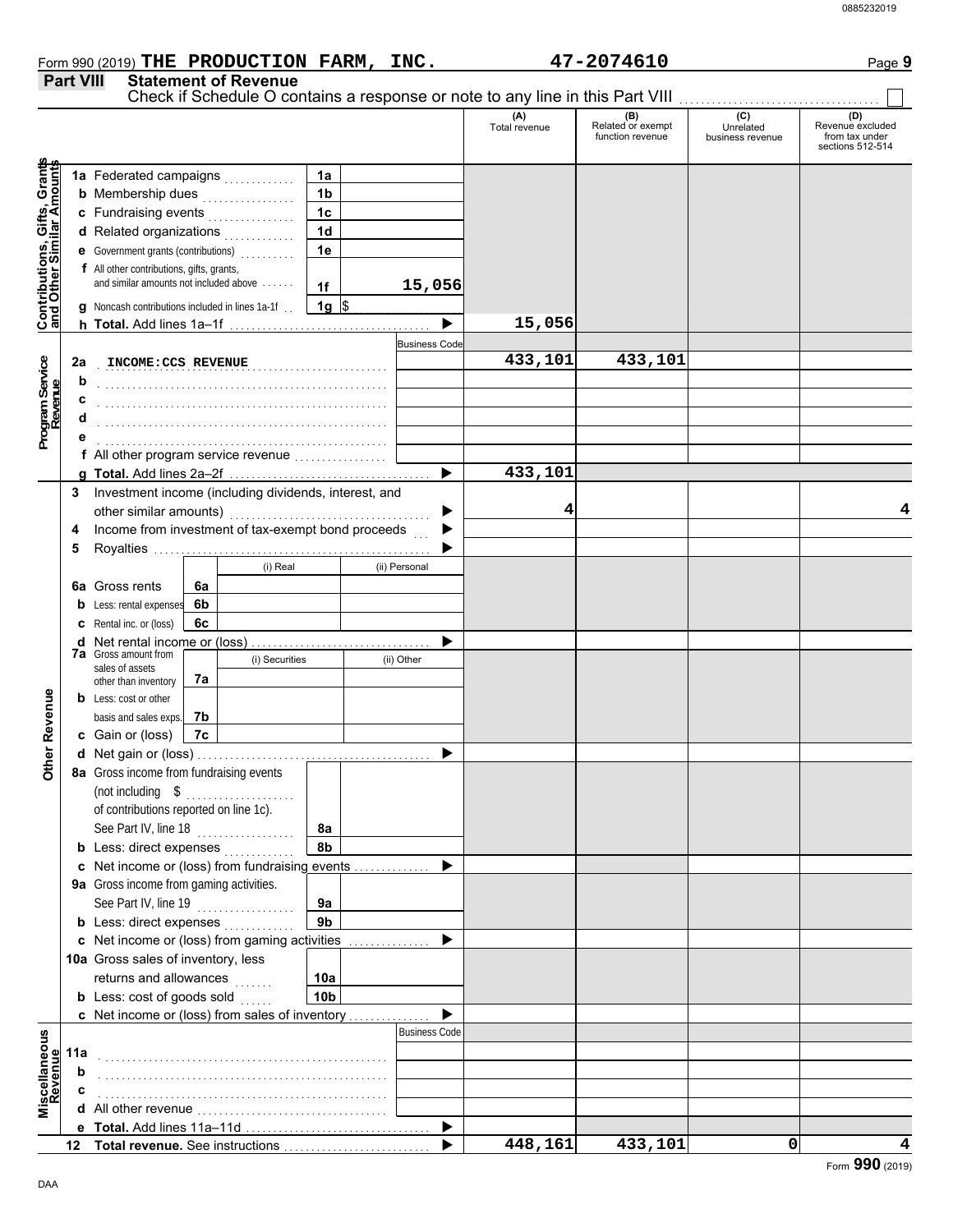#### **Part IX Statement of Functional Expenses** Form 990 (2019) Page **10 THE PRODUCTION FARM, INC. 47-2074610** *Section 501(c)(3) and 501(c)(4) organizations must complete all columns. All other organizations must complete column (A). Do not include amounts reported on lines 6b, 7b, 8b, 9b, and 10b of Part VIII.* **1 2 3 4 5 6 7 8 9 10 11 a** Management .............................. **b** Legal **c** Accounting . . . . . . . . . . . . . . . . . . . . . . . . . . . . . . . . **d** Lobbying . . . . . . . . . . . . . . . . . . . . . . . . . . . . . . . . . . . **e f g** Other. (If line 11g amount exceeds 10% of line 25, column **12** Advertising and promotion **. . . . . . . . . . . .** . . **13 14 15 16 17 18 19 20 21 22 23 24 a b c d e** All other expenses . . . . . . . . . . . . . . . . . . . . . . . . **25 Total functional expenses.** Add lines 1 through 24e . . . **26** Grants and other assistance to domestic organizations and domestic governments. See Part IV, line 21 . . . . . . . . Grants and other assistance to domestic individuals. See Part IV, line 22 Grants and other assistance to foreign organizations, foreign governments, and foreign individuals. See Part IV, lines 15 and 16 . . . . . . . . Benefits paid to or for members . . . . . . . . . . Compensation of current officers, directors, trustees, and key employees . . . . . . . Compensation not included above to disqualified persons (as defined under section 4958(f)(1)) and persons described in section 4958(c)(3)(B) Other salaries and wages .................. Pension plan accruals and contributions (include section 401(k) and 403(b) employer contributions) Other employee benefits ................... Payroll taxes Fees for services (nonemployees): Legal . . . . . . . . . . . . . . . . . . . . . . . . . . . . . . . . . . . . . . Professional fundraising services. See Part IV, line 1 Investment management fees ............. Office expenses . . . . . . . . . . . . . . . . . . . . . . . . . . . Information technology . . . . . . . . . . . . . . . . . . . . Royalties . . . . . . . . . . . . . . . . . . . . . . . . . . . . . . . . . . Occupancy . . . . . . . . . . . . . . . . . . . . . . . . . . . . . . . . Travel . . . . . . . . . . . . . . . . . . . . . . . . . . . . . . . . . . . . . . Payments of travel or entertainment expenses for any federal, state, or local public officials Conferences, conventions, and meetings . Interest . . . . . . . . . . . . . . . . . . . . . . . . . . . . . . . . . . . . Payments to affiliates . . . . . . . . . . . . . . . . . . . . . Depreciation, depletion, and amortization . Insurance . . . . . . . . . . . . . . . . . . . . . . . . . . . . . . . . . . Other expenses. Itemize expenses not covered above (List miscellaneous expenses on line 24e. If line 24e amount exceeds 10% of line 25, column (A) amount, list line 24e expenses on Schedule O.) fundraising solicitation. Check here  $\blacktriangleright$  | if organization reported in column (B) joint costs from a combined educational campaign and **(A) (B)** (B) (B) (C) (C) (A) (D)<br>Total expenses Program service Management and Fundrai expenses and general expenses (D)<br>Fundraising expenses PROGRAM . . . . . . . . . . . . . . . . . . . . . . . . . . . . . . . . . . . . . . . . . . . . . **MISCELLANEOUS 2,023 2,023** . . . . . . . . . . . . . . . . . . . . . . . . . . . . . . . . . . . . . . . . . . . . . . . . . . . . . . . . . . . . . . . . . . . . . . . . . . . . . . . . . . . . . . . . . . Check if Schedule O contains a response or note to any line in this Part IX **Joint costs.** Complete this line only if the (A) amount, list line 11g expenses on Schedule O.) . . . . . . **104,000 67,600 36,400 208,549 208,549 26,728 22,986 3,742 20 20 7,921 7,921 186 186 11,506 11,066 440 1,984 1,984 22,102 21,244 858 1,024 1,024 7,293 7,293 5,486 4,937 549 9,908 8,917 991 PROGRAM 6,574 6,574 6,574 415,304 356,904 58,400 0**

following SOP 98-2 (ASC 958-720)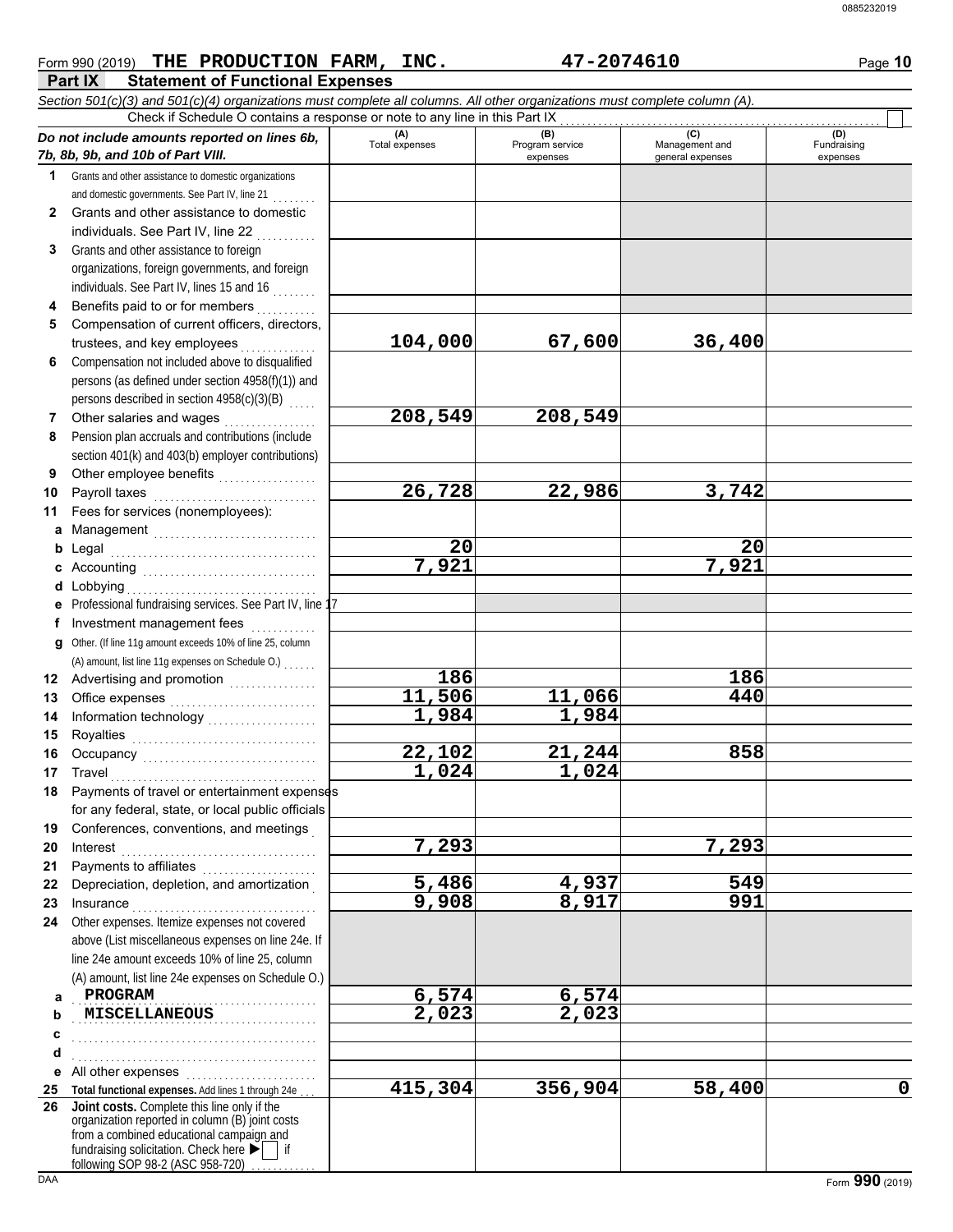| Form 990 (2019) |                      | THE PRODUCTION FARM, | INC. | 47-2074610 | Page 11 |
|-----------------|----------------------|----------------------|------|------------|---------|
| Part X          | <b>Balance Sheet</b> |                      |      |            |         |

|                             |    | Check if Schedule O contains a response or note to any line in this Part X                                                                                                                                                         |        |             |                         |                |                     |
|-----------------------------|----|------------------------------------------------------------------------------------------------------------------------------------------------------------------------------------------------------------------------------------|--------|-------------|-------------------------|----------------|---------------------|
|                             |    |                                                                                                                                                                                                                                    |        |             | (A)                     |                | (B)                 |
|                             |    |                                                                                                                                                                                                                                    |        |             | Beginning of year       |                | End of year         |
|                             | 1  | Cash-non-interest-bearing                                                                                                                                                                                                          |        |             | 3,481                   | 1              | 37,509              |
|                             | 2  |                                                                                                                                                                                                                                    |        |             | $\overline{2,880}$      | $\mathbf{2}$   | 6,055               |
|                             | 3  |                                                                                                                                                                                                                                    |        |             |                         | 3              |                     |
|                             | 4  | Accounts receivable, net                                                                                                                                                                                                           |        |             |                         | 4              | 50,912              |
|                             | 5  | Loans and other receivables from any current or former officer, director,                                                                                                                                                          |        |             |                         |                |                     |
|                             |    | trustee, key employee, creator or founder, substantial contributor, or 35%                                                                                                                                                         |        |             |                         |                |                     |
|                             |    |                                                                                                                                                                                                                                    |        |             |                         | 5              |                     |
|                             | 6  | Loans and other receivables from other disqualified persons (as defined                                                                                                                                                            |        |             |                         |                |                     |
|                             |    | under section 4958(f)(1)), and persons described in section 4958(c)(3)(B)                                                                                                                                                          |        |             |                         | 6              |                     |
| Assets                      | 7  |                                                                                                                                                                                                                                    |        |             |                         | $\overline{7}$ |                     |
|                             | 8  | Inventories for sale or use <b>constant of the constant of the selection</b> of the state of the state of the state of the state of the state of the state of the state of the state of the state of the state of the state of the |        |             | 8                       |                |                     |
|                             | 9  |                                                                                                                                                                                                                                    |        |             |                         | 9              |                     |
|                             |    | 10a Land, buildings, and equipment: cost or other                                                                                                                                                                                  |        |             |                         |                |                     |
|                             |    |                                                                                                                                                                                                                                    |        | 204,000     |                         |                |                     |
|                             |    |                                                                                                                                                                                                                                    | 22,426 | 172,000 10c |                         | 181,574        |                     |
|                             | 11 |                                                                                                                                                                                                                                    |        |             |                         | 11             |                     |
|                             | 12 |                                                                                                                                                                                                                                    |        |             | 12                      |                |                     |
|                             | 13 |                                                                                                                                                                                                                                    |        |             |                         | 13             |                     |
|                             | 14 | Intangible assets with a state of the state of the state of the state of the state of the state of the state of the state of the state of the state of the state of the state of the state of the state of the state of the st     |        |             | 14                      |                |                     |
|                             | 15 |                                                                                                                                                                                                                                    |        |             | 15                      |                |                     |
|                             | 16 | Total assets. Add lines 1 through 15 (must equal line 33)                                                                                                                                                                          |        |             | 178,361                 | 16             | 276,050             |
|                             | 17 |                                                                                                                                                                                                                                    |        |             | 5,459                   | 17             | $\overline{79,183}$ |
|                             | 18 | Grants payable                                                                                                                                                                                                                     |        |             |                         | 18             |                     |
|                             | 19 | Deferred revenue information and contact the contract of the contract of the contract of the contract of the contract of the contract of the contract of the contract of the contract of the contract of the contract of the c     |        |             | 19                      |                |                     |
|                             | 20 |                                                                                                                                                                                                                                    |        |             |                         | 20             |                     |
|                             | 21 |                                                                                                                                                                                                                                    |        |             |                         | 21             |                     |
|                             | 22 | Loans and other payables to any current or former officer, director,                                                                                                                                                               |        |             |                         |                |                     |
| Liabilities                 |    | trustee, key employee, creator or founder, substantial contributor, or 35%                                                                                                                                                         |        |             |                         |                |                     |
|                             |    | controlled entity or family member of any of these persons                                                                                                                                                                         |        |             |                         | 22             |                     |
|                             | 23 |                                                                                                                                                                                                                                    |        |             | 157,924                 | 23             | 149,032             |
|                             | 24 |                                                                                                                                                                                                                                    |        |             |                         | 24             |                     |
|                             | 25 | Other liabilities (including federal income tax, payables to related third                                                                                                                                                         |        |             |                         |                |                     |
|                             |    | parties, and other liabilities not included on lines 17-24). Complete Part X                                                                                                                                                       |        |             |                         |                |                     |
|                             |    | of Schedule D<br>$\begin{array}{ccc}\n0 & 0 & 0 \\ 0 & 0 & 0 \\ 0 & 0 & 0\n\end{array}$                                                                                                                                            |        |             |                         | 25             |                     |
|                             | 26 | Total liabilities. Add lines 17 through 25                                                                                                                                                                                         |        |             | $\overline{163,383}$ 26 |                | 228,215             |
|                             |    | Organizations that follow FASB ASC 958, check here $\vert \overline{\mathrm{X}} \vert$                                                                                                                                             |        |             |                         |                |                     |
|                             |    | and complete lines 27, 28, 32, and 33.                                                                                                                                                                                             |        |             |                         |                |                     |
|                             | 27 | Net assets without donor restrictions                                                                                                                                                                                              |        |             | 14,978                  | 27             | 44,835              |
|                             | 28 | Net assets with donor restrictions                                                                                                                                                                                                 |        |             |                         | 28             | 3,000               |
|                             |    | Net assets with donor restrictions<br>Organizations that do not follow FASB ASC 958, check here $\blacktriangleright$                                                                                                              |        |             |                         |                |                     |
|                             |    | and complete lines 29 through 33.                                                                                                                                                                                                  |        |             |                         |                |                     |
|                             | 29 | Capital stock or trust principal, or current funds                                                                                                                                                                                 |        |             |                         | 29             |                     |
|                             | 30 | Paid-in or capital surplus, or land, building, or equipment fund                                                                                                                                                                   |        |             |                         | 30             |                     |
|                             | 31 | Retained earnings, endowment, accumulated income, or other funds                                                                                                                                                                   |        |             |                         | 31             |                     |
| Net Assets or Fund Balances | 32 | Total net assets or fund balances                                                                                                                                                                                                  |        |             | 14,978                  | 32             | 47,835              |
|                             | 33 |                                                                                                                                                                                                                                    |        |             | 178,361                 | 33             | 276,050             |

Form **990** (2019)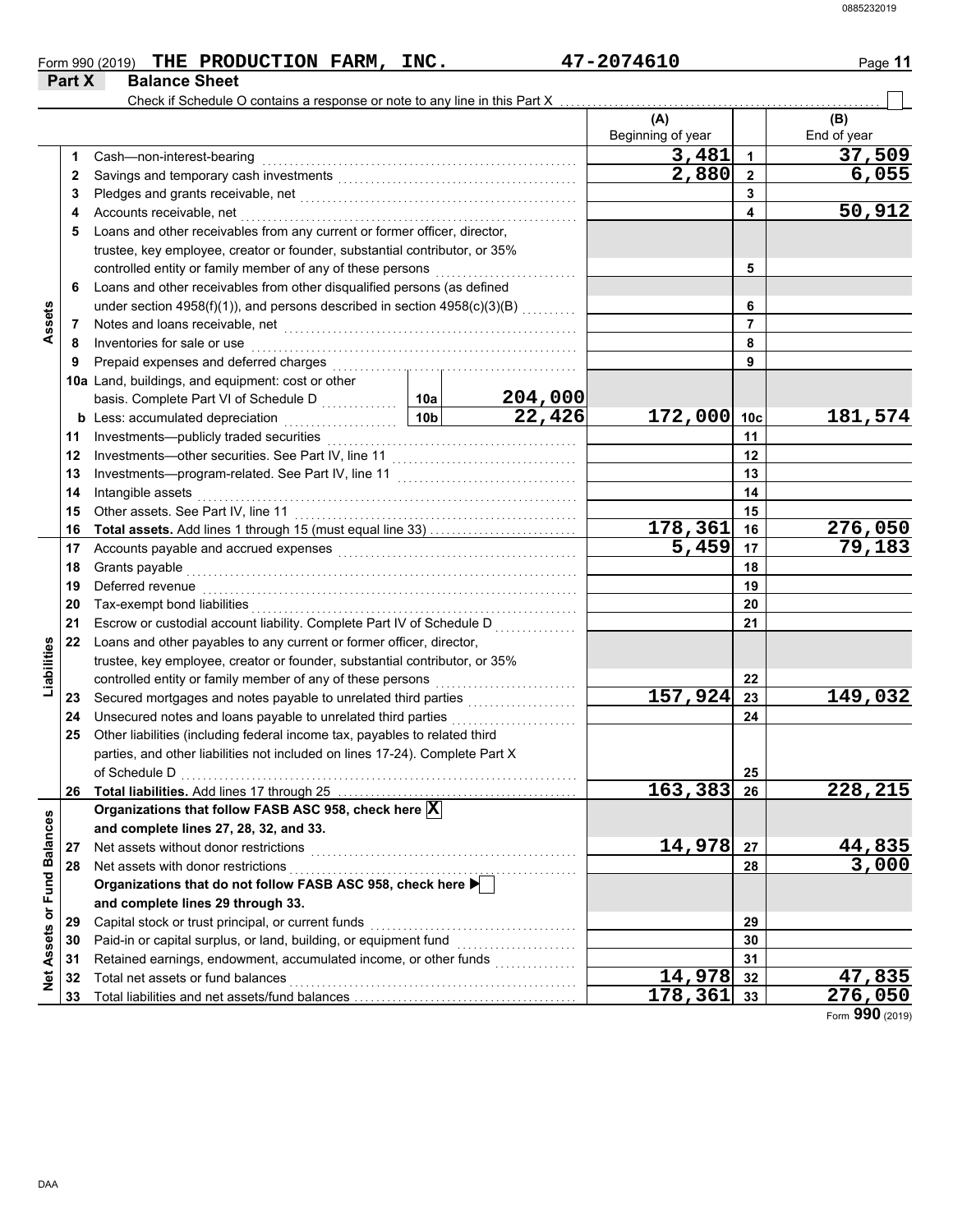|    | 47-2074610<br>Form 990 (2019) THE PRODUCTION FARM, INC.                                                                                                                                                                        |                         |                |             | Page 12              |
|----|--------------------------------------------------------------------------------------------------------------------------------------------------------------------------------------------------------------------------------|-------------------------|----------------|-------------|----------------------|
|    | <b>Reconciliation of Net Assets</b><br><b>Part XI</b>                                                                                                                                                                          |                         |                |             |                      |
|    |                                                                                                                                                                                                                                |                         |                |             |                      |
| 1  |                                                                                                                                                                                                                                | $\mathbf{1}$            |                |             | 448, 161             |
| 2  |                                                                                                                                                                                                                                | $\overline{2}$          |                |             | 415,304              |
| 3  | Revenue less expenses. Subtract line 2 from line 1                                                                                                                                                                             | $\overline{\mathbf{3}}$ |                |             | 32,857               |
| 4  | Net assets or fund balances at beginning of year (must equal Part X, line 32, column (A)) [[[[[[[[[[[[[[[[[[[                                                                                                                  | $\overline{\mathbf{A}}$ |                |             | $\overline{1}$ 4,978 |
| 5  | Net unrealized gains (losses) on investments [11] with the content of the content of the content of the content of the content of the content of the content of the content of the content of the content of the content of th | 5                       |                |             |                      |
| 6  |                                                                                                                                                                                                                                | 6                       |                |             |                      |
| 7  | Investment expenses                                                                                                                                                                                                            | $\overline{7}$          |                |             |                      |
| 8  | Prior period adjustments entertainment and the control of the control of the control of the control of the control of the control of the control of the control of the control of the control of the control of the control of | 8                       |                |             |                      |
| 9  | Other changes in net assets or fund balances (explain on Schedule O)                                                                                                                                                           | 9                       |                |             |                      |
| 10 | Net assets or fund balances at end of year. Combine lines 3 through 9 (must equal Part X, line                                                                                                                                 |                         |                |             |                      |
|    | $32$ , column $(B)$ )                                                                                                                                                                                                          | 10                      |                |             | 47,835               |
|    | <b>Financial Statements and Reporting</b><br><b>Part XII</b>                                                                                                                                                                   |                         |                |             |                      |
|    |                                                                                                                                                                                                                                |                         |                |             |                      |
|    |                                                                                                                                                                                                                                |                         |                | <b>Yes</b>  | No                   |
| 1  | $\mathbf{X}$ Accrual<br>Accounting method used to prepare the Form 990:     Cash<br>Other                                                                                                                                      |                         |                |             |                      |
|    | If the organization changed its method of accounting from a prior year or checked "Other," explain in                                                                                                                          |                         |                |             |                      |
|    | Schedule O.                                                                                                                                                                                                                    |                         |                |             |                      |
|    | 2a Were the organization's financial statements compiled or reviewed by an independent accountant?                                                                                                                             |                         | 2a             |             | $\mathbf X$          |
|    | If "Yes," check a box below to indicate whether the financial statements for the year were compiled or                                                                                                                         |                         |                |             |                      |
|    | reviewed on a separate basis, consolidated basis, or both:                                                                                                                                                                     |                         |                |             |                      |
|    | Separate basis     Consolidated basis<br>Both consolidated and separate basis<br>$\mathbf{1}$                                                                                                                                  |                         |                |             |                      |
|    | <b>b</b> Were the organization's financial statements audited by an independent accountant?                                                                                                                                    |                         | 2b             | х           |                      |
|    | If "Yes," check a box below to indicate whether the financial statements for the year were audited on a                                                                                                                        |                         |                |             |                      |
|    | separate basis, consolidated basis, or both:                                                                                                                                                                                   |                         |                |             |                      |
|    | $ \mathbf{X} $ Separate basis $  $<br>Consolidated basis<br>Both consolidated and separate basis                                                                                                                               |                         |                |             |                      |
|    | c If "Yes" to line 2a or 2b, does the organization have a committee that assumes responsibility for oversight of                                                                                                               |                         |                |             |                      |
|    | the audit, review, or compilation of its financial statements and selection of an independent accountant?                                                                                                                      |                         | 2 <sub>c</sub> | $\mathbf x$ |                      |
|    | If the organization changed either its oversight process or selection process during the tax year, explain on                                                                                                                  |                         |                |             |                      |
|    | Schedule O.                                                                                                                                                                                                                    |                         |                |             |                      |
|    | 3a As a result of a federal award, was the organization required to undergo an audit or audits as set forth in the                                                                                                             |                         |                |             |                      |
|    | Single Audit Act and OMB Circular A-133?                                                                                                                                                                                       |                         | 3a             |             | x                    |
|    | <b>b</b> If "Yes," did the organization undergo the required audit or audits? If the organization did not undergo the                                                                                                          |                         |                |             |                      |
|    | required audit or audits, explain why on Schedule O and describe any steps taken to undergo such audits                                                                                                                        |                         | 3 <sub>b</sub> |             |                      |

Form **990** (2019)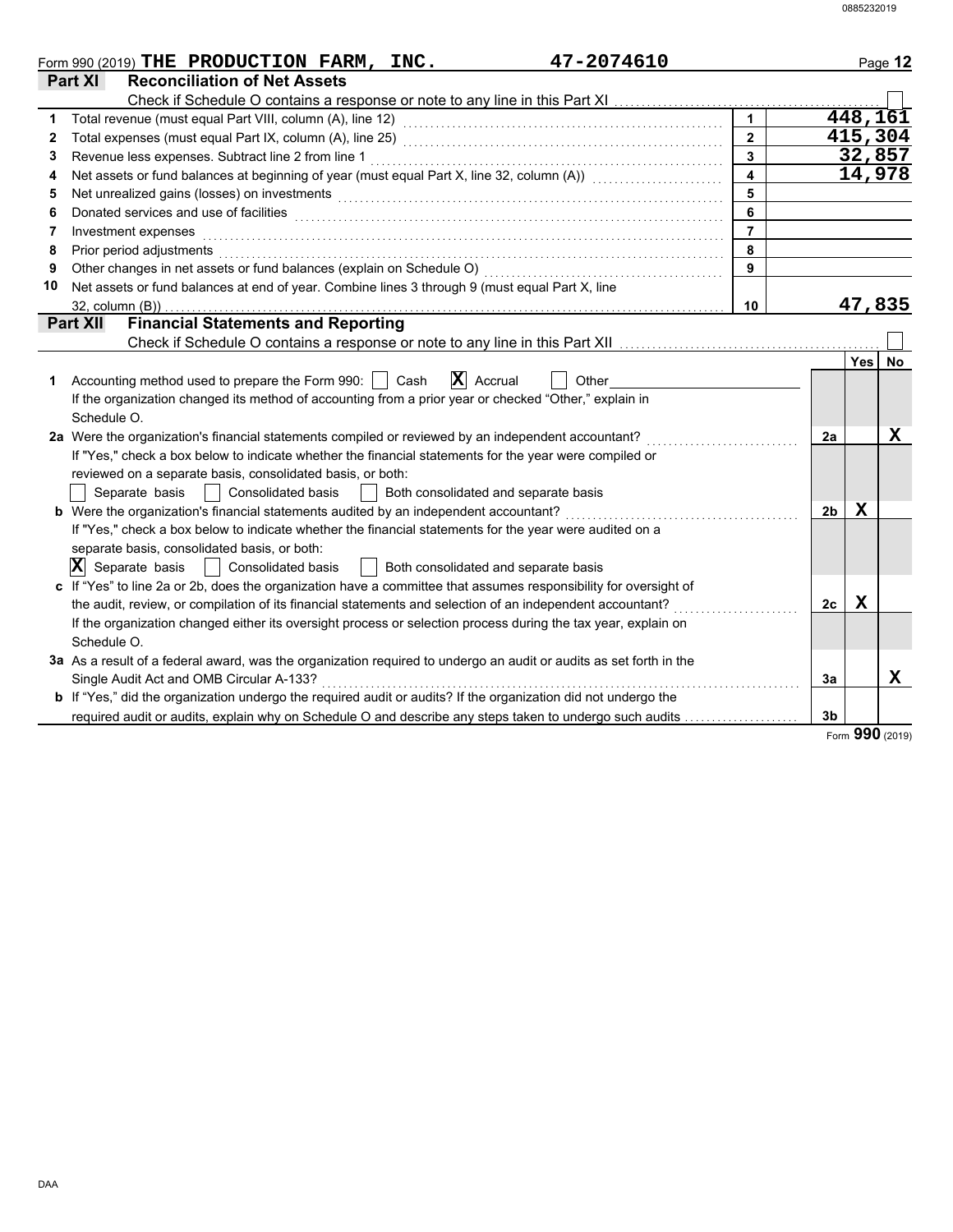| <b>SCHEDULE A</b>                     |                                                                                                                                                                                                                                                                                                                                                                                 | <b>Public Charity Status and Public Support</b>                                                                                                                                                                                                                                                                              |                          |    |                                        |                                       |  |  |  |  |
|---------------------------------------|---------------------------------------------------------------------------------------------------------------------------------------------------------------------------------------------------------------------------------------------------------------------------------------------------------------------------------------------------------------------------------|------------------------------------------------------------------------------------------------------------------------------------------------------------------------------------------------------------------------------------------------------------------------------------------------------------------------------|--------------------------|----|----------------------------------------|---------------------------------------|--|--|--|--|
| (Form 990 or 990-EZ)                  |                                                                                                                                                                                                                                                                                                                                                                                 | Complete if the organization is a section $501(c)(3)$ organization or a section $4947(a)(1)$ nonexempt charitable trust.                                                                                                                                                                                                     |                          |    |                                        | 19                                    |  |  |  |  |
| Department of the Treasury            |                                                                                                                                                                                                                                                                                                                                                                                 | Attach to Form 990 or Form 990-EZ.                                                                                                                                                                                                                                                                                           |                          |    |                                        | <b>Open to Public</b>                 |  |  |  |  |
| Internal Revenue Service              |                                                                                                                                                                                                                                                                                                                                                                                 | Go to www.irs.gov/Form990 for instructions and the latest information.                                                                                                                                                                                                                                                       |                          |    |                                        | <b>Inspection</b>                     |  |  |  |  |
| Name of the organization              |                                                                                                                                                                                                                                                                                                                                                                                 | THE PRODUCTION FARM, INC.                                                                                                                                                                                                                                                                                                    |                          |    | 47-2074610                             | <b>Employer identification number</b> |  |  |  |  |
| Part I                                |                                                                                                                                                                                                                                                                                                                                                                                 | Reason for Public Charity Status (All organizations must complete this part.) See instructions.                                                                                                                                                                                                                              |                          |    |                                        |                                       |  |  |  |  |
|                                       |                                                                                                                                                                                                                                                                                                                                                                                 | The organization is not a private foundation because it is: (For lines 1 through 12, check only one box.)                                                                                                                                                                                                                    |                          |    |                                        |                                       |  |  |  |  |
| 1                                     |                                                                                                                                                                                                                                                                                                                                                                                 | A church, convention of churches, or association of churches described in section 170(b)(1)(A)(i).                                                                                                                                                                                                                           |                          |    |                                        |                                       |  |  |  |  |
| 2                                     |                                                                                                                                                                                                                                                                                                                                                                                 | A school described in section 170(b)(1)(A)(ii). (Attach Schedule E (Form 990 or 990-EZ).)                                                                                                                                                                                                                                    |                          |    |                                        |                                       |  |  |  |  |
| 3<br>4                                |                                                                                                                                                                                                                                                                                                                                                                                 | A hospital or a cooperative hospital service organization described in section 170(b)(1)(A)(iii).<br>A medical research organization operated in conjunction with a hospital described in section 170(b)(1)(A)(iii). Enter the hospital's name,                                                                              |                          |    |                                        |                                       |  |  |  |  |
| city, and state:                      |                                                                                                                                                                                                                                                                                                                                                                                 |                                                                                                                                                                                                                                                                                                                              |                          |    |                                        |                                       |  |  |  |  |
| 5                                     |                                                                                                                                                                                                                                                                                                                                                                                 | An organization operated for the benefit of a college or university owned or operated by a governmental unit described in                                                                                                                                                                                                    |                          |    |                                        |                                       |  |  |  |  |
|                                       | section 170(b)(1)(A)(iv). (Complete Part II.)<br>A federal, state, or local government or governmental unit described in section 170(b)(1)(A)(v).                                                                                                                                                                                                                               |                                                                                                                                                                                                                                                                                                                              |                          |    |                                        |                                       |  |  |  |  |
| 6<br>$ \mathbf{X} $<br>7              |                                                                                                                                                                                                                                                                                                                                                                                 | An organization that normally receives a substantial part of its support from a governmental unit or from the general public                                                                                                                                                                                                 |                          |    |                                        |                                       |  |  |  |  |
|                                       | described in section 170(b)(1)(A)(vi). (Complete Part II.)                                                                                                                                                                                                                                                                                                                      |                                                                                                                                                                                                                                                                                                                              |                          |    |                                        |                                       |  |  |  |  |
| 8                                     |                                                                                                                                                                                                                                                                                                                                                                                 | A community trust described in section 170(b)(1)(A)(vi). (Complete Part II.)                                                                                                                                                                                                                                                 |                          |    |                                        |                                       |  |  |  |  |
| 9<br>university:                      |                                                                                                                                                                                                                                                                                                                                                                                 | An agricultural research organization described in section 170(b)(1)(A)(ix) operated in conjunction with a land-grant college<br>or university or a non-land-grant college of agriculture (see instructions). Enter the name, city, and state of the college or                                                              |                          |    |                                        |                                       |  |  |  |  |
| 10                                    | An organization that normally receives: (1) more than 33 1/3% of its support from contributions, membership fees, and gross<br>receipts from activities related to its exempt functions—subject to certain exceptions, and (2) no more than 33 1/3% of its<br>support from gross investment income and unrelated business taxable income (less section 511 tax) from businesses |                                                                                                                                                                                                                                                                                                                              |                          |    |                                        |                                       |  |  |  |  |
| 11                                    |                                                                                                                                                                                                                                                                                                                                                                                 | acquired by the organization after June 30, 1975. See section 509(a)(2). (Complete Part III.)<br>An organization organized and operated exclusively to test for public safety. See section 509(a)(4).                                                                                                                        |                          |    |                                        |                                       |  |  |  |  |
| 12                                    |                                                                                                                                                                                                                                                                                                                                                                                 | An organization organized and operated exclusively for the benefit of, to perform the functions of, or to carry out the purposes                                                                                                                                                                                             |                          |    |                                        |                                       |  |  |  |  |
|                                       |                                                                                                                                                                                                                                                                                                                                                                                 | of one or more publicly supported organizations described in section 509(a)(1) or section 509(a)(2). See section 509(a)(3).<br>Check the box in lines 12a through 12d that describes the type of supporting organization and complete lines 12e, 12f, and 12g.                                                               |                          |    |                                        |                                       |  |  |  |  |
| a                                     |                                                                                                                                                                                                                                                                                                                                                                                 | Type I. A supporting organization operated, supervised, or controlled by its supported organization(s), typically by giving<br>the supported organization(s) the power to regularly appoint or elect a majority of the directors or trustees of the<br>supporting organization. You must complete Part IV, Sections A and B. |                          |    |                                        |                                       |  |  |  |  |
| b                                     |                                                                                                                                                                                                                                                                                                                                                                                 | Type II. A supporting organization supervised or controlled in connection with its supported organization(s), by having<br>control or management of the supporting organization vested in the same persons that control or manage the supported                                                                              |                          |    |                                        |                                       |  |  |  |  |
| c                                     |                                                                                                                                                                                                                                                                                                                                                                                 | organization(s). You must complete Part IV, Sections A and C.<br>Type III functionally integrated. A supporting organization operated in connection with, and functionally integrated with,<br>its supported organization(s) (see instructions). You must complete Part IV, Sections A, D, and E.                            |                          |    |                                        |                                       |  |  |  |  |
| d                                     |                                                                                                                                                                                                                                                                                                                                                                                 | Type III non-functionally integrated. A supporting organization operated in connection with its supported organization(s)<br>that is not functionally integrated. The organization generally must satisfy a distribution requirement and an attentiveness                                                                    |                          |    |                                        |                                       |  |  |  |  |
|                                       |                                                                                                                                                                                                                                                                                                                                                                                 | requirement (see instructions). You must complete Part IV, Sections A and D, and Part V.                                                                                                                                                                                                                                     |                          |    |                                        |                                       |  |  |  |  |
| е                                     |                                                                                                                                                                                                                                                                                                                                                                                 | Check this box if the organization received a written determination from the IRS that it is a Type I, Type II, Type III<br>functionally integrated, or Type III non-functionally integrated supporting organization.                                                                                                         |                          |    |                                        |                                       |  |  |  |  |
| f                                     | Enter the number of supported organizations                                                                                                                                                                                                                                                                                                                                     |                                                                                                                                                                                                                                                                                                                              |                          |    |                                        |                                       |  |  |  |  |
| g                                     |                                                                                                                                                                                                                                                                                                                                                                                 | Provide the following information about the supported organization(s).                                                                                                                                                                                                                                                       | (iv) Is the organization |    |                                        | (vi) Amount of                        |  |  |  |  |
| (i) Name of supported<br>organization | (ii) EIN                                                                                                                                                                                                                                                                                                                                                                        | (iii) Type of organization<br>(described on lines 1-10                                                                                                                                                                                                                                                                       | listed in your governing |    | (v) Amount of monetary<br>support (see | other support (see                    |  |  |  |  |
|                                       |                                                                                                                                                                                                                                                                                                                                                                                 | above (see instructions))                                                                                                                                                                                                                                                                                                    | document?<br>Yes         | No | instructions)                          | instructions)                         |  |  |  |  |
| (A)                                   |                                                                                                                                                                                                                                                                                                                                                                                 |                                                                                                                                                                                                                                                                                                                              |                          |    |                                        |                                       |  |  |  |  |
| (B)                                   |                                                                                                                                                                                                                                                                                                                                                                                 |                                                                                                                                                                                                                                                                                                                              |                          |    |                                        |                                       |  |  |  |  |
| (C)                                   |                                                                                                                                                                                                                                                                                                                                                                                 |                                                                                                                                                                                                                                                                                                                              |                          |    |                                        |                                       |  |  |  |  |
| (D)                                   |                                                                                                                                                                                                                                                                                                                                                                                 |                                                                                                                                                                                                                                                                                                                              |                          |    |                                        |                                       |  |  |  |  |
| (E)                                   |                                                                                                                                                                                                                                                                                                                                                                                 |                                                                                                                                                                                                                                                                                                                              |                          |    |                                        |                                       |  |  |  |  |
| <b>Total</b>                          |                                                                                                                                                                                                                                                                                                                                                                                 |                                                                                                                                                                                                                                                                                                                              |                          |    |                                        |                                       |  |  |  |  |

**For Paperwork Reduction Act Notice, see the Instructions for Form 990 or 990-EZ.**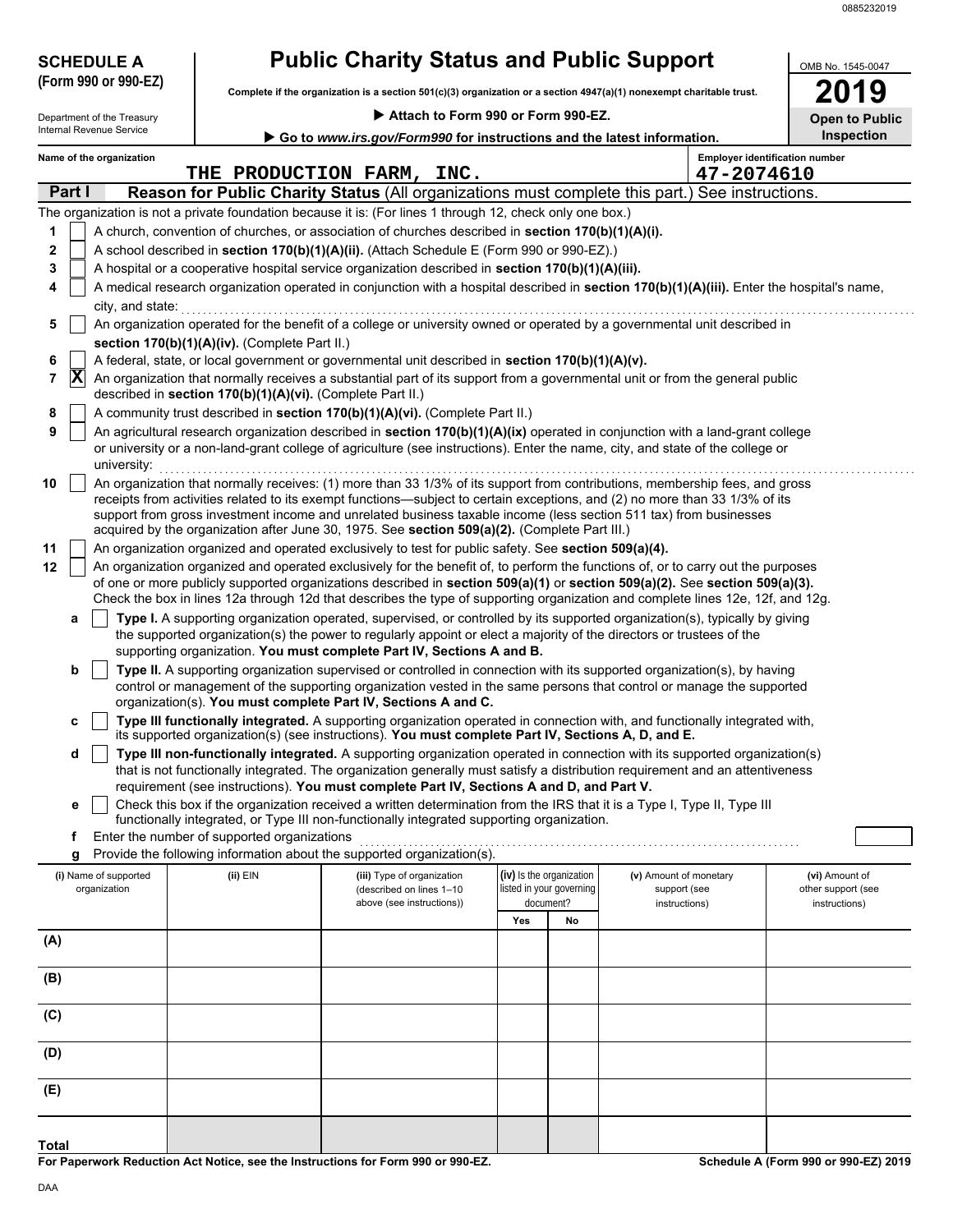|              | Schedule A (Form 990 or 990-EZ) 2019                                                                                               | THE PRODUCTION FARM, INC. |          |            |            | 47-2074610 | Page 2       |
|--------------|------------------------------------------------------------------------------------------------------------------------------------|---------------------------|----------|------------|------------|------------|--------------|
|              | Support Schedule for Organizations Described in Sections 170(b)(1)(A)(iv) and 170(b)(1)(A)(vi)<br>Part II                          |                           |          |            |            |            |              |
|              | (Complete only if you checked the box on line 5, 7, or 8 of Part I or if the organization failed to qualify under                  |                           |          |            |            |            |              |
|              | Part III. If the organization fails to qualify under the tests listed below, please complete Part III.)                            |                           |          |            |            |            |              |
|              | <b>Section A. Public Support</b>                                                                                                   |                           |          |            |            |            |              |
|              | Calendar year (or fiscal year beginning in) $\blacktriangleright$                                                                  | (a) 2015                  | (b) 2016 | $(c)$ 2017 | $(d)$ 2018 | (e) 2019   | (f) Total    |
|              |                                                                                                                                    |                           |          |            |            |            |              |
| 1            | Gifts, grants, contributions, and<br>membership fees received. (Do not                                                             |                           |          |            |            |            |              |
|              | include any "unusual grants.")                                                                                                     | 33,036                    | 96,502   | 11,579     |            | 15,056     | 156,173      |
|              |                                                                                                                                    |                           |          |            |            |            |              |
| $\mathbf{2}$ | Tax revenues levied for the<br>organization's benefit and either paid                                                              |                           |          |            |            |            |              |
|              | to or expended on its behalf                                                                                                       |                           |          |            |            |            |              |
|              |                                                                                                                                    |                           |          |            |            |            |              |
| 3            | The value of services or facilities                                                                                                |                           |          |            |            |            |              |
|              | furnished by a governmental unit to the<br>organization without charge                                                             |                           |          |            |            |            |              |
| 4            | Total. Add lines 1 through 3                                                                                                       | 33,036                    | 96,502   | 11,579     |            | 15,056     | 156,173      |
| 5            | The portion of total contributions by                                                                                              |                           |          |            |            |            |              |
|              | each person (other than a                                                                                                          |                           |          |            |            |            |              |
|              | governmental unit or publicly                                                                                                      |                           |          |            |            |            |              |
|              | supported organization) included on                                                                                                |                           |          |            |            |            |              |
|              | line 1 that exceeds 2% of the amount                                                                                               |                           |          |            |            |            |              |
|              | shown on line 11, column (f)                                                                                                       |                           |          |            |            |            |              |
| 6            | Public support. Subtract line 5 from line 4<br><b>Section B. Total Support</b>                                                     |                           |          |            |            |            | 156,173      |
|              | Calendar year (or fiscal year beginning in)                                                                                        |                           |          |            |            |            |              |
|              |                                                                                                                                    | (a) 2015                  | (b) 2016 | $(c)$ 2017 | $(d)$ 2018 | (e) 2019   | (f) Total    |
| 7            | Amounts from line 4                                                                                                                | 33,036                    | 96,502   | 11,579     |            | 15,056     | 156,173      |
| 8            | Gross income from interest, dividends,<br>payments received on securities loans,                                                   |                           |          |            |            |            |              |
|              | rents, royalties, and income from                                                                                                  |                           |          |            |            |            |              |
|              | similar sources                                                                                                                    |                           |          |            |            |            |              |
| 9            | Net income from unrelated business                                                                                                 |                           |          |            |            |            |              |
|              | activities, whether or not the business                                                                                            |                           |          |            |            |            |              |
|              | is regularly carried on                                                                                                            |                           |          |            |            |            |              |
| 10           | Other income. Do not include gain or                                                                                               |                           |          |            |            |            |              |
|              | loss from the sale of capital assets                                                                                               |                           |          |            |            |            |              |
|              | (Explain in Part VI.)                                                                                                              |                           |          |            |            |            |              |
| 11           | Total support. Add lines 7 through 10                                                                                              |                           |          |            |            |            | 156,177      |
| 12           | Gross receipts from related activities, etc. (see instructions)                                                                    |                           |          |            |            | 12         | 489,351      |
| 13           | First five years. If the Form 990 is for the organization's first, second, third, fourth, or fifth tax year as a section 501(c)(3) |                           |          |            |            |            |              |
|              | organization, ch <u>eck this box and <b>stop here</b>,………………………………………………………………………………………</u>                                        |                           |          |            |            |            |              |
|              | <b>Section C. Computation of Public Support Percentage</b>                                                                         |                           |          |            |            |            |              |
| 14           | Public support percentage for 2019 (line 6, column (f) divided by line 11, column (f)) [[[[[[[[[[[[[[[[[[[[[[                      |                           |          |            |            | 14         | 100.00%      |
| 15           | Public support percentage from 2018 Schedule A, Part II, line 14                                                                   |                           |          |            |            | 15         | %            |
| 16a          | 33 1/3% support test-2019. If the organization did not check the box on line 13, and line 14 is 33 1/3% or more, check this        |                           |          |            |            |            |              |
|              | box and stop here. The organization qualifies as a publicly supported organization                                                 |                           |          |            |            |            | $\mathbf{x}$ |
| b            | 33 1/3% support test-2018. If the organization did not check a box on line 13 or 16a, and line 15 is 33 1/3% or more, check        |                           |          |            |            |            |              |
|              | this box and stop here. The organization qualifies as a publicly supported organization                                            |                           |          |            |            |            |              |
|              | 17a 10%-facts-and-circumstances test-2019. If the organization did not check a box on line 13, 16a, or 16b, and line 14 is         |                           |          |            |            |            |              |
|              | 10% or more, and if the organization meets the "facts-and-circumstances" test, check this box and stop here. Explain in            |                           |          |            |            |            |              |
|              | Part VI how the organization meets the "facts-and-circumstances" test. The organization qualifies as a publicly supported          |                           |          |            |            |            |              |
|              | organization                                                                                                                       |                           |          |            |            |            |              |
| b            | 10%-facts-and-circumstances test-2018. If the organization did not check a box on line 13, 16a, 16b, or 17a, and line              |                           |          |            |            |            |              |
|              | 15 is 10% or more, and if the organization meets the "facts-and-circumstances" test, check this box and stop here.                 |                           |          |            |            |            |              |
|              | Explain in Part VI how the organization meets the "facts-and-circumstances" test. The organization qualifies as a publicly         |                           |          |            |            |            |              |
|              | supported organization                                                                                                             |                           |          |            |            |            |              |
| 18           | Private foundation. If the organization did not check a box on line 13, 16a, 16b, 17a, or 17b, check this box and see              |                           |          |            |            |            |              |
|              | instructions                                                                                                                       |                           |          |            |            |            |              |
|              |                                                                                                                                    |                           |          |            |            |            |              |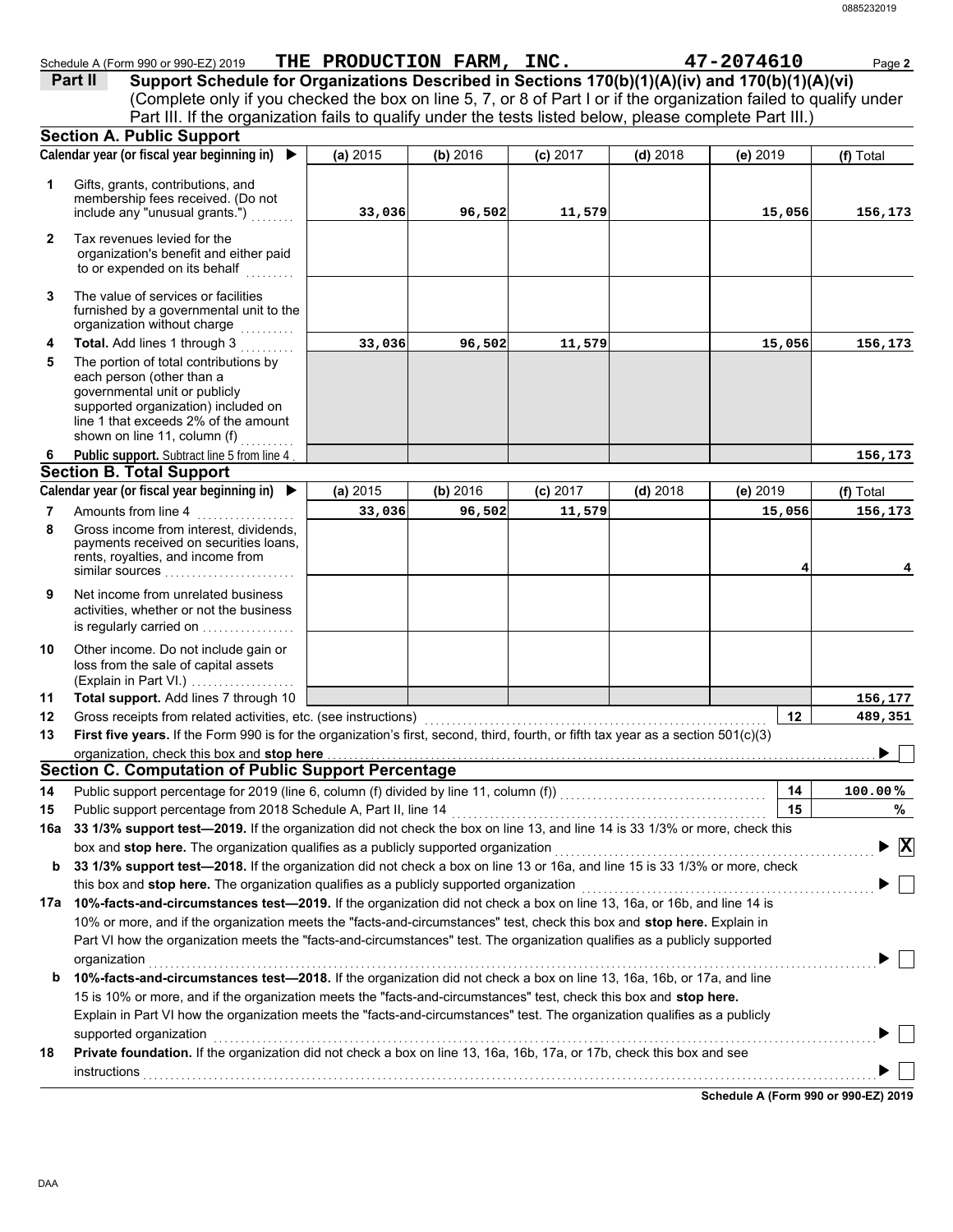|              | (Complete only if you checked the box on line 10 of Part I or if the organization failed to qualify under Part II.<br>If the organization fails to qualify under the tests listed below, please complete Part II.) |          |          |            |            |          |           |
|--------------|--------------------------------------------------------------------------------------------------------------------------------------------------------------------------------------------------------------------|----------|----------|------------|------------|----------|-----------|
|              | <b>Section A. Public Support</b>                                                                                                                                                                                   |          |          |            |            |          |           |
|              | Calendar year (or fiscal year beginning in) $\blacktriangleright$                                                                                                                                                  | (a) 2015 | (b) 2016 | $(c)$ 2017 | $(d)$ 2018 | (e) 2019 | (f) Total |
| 1            | Gifts, grants, contributions, and membership fees                                                                                                                                                                  |          |          |            |            |          |           |
|              | received. (Do not include any "unusual grants.")                                                                                                                                                                   |          |          |            |            |          |           |
| $\mathbf{2}$ | Gross receipts from admissions, merchandise<br>sold or services performed, or facilities<br>furnished in any activity that is related to the<br>organization's fax-exempt purpose                                  |          |          |            |            |          |           |
| 3            | Gross receipts from activities that are not an<br>unrelated trade or business under section 513                                                                                                                    |          |          |            |            |          |           |
| 4            | Tax revenues levied for the<br>organization's benefit and either paid<br>to or expended on its behalf                                                                                                              |          |          |            |            |          |           |
| 5            | The value of services or facilities<br>furnished by a governmental unit to the<br>organization without charge                                                                                                      |          |          |            |            |          |           |
| 6            | Total. Add lines 1 through 5                                                                                                                                                                                       |          |          |            |            |          |           |
| 7a           | Amounts included on lines 1, 2, and 3<br>received from disqualified persons                                                                                                                                        |          |          |            |            |          |           |
| b            | Amounts included on lines 2 and 3<br>received from other than disqualified<br>persons that exceed the greater of \$5,000<br>or 1% of the amount on line 13 for the year                                            |          |          |            |            |          |           |
| c            | Add lines 7a and 7b<br>.                                                                                                                                                                                           |          |          |            |            |          |           |
| 8            | Public support. (Subtract line 7c from<br>line $6.$ )                                                                                                                                                              |          |          |            |            |          |           |
|              | <b>Section B. Total Support</b>                                                                                                                                                                                    |          |          |            |            |          |           |
|              | Calendar year (or fiscal year beginning in) $\blacktriangleright$                                                                                                                                                  | (a) 2015 | (b) 2016 | $(c)$ 2017 | $(d)$ 2018 | (e) 2019 | (f) Total |
| 9            | Amounts from line 6                                                                                                                                                                                                |          |          |            |            |          |           |
|              | <b>10a</b> Gross income from interest, dividends,<br>payments received on securities loans, rents,                                                                                                                 |          |          |            |            |          |           |
|              | royalties, and income from similar sources                                                                                                                                                                         |          |          |            |            |          |           |
| b            | Unrelated business taxable income (less<br>section 511 taxes) from businesses<br>acquired after June 30, 1975                                                                                                      |          |          |            |            |          |           |
|              | Add lines 10a and 10b                                                                                                                                                                                              |          |          |            |            |          |           |
| 11           | Net income from unrelated business<br>activities not included in line 10b, whether<br>or not the business is regularly carried on.                                                                                 |          |          |            |            |          |           |
| 12           | Other income. Do not include gain or<br>loss from the sale of capital assets                                                                                                                                       |          |          |            |            |          |           |
| 13           | (Explain in Part VI.)<br>Total support. (Add lines 9, 10c, 11,                                                                                                                                                     |          |          |            |            |          |           |
| 14           | and 12.) $\qquad \qquad$<br>First five years. If the Form 990 is for the organization's first, second, third, fourth, or fifth tax year as a section 501(c)(3)                                                     |          |          |            |            |          |           |
|              | organization, check this box and stop here                                                                                                                                                                         |          |          |            |            |          |           |
| 15           | <b>Section C. Computation of Public Support Percentage</b>                                                                                                                                                         |          |          |            |            | 15       | %         |
| 16           |                                                                                                                                                                                                                    |          |          |            |            | 16       |           |
|              |                                                                                                                                                                                                                    |          |          |            |            |          | %         |
| 17           | Section D. Computation of Investment Income Percentage                                                                                                                                                             |          |          |            |            | 17       | %         |
| 18           | Investment income percentage for 2019 (line 10c, column (f), divided by line 13, column (f)) [[[[[[[[[[[[[[[[                                                                                                      |          |          |            |            | 18       | %         |

Schedule A (Form 990 or 990-EZ) 2019 **THE PRODUCTION FARM, INC.** 47-2074610 Page 3

**Part III Support Schedule for Organizations Described in Section 509(a)(2)**

17 is not more than 33 1/3%, check this box and **stop here.** The organization qualifies as a publicly supported organization . . . . . . . . . . . . . . . **b** 33 1/3% support tests-2018. If the organization did not check a box on line 14 or line 19a, and line 16 is more than 33 1/3%, and

line 18 is not more than 33 1/3%, check this box and stop here. The organization qualifies as a publicly supported organization ......... **20 Private foundation.** If the organization did not check a box on line 14, 19a, or 19b, check this box and see instructions . . . . . . . . . . . . . . . . . . .

**Schedule A (Form 990 or 990-EZ) 2019**

▶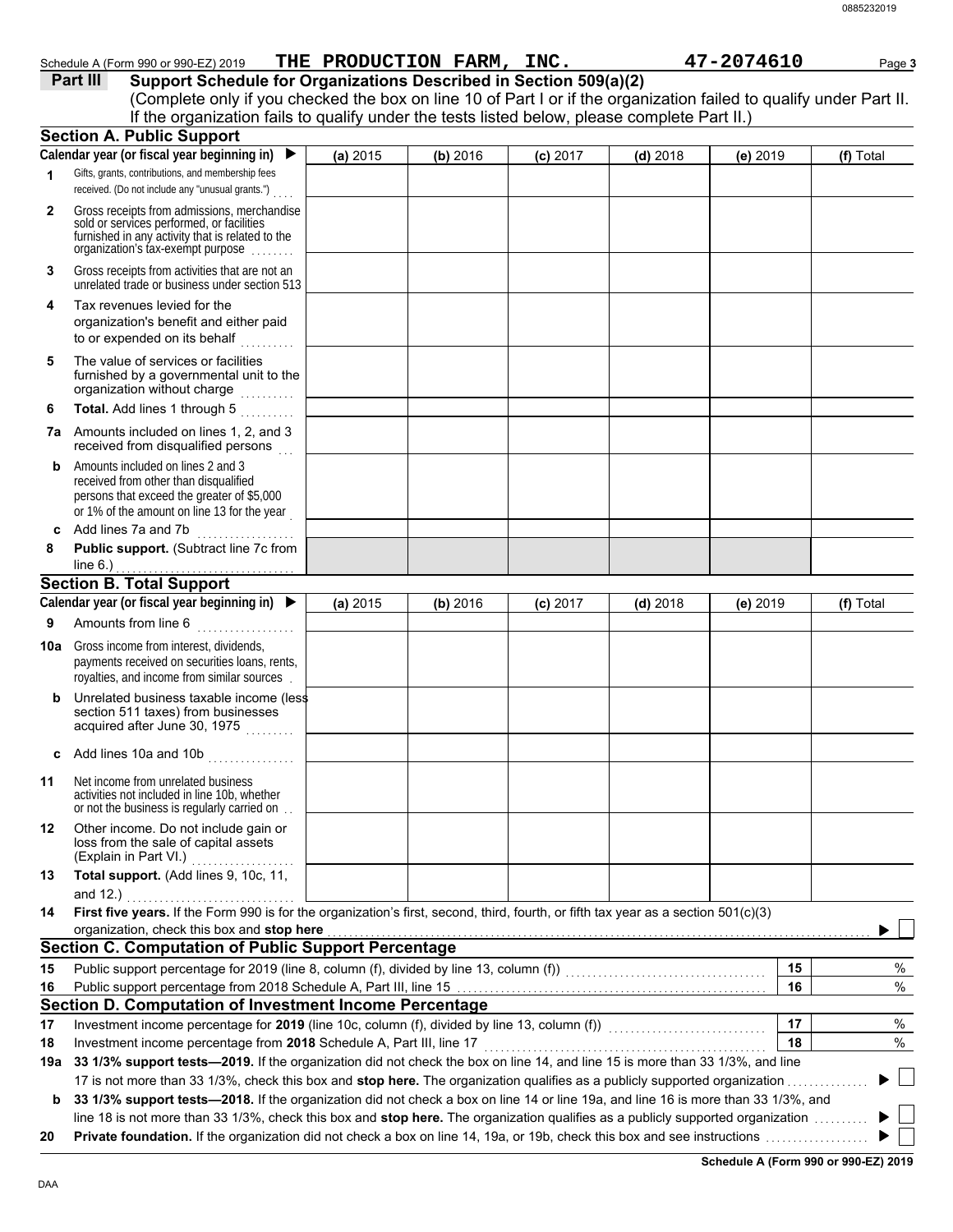### **Part IV Supporting Organizations** Sections A, D, and E. If you checked 12d of Part I, complete Sections A and D, and complete Part V.) Schedule A (Form 990 or 990-EZ) 2019 **THE PRODUCTION FARM, INC.** 47-2074610 Page 4 **Section A. All Supporting Organizations** (Complete only if you checked a box in line 12 on Part I. If you checked 12a of Part I, complete Sections A and B. If you checked 12b of Part I, complete Sections A and C. If you checked 12c of Part I, complete Are all of the organization's supported organizations listed by name in the organization's governing documents? *If "No," describe in Part VI how the supported organizations are designated. If designated by class or purpose, describe the designation. If historic and continuing relationship, explain.* Did the organization have any supported organization that does not have an IRS determination of status under section 509(a)(1) or (2)? *If "Yes," explain in Part VI how the organization determined that the supported organization was described in section 509(a)(1) or (2).* **1 2 3a** Did the organization have a supported organization described in section 501(c)(4), (5), or (6)? *If "Yes," answer* **b c** Did the organization ensure that all support to such organizations was used exclusively for section 170(c)(2)(B) **4a** Was any supported organization not organized in the United States ("foreign supported organization")? *If* **b c** Did the organization support any foreign supported organization that does not have an IRS determination **5a** Did the organization add, substitute, or remove any supported organizations during the tax year? *If "Yes,"* **b c 6 7 8 9a b c** Did a disqualified person (as defined in line 9a) have an ownership interest in, or derive any personal benefit **10a b** *(b) and (c) below.* Did the organization confirm that each supported organization qualified under section 501(c)(4), (5), or (6) and satisfied the public support tests under section 509(a)(2)? *If "Yes," describe in Part VI when and how the organization made the determination.* purposes? *If "Yes," explain in Part VI what controls the organization put in place to ensure such use. "Yes," and if you checked 12a or 12b in Part I, answer (b) and (c) below.* Did the organization have ultimate control and discretion in deciding whether to make grants to the foreign supported organization? *If "Yes," describe in Part VI how the organization had such control and discretion despite being controlled or supervised by or in connection with its supported organizations.* under sections 501(c)(3) and 509(a)(1) or (2)? *If "Yes," explain in Part VI what controls the organization used to ensure that all support to the foreign supported organization was used exclusively for section 170(c)(2)(B) purposes.* answer (b) and (c) below (if applicable). Also, provide detail in **Part VI**, *including (i)* the names and EIN *numbers of the supported organizations added, substituted, or removed; (ii) the reasons for each such action; (iii) the authority under the organization's organizing document authorizing such action; and (iv) how the action was accomplished (such as by amendment to the organizing document).* **Type I or Type II only.** Was any added or substituted supported organization part of a class already designated in the organization's organizing document? **Substitutions only.** Was the substitution the result of an event beyond the organization's control? Did the organization provide support (whether in the form of grants or the provision of services or facilities) to anyone other than (i) its supported organizations, (ii) individuals that are part of the charitable class benefited by one or more of its supported organizations, or (iii) other supporting organizations that also support or benefit one or more of the filing organization's supported organizations? *If "Yes," provide detail in Part VI.* Did the organization provide a grant, loan, compensation, or other similar payment to a substantial contributor (as defined in section 4958(c)(3)(C)), a family member of a substantial contributor, or a 35% controlled entity with regard to a substantial contributor? *If "Yes," complete Part I of Schedule L (Form 990 or 990-EZ).* Did the organization make a loan to a disqualified person (as defined in section 4958) not described in line 7? *If "Yes," complete Part I of Schedule L (Form 990 or 990-EZ).* Was the organization controlled directly or indirectly at any time during the tax year by one or more disqualified persons as defined in section 4946 (other than foundation managers and organizations described in section 509(a)(1) or (2))? *If "Yes," provide detail in Part VI.* Did one or more disqualified persons (as defined in line 9a) hold a controlling interest in any entity in which the supporting organization had an interest? *If "Yes," provide detail in Part VI.* from, assets in which the supporting organization also had an interest? *If "Yes," provide detail in Part VI.* Was the organization subject to the excess business holdings rules of section 4943 because of section 4943(f) (regarding certain Type II supporting organizations, and all Type III non-functionally integrated supporting organizations)? *If "Yes," answer 10b below.* Did the organization have any excess business holdings in the tax year? *(Use Schedule C, Form 4720, to determine whether the organization had excess business holdings.)* **Yes No 1 2 3a 3b 3c 4a 4b 4c 5a 5b 5c 6 7 8 9a 9b 9c 10a 10b**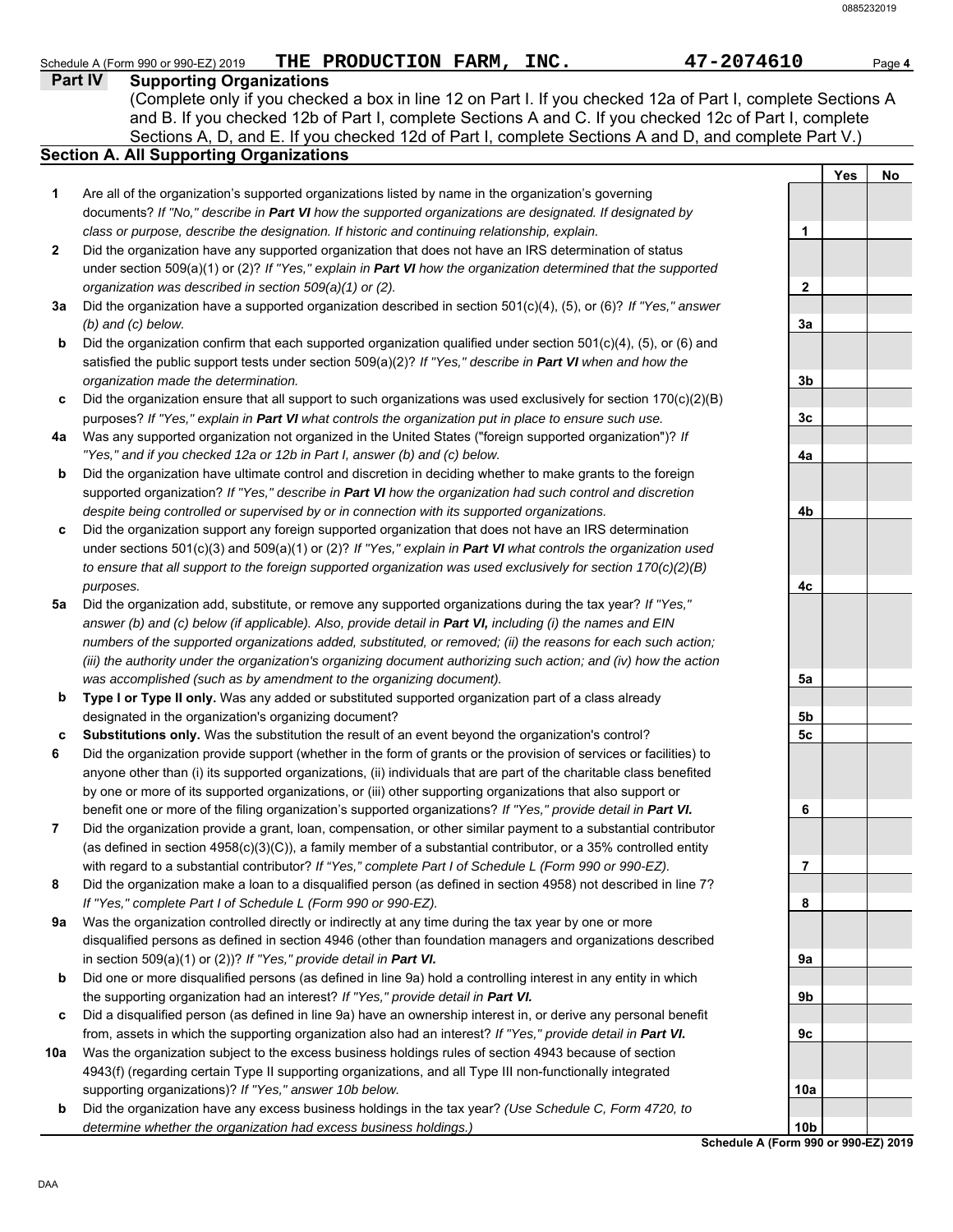|              | <b>Supporting Organizations (continued)</b><br><b>Part IV</b>                                                                                                  |                 |     |    |
|--------------|----------------------------------------------------------------------------------------------------------------------------------------------------------------|-----------------|-----|----|
|              |                                                                                                                                                                |                 | Yes | No |
| 11           | Has the organization accepted a gift or contribution from any of the following persons?                                                                        |                 |     |    |
| a            | A person who directly or indirectly controls, either alone or together with persons described in (b) and (c)                                                   |                 |     |    |
|              | below, the governing body of a supported organization?                                                                                                         | 11a             |     |    |
|              | <b>b</b> A family member of a person described in (a) above?                                                                                                   | 11 <sub>b</sub> |     |    |
| C            | A 35% controlled entity of a person described in (a) or (b) above? If "Yes" to a, b, or c, provide detail in Part VI.                                          | 11c             |     |    |
|              | <b>Section B. Type I Supporting Organizations</b>                                                                                                              |                 |     |    |
|              |                                                                                                                                                                |                 | Yes | No |
| 1            | Did the directors, trustees, or membership of one or more supported organizations have the power to                                                            |                 |     |    |
|              | regularly appoint or elect at least a majority of the organization's directors or trustees at all times during the                                             |                 |     |    |
|              | tax year? If "No," describe in Part VI how the supported organization(s) effectively operated, supervised, or                                                  |                 |     |    |
|              | controlled the organization's activities. If the organization had more than one supported organization,                                                        |                 |     |    |
|              | describe how the powers to appoint and/or remove directors or trustees were allocated among the supported                                                      |                 |     |    |
|              | organizations and what conditions or restrictions, if any, applied to such powers during the tax year.                                                         | 1               |     |    |
| $\mathbf{2}$ | Did the organization operate for the benefit of any supported organization other than the supported                                                            |                 |     |    |
|              | organization(s) that operated, supervised, or controlled the supporting organization? If "Yes," explain in Part                                                |                 |     |    |
|              | VI how providing such benefit carried out the purposes of the supported organization(s) that operated,                                                         |                 |     |    |
|              | supervised, or controlled the supporting organization.                                                                                                         | $\overline{2}$  |     |    |
|              | <b>Section C. Type II Supporting Organizations</b>                                                                                                             |                 |     |    |
|              |                                                                                                                                                                |                 | Yes | No |
| 1            | Were a majority of the organization's directors or trustees during the tax year also a majority of the directors                                               |                 |     |    |
|              | or trustees of each of the organization's supported organization(s)? If "No," describe in Part VI how control                                                  |                 |     |    |
|              | or management of the supporting organization was vested in the same persons that controlled or managed                                                         |                 |     |    |
|              | the supported organization(s).                                                                                                                                 | 1               |     |    |
|              | <b>Section D. All Type III Supporting Organizations</b>                                                                                                        |                 |     |    |
|              |                                                                                                                                                                |                 | Yes | No |
| 1            | Did the organization provide to each of its supported organizations, by the last day of the fifth month of the                                                 |                 |     |    |
|              | organization's tax year, (i) a written notice describing the type and amount of support provided during the prior tax                                          |                 |     |    |
|              | year, (ii) a copy of the Form 990 that was most recently filed as of the date of notification, and (iii) copies of the                                         |                 |     |    |
|              | organization's governing documents in effect on the date of notification, to the extent not previously provided?                                               | 1               |     |    |
| 2            | Were any of the organization's officers, directors, or trustees either (i) appointed or elected by the supported                                               |                 |     |    |
|              | organization(s) or (ii) serving on the governing body of a supported organization? If "No," explain in Part VI how                                             |                 |     |    |
|              | the organization maintained a close and continuous working relationship with the supported organization(s).                                                    | $\mathbf{2}$    |     |    |
|              | By reason of the relationship described in (2), did the organization's supported organizations have a                                                          |                 |     |    |
|              | significant voice in the organization's investment policies and in directing the use of the organization's                                                     |                 |     |    |
|              |                                                                                                                                                                |                 |     |    |
|              |                                                                                                                                                                |                 |     |    |
| 3            | income or assets at all times during the tax year? If "Yes," describe in Part VI the role the organization's<br>supported organizations played in this regard. | 3               |     |    |

- The organization satisfied the Activities Test. *Complete line 2 below.* **a**
- The organization is the parent of each of its supported organizations. *Complete line 3 below.* **b**
- The organization supported a governmental entity. *Describe in Part VI how you supported a government entity (see instructions).* **c**

- **a** Did substantially all of the organization's activities during the tax year directly further the exempt purposes of the supported organization(s) to which the organization was responsive? *If "Yes," then in Part VI identify those supported organizations and explain how these activities directly furthered their exempt purposes, how the organization was responsive to those supported organizations, and how the organization determined that these activities constituted substantially all of its activities.*
- **b** Did the activities described in (a) constitute activities that, but for the organization's involvement, one or more of the organization's supported organization(s) would have been engaged in? *If "Yes," explain in Part VI the reasons for the organization's position that its supported organization(s) would have engaged in these activities but for the organization's involvement.*
- **3** Parent of Supported Organizations. *Answer (a) and (b) below.*
- **a** Did the organization have the power to regularly appoint or elect a majority of the officers, directors, or trustees of each of the supported organizations? *Provide details in Part VI.*
- DAA **Schedule A (Form 990 or 990-EZ) 2019 b** Did the organization exercise a substantial degree of direction over the policies, programs, and activities of each of its supported organizations? *If "Yes," describe in Part VI the role played by the organization in this regard.*

**3b**

**2a**

**2b**

**3a**

**Yes No**

**<sup>2</sup>** Activities Test. *Answer (a) and (b) below.*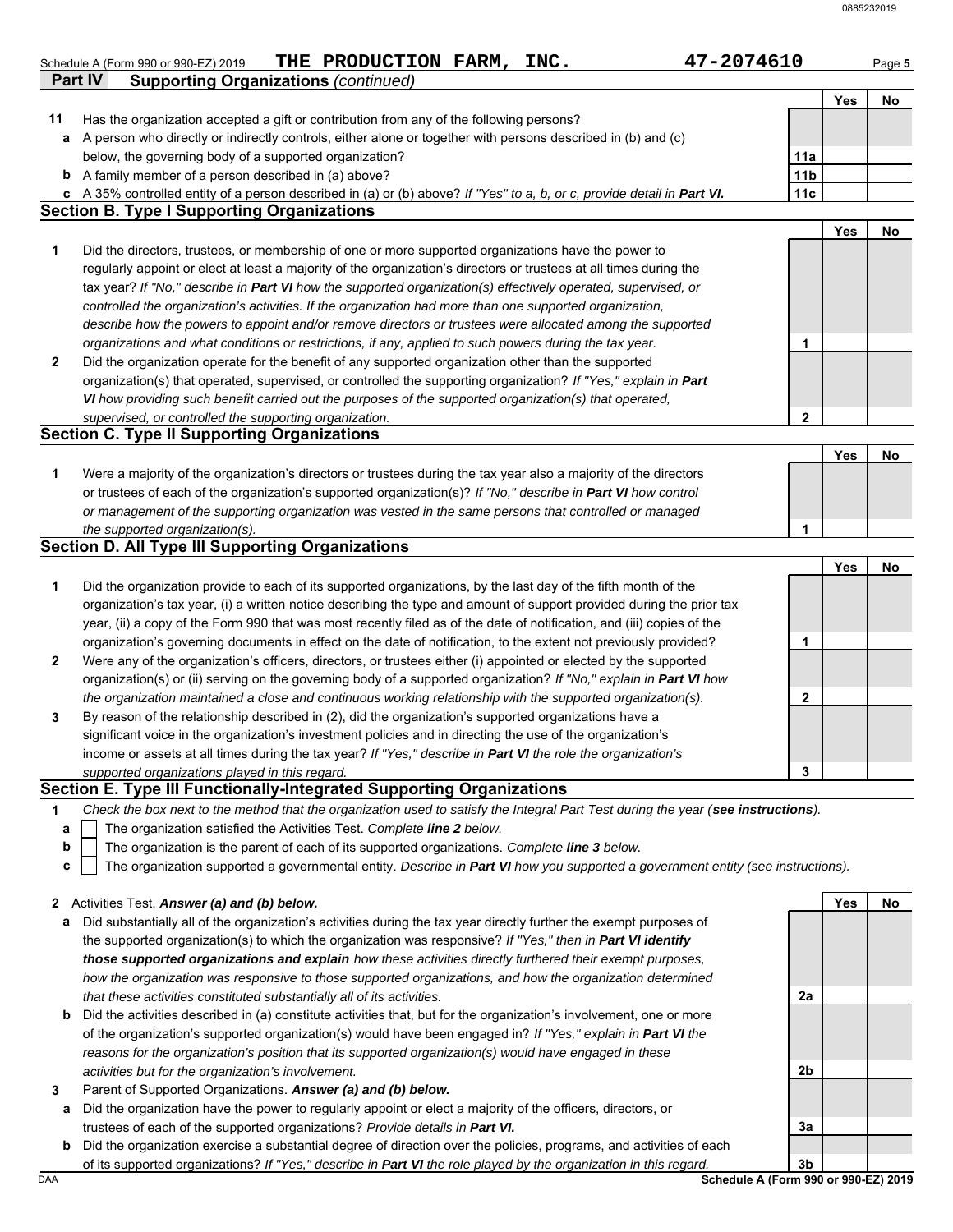| THE PRODUCTION FARM, INC.<br>Schedule A (Form 990 or 990-EZ) 2019                                                                                                                                                                                                  |                  | 47-2074610     | Page 6                         |
|--------------------------------------------------------------------------------------------------------------------------------------------------------------------------------------------------------------------------------------------------------------------|------------------|----------------|--------------------------------|
| Type III Non-Functionally Integrated 509(a)(3) Supporting Organizations<br><b>Part V</b>                                                                                                                                                                           |                  |                |                                |
| Check here if the organization satisfied the Integral Part Test as a qualifying trust on Nov. 20, 1970 (explain in Part VI). See<br>1<br>instructions. All other Type III non-functionally integrated supporting organizations must complete Sections A through E. |                  |                |                                |
| <b>Section A - Adjusted Net Income</b>                                                                                                                                                                                                                             |                  | (A) Prior Year | (B) Current Year<br>(optional) |
| Net short-term capital gain<br>1                                                                                                                                                                                                                                   | 1                |                |                                |
| Recoveries of prior-year distributions<br>$\mathbf{2}$                                                                                                                                                                                                             | $\mathbf{2}$     |                |                                |
| 3<br>Other gross income (see instructions)                                                                                                                                                                                                                         | 3                |                |                                |
| Add lines 1 through 3.<br>4                                                                                                                                                                                                                                        | 4                |                |                                |
| 5<br>Depreciation and depletion                                                                                                                                                                                                                                    | 5                |                |                                |
| Portion of operating expenses paid or incurred for production or<br>6                                                                                                                                                                                              |                  |                |                                |
| collection of gross income or for management, conservation, or                                                                                                                                                                                                     |                  |                |                                |
| maintenance of property held for production of income (see instructions)                                                                                                                                                                                           | 6                |                |                                |
| Other expenses (see instructions)<br>7                                                                                                                                                                                                                             | $\overline{7}$   |                |                                |
| Adjusted Net Income (subtract lines 5, 6, and 7 from line 4)<br>8                                                                                                                                                                                                  | 8                |                |                                |
| <b>Section B - Minimum Asset Amount</b>                                                                                                                                                                                                                            |                  | (A) Prior Year | (B) Current Year<br>(optional) |
| Aggregate fair market value of all non-exempt-use assets (see<br>1                                                                                                                                                                                                 |                  |                |                                |
| instructions for short tax year or assets held for part of year):                                                                                                                                                                                                  |                  |                |                                |
| Average monthly value of securities<br>a                                                                                                                                                                                                                           | 1a               |                |                                |
| Average monthly cash balances<br>b                                                                                                                                                                                                                                 | 1b               |                |                                |
| Fair market value of other non-exempt-use assets<br>c.                                                                                                                                                                                                             | 1 <sub>c</sub>   |                |                                |
| <b>Total</b> (add lines 1a, 1b, and 1c)<br>d                                                                                                                                                                                                                       | 1d               |                |                                |
| <b>Discount</b> claimed for blockage or other<br>е                                                                                                                                                                                                                 |                  |                |                                |
| factors (explain in detail in Part VI):                                                                                                                                                                                                                            |                  |                |                                |
| Acquisition indebtedness applicable to non-exempt-use assets<br>$\mathbf{2}$                                                                                                                                                                                       | $\mathbf{2}$     |                |                                |
| Subtract line 2 from line 1d.<br>3                                                                                                                                                                                                                                 | 3                |                |                                |
| Cash deemed held for exempt use. Enter 1-1/2% of line 3 (for greater amount,<br>4                                                                                                                                                                                  |                  |                |                                |
| see instructions)                                                                                                                                                                                                                                                  | 4                |                |                                |
| 5<br>Net value of non-exempt-use assets (subtract line 4 from line 3)                                                                                                                                                                                              | 5                |                |                                |
| 6<br>Multiply line 5 by .035.                                                                                                                                                                                                                                      | 6                |                |                                |
| 7<br>Recoveries of prior-year distributions                                                                                                                                                                                                                        | $\overline{7}$   |                |                                |
| 8<br>Minimum Asset Amount (add line 7 to line 6)                                                                                                                                                                                                                   | 8                |                |                                |
| <b>Section C - Distributable Amount</b>                                                                                                                                                                                                                            |                  |                | <b>Current Year</b>            |
| Adjusted net income for prior year (from Section A, line 8, Column A)<br>1                                                                                                                                                                                         | 1                |                |                                |
| Enter 85% of line 1.<br>$\mathbf{2}$                                                                                                                                                                                                                               | $\boldsymbol{2}$ |                |                                |
| Minimum asset amount for prior year (from Section B, line 8, Column A)<br>3                                                                                                                                                                                        | 3                |                |                                |
| 4<br>Enter greater of line 2 or line 3.                                                                                                                                                                                                                            | 4                |                |                                |
| 5<br>Income tax imposed in prior year                                                                                                                                                                                                                              | 5                |                |                                |
| 6<br>Distributable Amount. Subtract line 5 from line 4, unless subject to                                                                                                                                                                                          |                  |                |                                |
| emergency temporary reduction (see instructions).                                                                                                                                                                                                                  | 6                |                |                                |

**7**  $\mid$  Check here if the current year is the organization's first as a non-functionally integrated Type III supporting organization (see instructions).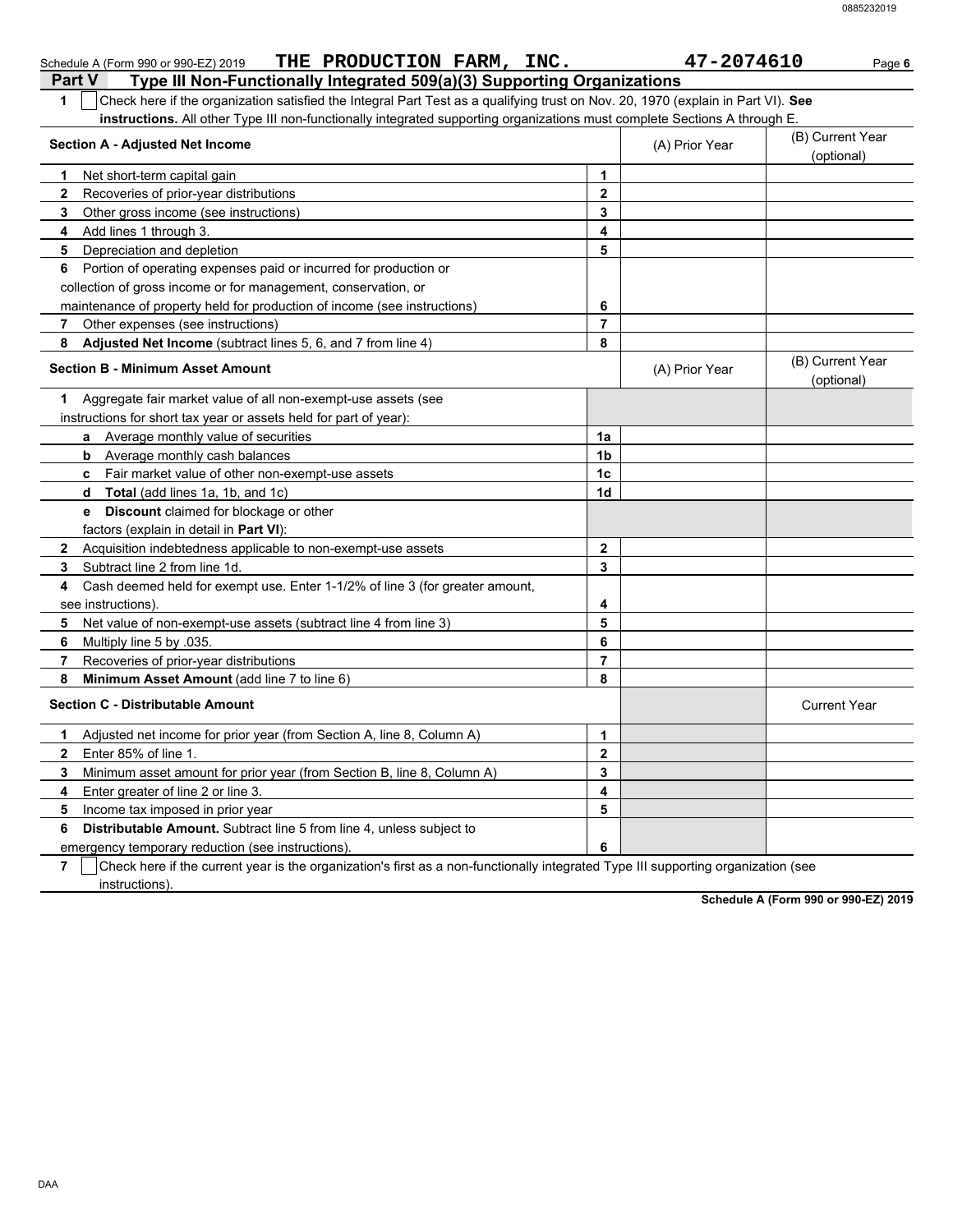|              | Schedule A (Form 990 or 990-EZ) 2019                                                                                        | THE PRODUCTION FARM, INC. |                                    | 47-2074610                                    | Page 7                                                  |
|--------------|-----------------------------------------------------------------------------------------------------------------------------|---------------------------|------------------------------------|-----------------------------------------------|---------------------------------------------------------|
| Part V       | Type III Non-Functionally Integrated 509(a)(3) Supporting Organizations (continued)                                         |                           |                                    |                                               |                                                         |
|              | <b>Section D - Distributions</b>                                                                                            |                           |                                    |                                               | <b>Current Year</b>                                     |
| 1            | Amounts paid to supported organizations to accomplish exempt purposes                                                       |                           |                                    |                                               |                                                         |
| $\mathbf{2}$ | Amounts paid to perform activity that directly furthers exempt purposes of supported                                        |                           |                                    |                                               |                                                         |
|              | organizations, in excess of income from activity                                                                            |                           |                                    |                                               |                                                         |
| 3            | Administrative expenses paid to accomplish exempt purposes of supported organizations                                       |                           |                                    |                                               |                                                         |
| 4            | Amounts paid to acquire exempt-use assets                                                                                   |                           |                                    |                                               |                                                         |
| 5            | Qualified set-aside amounts (prior IRS approval required)                                                                   |                           |                                    |                                               |                                                         |
| 6            | Other distributions (describe in Part VI). See instructions.                                                                |                           |                                    |                                               |                                                         |
| 7            | Total annual distributions. Add lines 1 through 6.                                                                          |                           |                                    |                                               |                                                         |
| 8            | Distributions to attentive supported organizations to which the organization is responsive                                  |                           |                                    |                                               |                                                         |
|              | (provide details in Part VI). See instructions.                                                                             |                           |                                    |                                               |                                                         |
| 9            | Distributable amount for 2019 from Section C, line 6                                                                        |                           |                                    |                                               |                                                         |
| 10           | Line 8 amount divided by line 9 amount                                                                                      |                           |                                    |                                               |                                                         |
|              | Section E - Distribution Allocations (see instructions)                                                                     |                           | (i)<br><b>Excess Distributions</b> | (ii)<br><b>Underdistributions</b><br>Pre-2019 | (iii)<br><b>Distributable</b><br><b>Amount for 2019</b> |
| 1            | Distributable amount for 2019 from Section C, line 6                                                                        |                           |                                    |                                               |                                                         |
| $\mathbf{2}$ | Underdistributions, if any, for years prior to 2019<br>(reasonable cause required-explain in Part VI). See<br>instructions. |                           |                                    |                                               |                                                         |
| 3.           | Excess distributions carryover, if any, to 2019                                                                             |                           |                                    |                                               |                                                         |
|              | a From 2014                                                                                                                 |                           |                                    |                                               |                                                         |
|              | $b$ From 2015                                                                                                               |                           |                                    |                                               |                                                         |
|              | c From 2016                                                                                                                 |                           |                                    |                                               |                                                         |
|              | $d$ From 2017                                                                                                               |                           |                                    |                                               |                                                         |
|              | e From 2018                                                                                                                 |                           |                                    |                                               |                                                         |
|              | f Total of lines 3a through e                                                                                               |                           |                                    |                                               |                                                         |
|              | g Applied to underdistributions of prior years                                                                              |                           |                                    |                                               |                                                         |
|              | h Applied to 2019 distributable amount                                                                                      |                           |                                    |                                               |                                                         |
|              | <i>i</i> Carryover from 2014 not applied (see instructions)                                                                 |                           |                                    |                                               |                                                         |
|              | Remainder. Subtract lines 3g, 3h, and 3i from 3f.                                                                           |                           |                                    |                                               |                                                         |
| 4            | Distributions for 2019 from                                                                                                 |                           |                                    |                                               |                                                         |
|              | \$<br>Section D, line 7:                                                                                                    |                           |                                    |                                               |                                                         |
|              | a Applied to underdistributions of prior years                                                                              |                           |                                    |                                               |                                                         |
|              | <b>b</b> Applied to 2019 distributable amount                                                                               |                           |                                    |                                               |                                                         |
|              | c Remainder. Subtract lines 4a and 4b from 4.                                                                               |                           |                                    |                                               |                                                         |
| 5            | Remaining underdistributions for years prior to 2019, if                                                                    |                           |                                    |                                               |                                                         |
|              | any. Subtract lines 3g and 4a from line 2. For result                                                                       |                           |                                    |                                               |                                                         |
|              | greater than zero, explain in Part VI. See instructions.                                                                    |                           |                                    |                                               |                                                         |
| 6            | Remaining underdistributions for 2019. Subtract lines 3h                                                                    |                           |                                    |                                               |                                                         |
|              | and 4b from line 1. For result greater than zero, explain in                                                                |                           |                                    |                                               |                                                         |
|              | Part VI. See instructions.                                                                                                  |                           |                                    |                                               |                                                         |
| 7            | Excess distributions carryover to 2020. Add lines 3j                                                                        |                           |                                    |                                               |                                                         |
|              | and 4c.                                                                                                                     |                           |                                    |                                               |                                                         |
| 8            | Breakdown of line 7:                                                                                                        |                           |                                    |                                               |                                                         |
|              | a Excess from 2015                                                                                                          |                           |                                    |                                               |                                                         |
|              | <b>b</b> Excess from 2016                                                                                                   |                           |                                    |                                               |                                                         |
|              | c Excess from 2017                                                                                                          |                           |                                    |                                               |                                                         |
|              | d Excess from 2018                                                                                                          |                           |                                    |                                               |                                                         |
|              | e Excess from 2019                                                                                                          |                           |                                    |                                               |                                                         |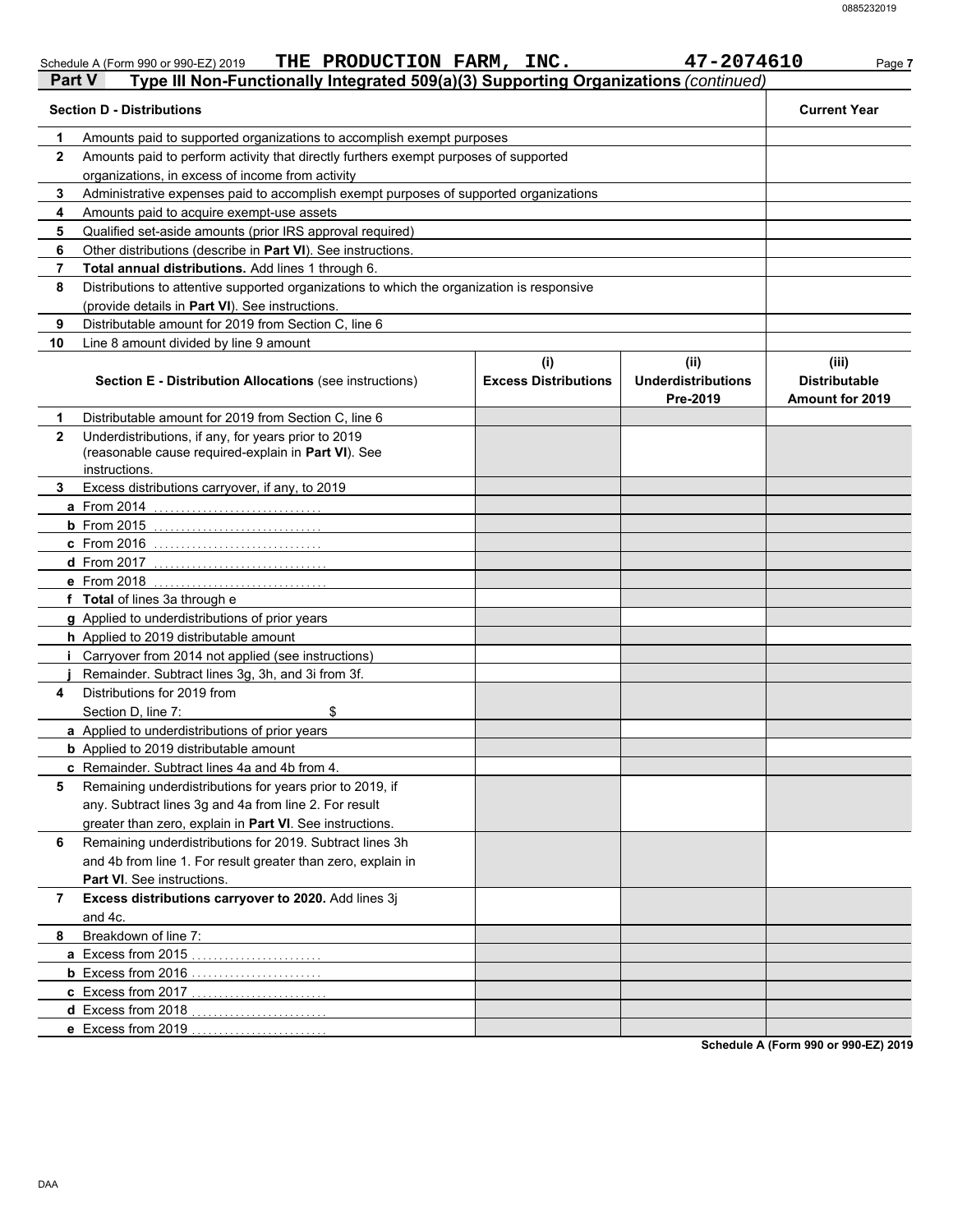| Supplemental Information. Provide the explanations required by Part II, line 10; Part II, line 17a or 17b; Part<br>Part VI<br>III, line 12; Part IV, Section A, lines 1, 2, 3b, 3c, 4b, 4c, 5a, 6, 9a, 9b, 9c, 11a, 11b, and 11c; Part IV, Section<br>B, lines 1 and 2; Part IV, Section C, line 1; Part IV, Section D, lines 2 and 3; Part IV, Section E, lines 1c, 2a, 2b,<br>3a, and 3b; Part V, line 1; Part V, Section B, line 1e; Part V, Section D, lines 5, 6, and 8; and Part V, Section E,<br>lines 2, 5, and 6. Also complete this part for any additional information. (See instructions.) | Schedule A (Form 990 or 990-EZ) 2019 | THE PRODUCTION FARM, INC. |  | 47-2074610 | Page 8 |
|--------------------------------------------------------------------------------------------------------------------------------------------------------------------------------------------------------------------------------------------------------------------------------------------------------------------------------------------------------------------------------------------------------------------------------------------------------------------------------------------------------------------------------------------------------------------------------------------------------|--------------------------------------|---------------------------|--|------------|--------|
|                                                                                                                                                                                                                                                                                                                                                                                                                                                                                                                                                                                                        |                                      |                           |  |            |        |
|                                                                                                                                                                                                                                                                                                                                                                                                                                                                                                                                                                                                        |                                      |                           |  |            |        |
|                                                                                                                                                                                                                                                                                                                                                                                                                                                                                                                                                                                                        |                                      |                           |  |            |        |
|                                                                                                                                                                                                                                                                                                                                                                                                                                                                                                                                                                                                        |                                      |                           |  |            |        |
|                                                                                                                                                                                                                                                                                                                                                                                                                                                                                                                                                                                                        |                                      |                           |  |            |        |
|                                                                                                                                                                                                                                                                                                                                                                                                                                                                                                                                                                                                        |                                      |                           |  |            |        |
|                                                                                                                                                                                                                                                                                                                                                                                                                                                                                                                                                                                                        |                                      |                           |  |            |        |
|                                                                                                                                                                                                                                                                                                                                                                                                                                                                                                                                                                                                        |                                      |                           |  |            |        |
|                                                                                                                                                                                                                                                                                                                                                                                                                                                                                                                                                                                                        |                                      |                           |  |            |        |
|                                                                                                                                                                                                                                                                                                                                                                                                                                                                                                                                                                                                        |                                      |                           |  |            |        |
|                                                                                                                                                                                                                                                                                                                                                                                                                                                                                                                                                                                                        |                                      |                           |  |            |        |
|                                                                                                                                                                                                                                                                                                                                                                                                                                                                                                                                                                                                        |                                      |                           |  |            |        |
|                                                                                                                                                                                                                                                                                                                                                                                                                                                                                                                                                                                                        |                                      |                           |  |            |        |
|                                                                                                                                                                                                                                                                                                                                                                                                                                                                                                                                                                                                        |                                      |                           |  |            |        |
|                                                                                                                                                                                                                                                                                                                                                                                                                                                                                                                                                                                                        |                                      |                           |  |            |        |
|                                                                                                                                                                                                                                                                                                                                                                                                                                                                                                                                                                                                        |                                      |                           |  |            |        |
|                                                                                                                                                                                                                                                                                                                                                                                                                                                                                                                                                                                                        |                                      |                           |  |            |        |
|                                                                                                                                                                                                                                                                                                                                                                                                                                                                                                                                                                                                        |                                      |                           |  |            |        |
|                                                                                                                                                                                                                                                                                                                                                                                                                                                                                                                                                                                                        |                                      |                           |  |            |        |
|                                                                                                                                                                                                                                                                                                                                                                                                                                                                                                                                                                                                        |                                      |                           |  |            |        |
|                                                                                                                                                                                                                                                                                                                                                                                                                                                                                                                                                                                                        |                                      |                           |  |            |        |
|                                                                                                                                                                                                                                                                                                                                                                                                                                                                                                                                                                                                        |                                      |                           |  |            |        |
|                                                                                                                                                                                                                                                                                                                                                                                                                                                                                                                                                                                                        |                                      |                           |  |            |        |
|                                                                                                                                                                                                                                                                                                                                                                                                                                                                                                                                                                                                        |                                      |                           |  |            |        |
|                                                                                                                                                                                                                                                                                                                                                                                                                                                                                                                                                                                                        |                                      |                           |  |            |        |
|                                                                                                                                                                                                                                                                                                                                                                                                                                                                                                                                                                                                        |                                      |                           |  |            |        |
|                                                                                                                                                                                                                                                                                                                                                                                                                                                                                                                                                                                                        |                                      |                           |  |            |        |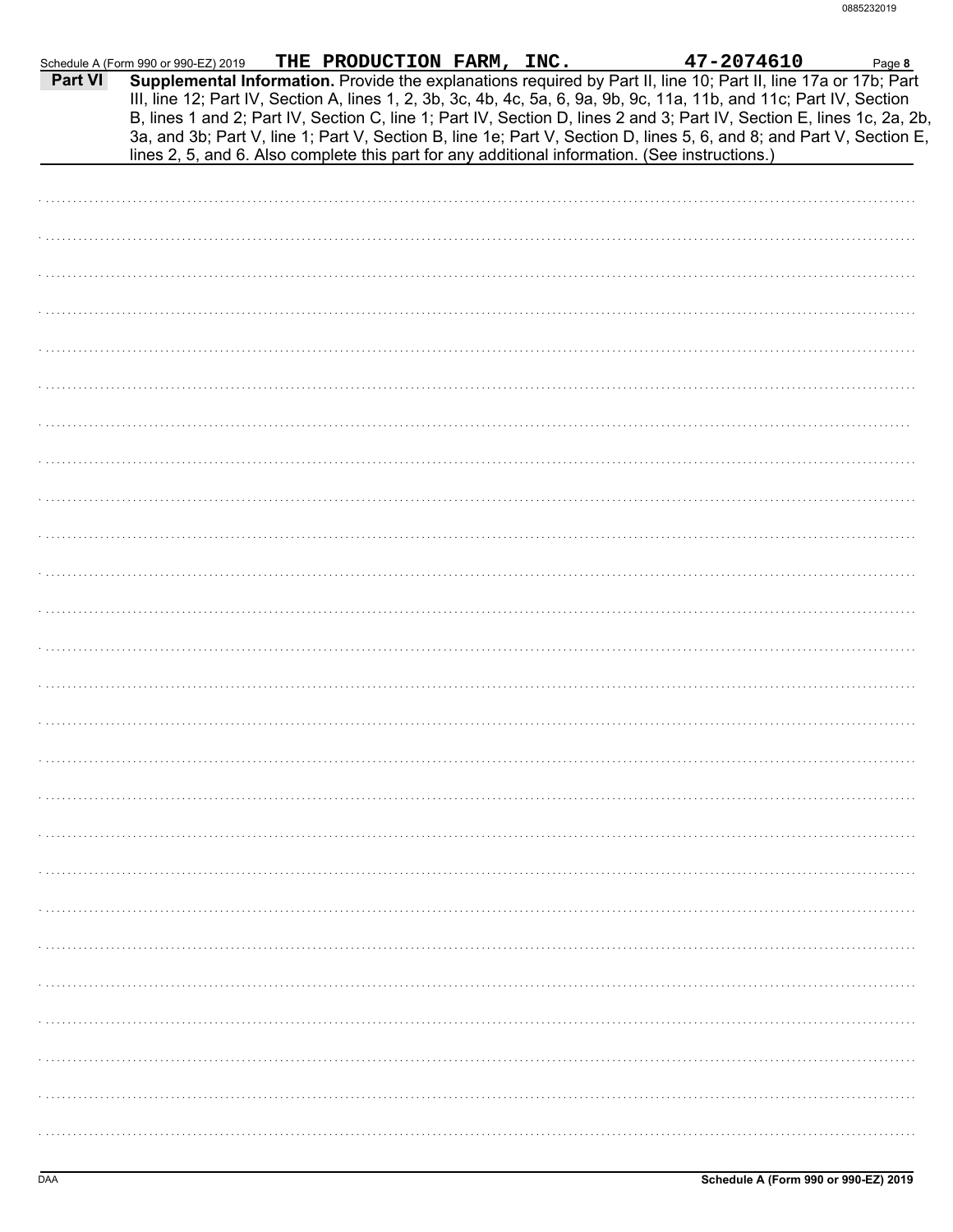**2019**

**Open to Public**

OMB No. 1545-0047

| <b>SCHEDULE D</b> |  |
|-------------------|--|
| (Form 990)        |  |

Department of the Treasury Internal Revenue Service

# **SCHEDULE D Supplemental Financial Statements**

 **Attach to Form 990. (Form 990) Part IV, line 6, 7, 8, 9, 10, 11a, 11b, 11c, 11d, 11e, 11f, 12a, or 12b. Complete if the organization answered "Yes" on Form 990,**

 **Go to** *www.irs.gov/Form990* **for instructions and the latest information.**

**Inspection**

|                | Name of the organization                                                                                                                                                 |                                                    | <b>Employer identification number</b>                      |
|----------------|--------------------------------------------------------------------------------------------------------------------------------------------------------------------------|----------------------------------------------------|------------------------------------------------------------|
|                | THE PRODUCTION FARM, INC.                                                                                                                                                |                                                    | 47-2074610                                                 |
|                | Organizations Maintaining Donor Advised Funds or Other Similar Funds or Accounts.<br>Part I<br>Complete if the organization answered "Yes" on Form 990, Part IV, line 6. |                                                    |                                                            |
|                |                                                                                                                                                                          | (a) Donor advised funds                            | (b) Funds and other accounts                               |
| 1.             | Total number at end of year                                                                                                                                              |                                                    |                                                            |
| 2              |                                                                                                                                                                          |                                                    |                                                            |
| 3              |                                                                                                                                                                          | <u> 1980 - Johann Barbara, martin a</u>            |                                                            |
| 4              | Aggregate value at end of year                                                                                                                                           |                                                    |                                                            |
| 5              | Did the organization inform all donors and donor advisors in writing that the assets held in donor advised                                                               |                                                    |                                                            |
|                | funds are the organization's property, subject to the organization's exclusive legal control?                                                                            |                                                    | Yes<br>No                                                  |
| 6              | Did the organization inform all grantees, donors, and donor advisors in writing that grant funds can be used                                                             |                                                    |                                                            |
|                | only for charitable purposes and not for the benefit of the donor or donor advisor, or for any other purpose                                                             |                                                    |                                                            |
|                | conferring impermissible private benefit?                                                                                                                                |                                                    | Yes<br>No                                                  |
|                | Part II<br><b>Conservation Easements.</b>                                                                                                                                |                                                    |                                                            |
|                | Complete if the organization answered "Yes" on Form 990, Part IV, line 7.                                                                                                |                                                    |                                                            |
| 1              | Purpose(s) of conservation easements held by the organization (check all that apply).                                                                                    |                                                    |                                                            |
|                | Preservation of land for public use (for example, recreation or education                                                                                                | Preservation of a historically important land area |                                                            |
|                | Protection of natural habitat                                                                                                                                            | Preservation of a certified historic structure     |                                                            |
|                | Preservation of open space                                                                                                                                               |                                                    |                                                            |
| 2              | Complete lines 2a through 2d if the organization held a qualified conservation contribution in the form of a conservation                                                |                                                    |                                                            |
|                | easement on the last day of the tax year.                                                                                                                                |                                                    | <b>Held at the End of the Tax Year</b>                     |
| а              | Total number of conservation easements                                                                                                                                   |                                                    | 2a                                                         |
| b              |                                                                                                                                                                          |                                                    | 2 <sub>b</sub>                                             |
|                | Number of conservation easements on a certified historic structure included in (a) [11] Number of conservation                                                           |                                                    | 2c                                                         |
|                | Number of conservation easements included in (c) acquired after 7/25/06, and not on a                                                                                    |                                                    |                                                            |
|                | historic structure listed in the National Register                                                                                                                       |                                                    | 2d                                                         |
| 3.             | Number of conservation easements modified, transferred, released, extinguished, or terminated by the organization during the                                             |                                                    |                                                            |
|                | tax year $\blacktriangleright$                                                                                                                                           |                                                    |                                                            |
| 4              | Number of states where property subject to conservation easement is located ▶                                                                                            |                                                    |                                                            |
| 5              | Does the organization have a written policy regarding the periodic monitoring, inspection, handling of                                                                   |                                                    |                                                            |
|                | violations, and enforcement of the conservation easements it holds?                                                                                                      |                                                    | Yes<br>No                                                  |
| 6              | Staff and volunteer hours devoted to monitoring, inspecting, handling of violations, and enforcing conservation easements during the year                                |                                                    |                                                            |
|                |                                                                                                                                                                          |                                                    |                                                            |
| 7              | Amount of expenses incurred in monitoring, inspecting, handling of violations, and enforcing conservation easements during the year                                      |                                                    |                                                            |
|                | $\blacktriangleright$ \$                                                                                                                                                 |                                                    |                                                            |
|                | Does each conservation easement reported on line $2(d)$ above satisfy the requirements of section $170(h)(4)(B)(i)$                                                      |                                                    |                                                            |
|                | and section $170(h)(4)(B)(ii)$ ?                                                                                                                                         |                                                    | Yes<br>No                                                  |
| 9              | In Part XIII, describe how the organization reports conservation easements in its revenue and expense statement and                                                      |                                                    |                                                            |
|                | balance sheet, and include, if applicable, the text of the footnote to the organization's financial statements that describes the                                        |                                                    |                                                            |
|                | organization's accounting for conservation easements.                                                                                                                    |                                                    |                                                            |
|                | Organizations Maintaining Collections of Art, Historical Treasures, or Other Similar Assets.<br>Part III                                                                 |                                                    |                                                            |
|                | Complete if the organization answered "Yes" on Form 990, Part IV, line 8.                                                                                                |                                                    |                                                            |
|                | 1a If the organization elected, as permitted under FASB ASC 958, not to report in its revenue statement and balance sheet works                                          |                                                    |                                                            |
|                | of art, historical treasures, or other similar assets held for public exhibition, education, or research in furtherance of public                                        |                                                    |                                                            |
|                | service, provide in Part XIII the text of the footnote to its financial statements that describes these items.                                                           |                                                    |                                                            |
|                | b If the organization elected, as permitted under FASB ASC 958, to report in its revenue statement and balance sheet works of                                            |                                                    |                                                            |
|                | art, historical treasures, or other similar assets held for public exhibition, education, or research in furtherance of public service,                                  |                                                    |                                                            |
|                | provide the following amounts relating to these items:                                                                                                                   |                                                    |                                                            |
|                |                                                                                                                                                                          |                                                    | $\$\ldots\ldots\ldots\ldots\ldots\ldots\ldots\ldots\ldots$ |
|                | (ii) Assets included in Form 990, Part X                                                                                                                                 |                                                    |                                                            |
| $\mathbf{2}^-$ | If the organization received or held works of art, historical treasures, or other similar assets for financial gain, provide the                                         |                                                    |                                                            |
|                | following amounts required to be reported under FASB ASC 958 relating to these items:                                                                                    |                                                    |                                                            |
|                | Revenue included on Form 990, Part VIII, line 1                                                                                                                          |                                                    |                                                            |
|                |                                                                                                                                                                          |                                                    |                                                            |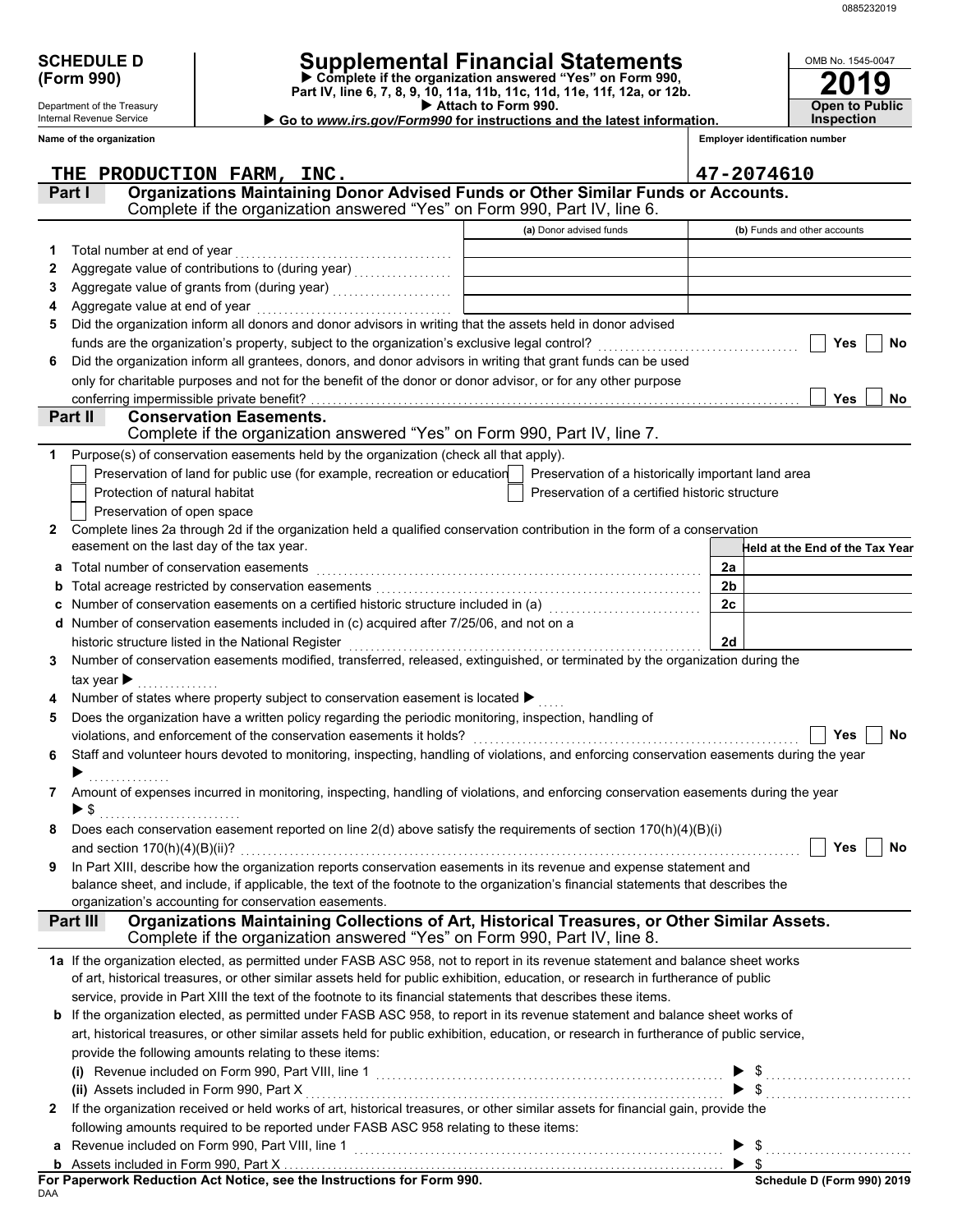|                                        | Schedule D (Form 990) 2019 THE PRODUCTION FARM, INC.                                                                                                                                                                             |                         |                          |                         | 47-2074610      |                      |                     | Page 2  |
|----------------------------------------|----------------------------------------------------------------------------------------------------------------------------------------------------------------------------------------------------------------------------------|-------------------------|--------------------------|-------------------------|-----------------|----------------------|---------------------|---------|
| Part III                               | Organizations Maintaining Collections of Art, Historical Treasures, or Other Similar Assets (continued)                                                                                                                          |                         |                          |                         |                 |                      |                     |         |
| 3                                      | Using the organization's acquisition, accession, and other records, check any of the following that make significant use of its<br>collection items (check all that apply):                                                      |                         |                          |                         |                 |                      |                     |         |
| Public exhibition<br>а                 |                                                                                                                                                                                                                                  | d                       | Loan or exchange program |                         |                 |                      |                     |         |
| Scholarly research<br>b                |                                                                                                                                                                                                                                  | е                       |                          |                         |                 |                      |                     |         |
| c                                      | Preservation for future generations                                                                                                                                                                                              |                         |                          |                         |                 |                      |                     |         |
| 4                                      | Provide a description of the organization's collections and explain how they further the organization's exempt purpose in Part                                                                                                   |                         |                          |                         |                 |                      |                     |         |
| XIII.                                  |                                                                                                                                                                                                                                  |                         |                          |                         |                 |                      |                     |         |
|                                        | During the year, did the organization solicit or receive donations of art, historical treasures, or other similar                                                                                                                |                         |                          |                         |                 |                      |                     |         |
|                                        | assets to be sold to raise funds rather than to be maintained as part of the organization's collection?                                                                                                                          |                         |                          |                         |                 |                      | <b>Yes</b>          | No      |
| Part IV                                | <b>Escrow and Custodial Arrangements.</b>                                                                                                                                                                                        |                         |                          |                         |                 |                      |                     |         |
|                                        | Complete if the organization answered "Yes" on Form 990, Part IV, line 9, or reported an amount on Form<br>990, Part X, line 21.                                                                                                 |                         |                          |                         |                 |                      |                     |         |
|                                        | 1a Is the organization an agent, trustee, custodian or other intermediary for contributions or other assets not                                                                                                                  |                         |                          |                         |                 |                      |                     |         |
| included on Form 990, Part X?          |                                                                                                                                                                                                                                  |                         |                          |                         |                 |                      | <b>Yes</b>          | No      |
|                                        | b If "Yes," explain the arrangement in Part XIII and complete the following table:                                                                                                                                               |                         |                          |                         |                 |                      |                     |         |
|                                        |                                                                                                                                                                                                                                  |                         |                          |                         |                 |                      | Amount              |         |
| c Beginning balance                    |                                                                                                                                                                                                                                  |                         |                          |                         |                 | 1c                   |                     |         |
|                                        |                                                                                                                                                                                                                                  |                         |                          |                         |                 | 1d                   |                     |         |
|                                        | e Distributions during the year<br>interaction continuous continuous continuous during the year (1990) and the year (1990) and the US and the US and the US and the US and the US and the US and the US and the US and the US an |                         |                          |                         |                 | 1e                   |                     |         |
|                                        | f Ending balance encourance and account of the contract of the contract of the contract of the contract of the contract of the contract of the contract of the contract of the contract of the contract of the contract of the   |                         |                          |                         |                 | 1f                   |                     |         |
|                                        | 2a Did the organization include an amount on Form 990, Part X, line 21, for escrow or custodial account liability?                                                                                                               |                         |                          |                         |                 |                      | <b>Yes</b>          | No      |
|                                        |                                                                                                                                                                                                                                  |                         |                          |                         |                 |                      |                     |         |
| Part V                                 | <b>Endowment Funds.</b>                                                                                                                                                                                                          |                         |                          |                         |                 |                      |                     |         |
|                                        | Complete if the organization answered "Yes" on Form 990, Part IV, line 10.                                                                                                                                                       |                         |                          |                         |                 |                      |                     |         |
|                                        |                                                                                                                                                                                                                                  | (a) Current year        | (b) Prior year           | (c) Two years back      |                 | (d) Three years back | (e) Four years back |         |
|                                        | 1a Beginning of year balance <i>minimize</i>                                                                                                                                                                                     |                         |                          |                         |                 |                      |                     |         |
|                                        | <b>b</b> Contributions <b>contributions</b>                                                                                                                                                                                      |                         |                          |                         |                 |                      |                     |         |
|                                        | c Net investment earnings, gains, and                                                                                                                                                                                            |                         |                          |                         |                 |                      |                     |         |
| losses                                 |                                                                                                                                                                                                                                  |                         |                          |                         |                 |                      |                     |         |
|                                        |                                                                                                                                                                                                                                  |                         |                          |                         |                 |                      |                     |         |
|                                        | e Other expenditures for facilities and                                                                                                                                                                                          |                         |                          |                         |                 |                      |                     |         |
| programs                               |                                                                                                                                                                                                                                  |                         |                          |                         |                 |                      |                     |         |
|                                        | f Administrative expenses                                                                                                                                                                                                        |                         |                          |                         |                 |                      |                     |         |
|                                        | g End of year balance <i>communication</i>                                                                                                                                                                                       |                         |                          |                         |                 |                      |                     |         |
|                                        | Provide the estimated percentage of the current year end balance (line 1g, column (a)) held as:                                                                                                                                  |                         |                          |                         |                 |                      |                     |         |
|                                        | a Board designated or quasi-endowment > www.com                                                                                                                                                                                  |                         |                          |                         |                 |                      |                     |         |
|                                        | <b>b</b> Permanent endowment > 2000                                                                                                                                                                                              |                         |                          |                         |                 |                      |                     |         |
| c Term endowment $\blacktriangleright$ | $\%$                                                                                                                                                                                                                             |                         |                          |                         |                 |                      |                     |         |
|                                        | The percentages on lines 2a, 2b, and 2c should equal 100%.<br>3a Are there endowment funds not in the possession of the organization that are held and administered for the                                                      |                         |                          |                         |                 |                      |                     |         |
|                                        |                                                                                                                                                                                                                                  |                         |                          |                         |                 |                      |                     | Yes No  |
| organization by:                       |                                                                                                                                                                                                                                  |                         |                          |                         |                 |                      | 3a(i)               |         |
| (ii) Related organizations             | (i) Unrelated organizations entertainment and all the contract of the contract of the contract of the contract of the contract of the contract of the contract of the contract of the contract of the contract of the contract   |                         |                          |                         |                 |                      | 3a(ii)              |         |
|                                        |                                                                                                                                                                                                                                  |                         |                          |                         |                 |                      | 3b                  |         |
| 4                                      | Describe in Part XIII the intended uses of the organization's endowment funds.                                                                                                                                                   |                         |                          |                         |                 |                      |                     |         |
| <b>Part VI</b>                         | Land, Buildings, and Equipment.                                                                                                                                                                                                  |                         |                          |                         |                 |                      |                     |         |
|                                        | Complete if the organization answered "Yes" on Form 990, Part IV, line 11a. See Form 990, Part X, line 10.                                                                                                                       |                         |                          |                         |                 |                      |                     |         |
|                                        | Description of property                                                                                                                                                                                                          | (a) Cost or other basis |                          | (b) Cost or other basis | (c) Accumulated |                      | (d) Book value      |         |
|                                        |                                                                                                                                                                                                                                  | (investment)            |                          | (other)                 | depreciation    |                      |                     |         |
| <b>1a</b> Land                         |                                                                                                                                                                                                                                  |                         |                          | 29,600                  |                 |                      |                     | 29,600  |
|                                        | <b>b</b> Buildings <b>Multiples b</b>                                                                                                                                                                                            |                         |                          | 171,400                 |                 | 19,426               |                     | 151,974 |
|                                        |                                                                                                                                                                                                                                  |                         |                          |                         |                 |                      |                     |         |
|                                        |                                                                                                                                                                                                                                  |                         |                          | 3,000                   |                 | 3,000                |                     |         |
|                                        |                                                                                                                                                                                                                                  |                         |                          |                         |                 |                      |                     |         |
|                                        | Total. Add lines 1a through 1e. (Column (d) must equal Form 990, Part X, column (B), line 10c.)                                                                                                                                  |                         |                          |                         |                 | ▶                    |                     | 181,574 |

**Schedule D (Form 990) 2019**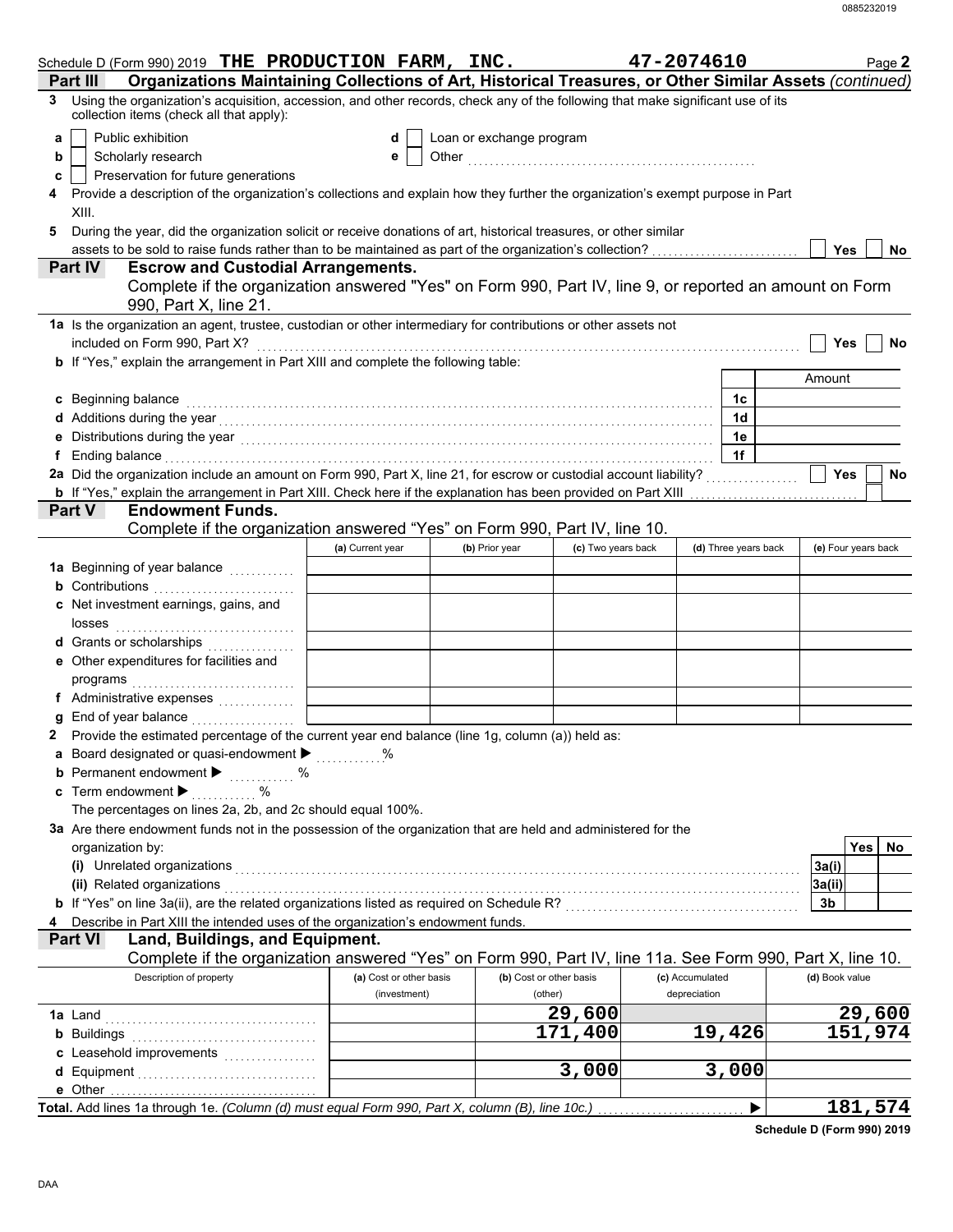|                           | Schedule D (Form 990) 2019 THE PRODUCTION FARM, INC.                                                                                                  |                | 47-2074610                                                   | Page 3         |
|---------------------------|-------------------------------------------------------------------------------------------------------------------------------------------------------|----------------|--------------------------------------------------------------|----------------|
| <b>Part VII</b>           | <b>Investments - Other Securities.</b>                                                                                                                |                |                                                              |                |
|                           | Complete if the organization answered "Yes" on Form 990, Part IV, line 11b. See Form 990, Part X, line 12.<br>(a) Description of security or category |                |                                                              |                |
|                           | (including name of security)                                                                                                                          | (b) Book value | (c) Method of valuation:<br>Cost or end-of-year market value |                |
|                           |                                                                                                                                                       |                |                                                              |                |
| (1) Financial derivatives |                                                                                                                                                       |                |                                                              |                |
|                           | (2) Closely held equity interests                                                                                                                     |                |                                                              |                |
| $(3)$ Other               |                                                                                                                                                       |                |                                                              |                |
| (A)                       |                                                                                                                                                       |                |                                                              |                |
| (B)                       |                                                                                                                                                       |                |                                                              |                |
| (C)                       |                                                                                                                                                       |                |                                                              |                |
| (D)                       |                                                                                                                                                       |                |                                                              |                |
| (E)                       |                                                                                                                                                       |                |                                                              |                |
| (F)                       |                                                                                                                                                       |                |                                                              |                |
| (G)                       |                                                                                                                                                       |                |                                                              |                |
| (H)                       |                                                                                                                                                       |                |                                                              |                |
|                           | Total. (Column (b) must equal Form 990, Part X, col. (B) line 12.)                                                                                    |                |                                                              |                |
| <b>Part VIII</b>          | <b>Investments - Program Related.</b>                                                                                                                 |                |                                                              |                |
|                           | Complete if the organization answered "Yes" on Form 990, Part IV, line 11c. See Form 990, Part X, line 13.                                            |                |                                                              |                |
|                           | (a) Description of investment                                                                                                                         | (b) Book value | (c) Method of valuation:                                     |                |
|                           |                                                                                                                                                       |                | Cost or end-of-year market value                             |                |
| (1)                       |                                                                                                                                                       |                |                                                              |                |
| (2)                       |                                                                                                                                                       |                |                                                              |                |
| (3)                       |                                                                                                                                                       |                |                                                              |                |
| (4)                       |                                                                                                                                                       |                |                                                              |                |
| (5)                       |                                                                                                                                                       |                |                                                              |                |
| (6)                       |                                                                                                                                                       |                |                                                              |                |
| (7)                       |                                                                                                                                                       |                |                                                              |                |
| (8)                       |                                                                                                                                                       |                |                                                              |                |
| (9)                       |                                                                                                                                                       |                |                                                              |                |
|                           | Total. (Column (b) must equal Form 990, Part X, col. (B) line 13.)<br>▶                                                                               |                |                                                              |                |
| Part IX                   | <b>Other Assets.</b>                                                                                                                                  |                |                                                              |                |
|                           | Complete if the organization answered "Yes" on Form 990, Part IV, line 11d. See Form 990, Part X, line 15.                                            |                |                                                              |                |
|                           | (a) Description                                                                                                                                       |                |                                                              | (b) Book value |
| (1)                       |                                                                                                                                                       |                |                                                              |                |
| (2)                       |                                                                                                                                                       |                |                                                              |                |
| (3)                       |                                                                                                                                                       |                |                                                              |                |
| (4)                       |                                                                                                                                                       |                |                                                              |                |
| (5)                       |                                                                                                                                                       |                |                                                              |                |
| (6)                       |                                                                                                                                                       |                |                                                              |                |
| (7)                       |                                                                                                                                                       |                |                                                              |                |
| (8)                       |                                                                                                                                                       |                |                                                              |                |
| (9)                       |                                                                                                                                                       |                |                                                              |                |
|                           | Total. (Column (b) must equal Form 990, Part X, col. (B) line 15.)                                                                                    |                |                                                              |                |
| Part X                    | <b>Other Liabilities.</b>                                                                                                                             |                |                                                              |                |
|                           | Complete if the organization answered "Yes" on Form 990, Part IV, line 11e or 11f. See Form 990, Part X,                                              |                |                                                              |                |
|                           | line 25.                                                                                                                                              |                |                                                              |                |
| 1.                        | (a) Description of liability                                                                                                                          |                |                                                              | (b) Book value |
| (1)                       | Federal income taxes                                                                                                                                  |                |                                                              |                |
| (2)                       |                                                                                                                                                       |                |                                                              |                |
| (3)                       |                                                                                                                                                       |                |                                                              |                |
| (4)                       |                                                                                                                                                       |                |                                                              |                |
| (5)                       |                                                                                                                                                       |                |                                                              |                |
| (6)                       |                                                                                                                                                       |                |                                                              |                |
| (7)                       |                                                                                                                                                       |                |                                                              |                |
| (8)                       |                                                                                                                                                       |                |                                                              |                |
| (9)                       |                                                                                                                                                       |                |                                                              |                |
|                           | Total. (Column (b) must equal Form 990, Part X, col. (B) line 25.)                                                                                    |                |                                                              |                |
|                           | 2. Liability for uncertain tax positions. In Part XIII, provide the text of the footnote to the organization's financial statements that reports the  |                |                                                              |                |
|                           | organization's liability for uncertain tax positions under FASB ASC 740. Check here if the text of the footnote has been provided in Part XIII.       |                |                                                              |                |

**Schedule D (Form 990) 2019**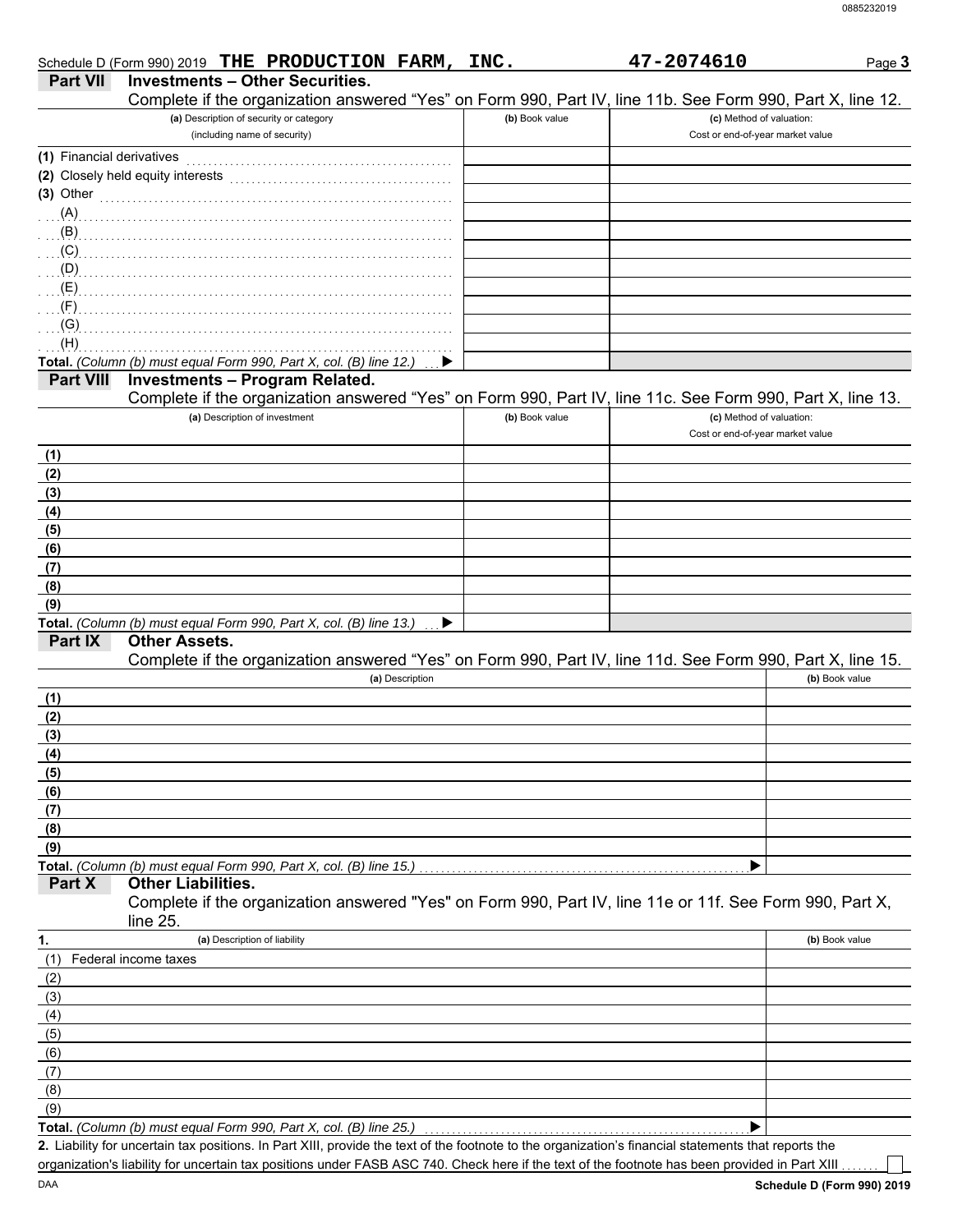|              | Schedule D (Form 990) 2019 THE PRODUCTION FARM, INC.                                                                                                                                                                                |                | 47-2074610 | Page 4  |
|--------------|-------------------------------------------------------------------------------------------------------------------------------------------------------------------------------------------------------------------------------------|----------------|------------|---------|
|              | Reconciliation of Revenue per Audited Financial Statements With Revenue per Return.<br><b>Part XI</b><br>Complete if the organization answered "Yes" on Form 990, Part IV, line 12a.                                                |                |            |         |
|              | 1 Total revenue, gains, and other support per audited financial statements                                                                                                                                                          |                | 1          | 448,161 |
| $\mathbf{2}$ | Amounts included on line 1 but not on Form 990, Part VIII, line 12:                                                                                                                                                                 |                |            |         |
|              | a Net unrealized gains (losses) on investments [111] Net uncontract the uncontract with the Net uncontroller                                                                                                                        | 2a             |            |         |
|              |                                                                                                                                                                                                                                     | 2 <sub>b</sub> |            |         |
|              |                                                                                                                                                                                                                                     | 2c             |            |         |
|              |                                                                                                                                                                                                                                     | 2d             |            |         |
|              |                                                                                                                                                                                                                                     |                | 2e         |         |
| 3            |                                                                                                                                                                                                                                     |                | 3          | 448,161 |
| 4            | Amounts included on Form 990, Part VIII, line 12, but not on line 1:                                                                                                                                                                |                |            |         |
|              |                                                                                                                                                                                                                                     | 4a             |            |         |
|              |                                                                                                                                                                                                                                     | 4b             |            |         |
|              | c Add lines 4a and 4b                                                                                                                                                                                                               |                | 4с         |         |
|              |                                                                                                                                                                                                                                     |                | 5          | 448,161 |
|              | Reconciliation of Expenses per Audited Financial Statements With Expenses per Return.<br><b>Part XII</b>                                                                                                                            |                |            |         |
|              | Complete if the organization answered "Yes" on Form 990, Part IV, line 12a.                                                                                                                                                         |                |            |         |
|              | 1 Total expenses and losses per audited financial statements                                                                                                                                                                        |                | 1          | 415,304 |
| 2            | Amounts included on line 1 but not on Form 990, Part IX, line 25:                                                                                                                                                                   |                |            |         |
|              | a Donated services and use of facilities                                                                                                                                                                                            | 2a             |            |         |
|              | b Prior year adjustments <b>contained</b> and the contained and the contained and contained and contained and contained and contained and contained and contained and contained and contained and contained and contained and conta | 2 <sub>b</sub> |            |         |
|              | c Other losses                                                                                                                                                                                                                      | 2c             |            |         |
|              |                                                                                                                                                                                                                                     | 2d             |            |         |
|              |                                                                                                                                                                                                                                     |                | 2e         |         |
| 3.           |                                                                                                                                                                                                                                     |                | 3          | 415,304 |
| 4            | Amounts included on Form 990, Part IX, line 25, but not on line 1:                                                                                                                                                                  |                |            |         |
|              |                                                                                                                                                                                                                                     | 4a             |            |         |
|              | <b>b</b> Other (Describe in Part XIII.) <b>CONVERTED ASSESS</b>                                                                                                                                                                     | 4 <sub>b</sub> |            |         |
|              | c Add lines 4a and 4b                                                                                                                                                                                                               |                | 4с<br>5    | 415,304 |
|              | Part XIII Supplemental Information.                                                                                                                                                                                                 |                |            |         |
|              | Provide the descriptions required for Part II, lines 3, 5, and 9; Part III, lines 1a and 4; Part IV, lines 1b and 2b; Part V, line 4; Part X, line                                                                                  |                |            |         |
|              | 2; Part XI, lines 2d and 4b; and Part XII, lines 2d and 4b. Also complete this part to provide any additional information.                                                                                                          |                |            |         |
|              |                                                                                                                                                                                                                                     |                |            |         |
|              |                                                                                                                                                                                                                                     |                |            |         |
|              |                                                                                                                                                                                                                                     |                |            |         |
|              |                                                                                                                                                                                                                                     |                |            |         |
|              |                                                                                                                                                                                                                                     |                |            |         |
|              |                                                                                                                                                                                                                                     |                |            |         |
|              |                                                                                                                                                                                                                                     |                |            |         |
|              |                                                                                                                                                                                                                                     |                |            |         |
|              |                                                                                                                                                                                                                                     |                |            |         |
|              |                                                                                                                                                                                                                                     |                |            |         |
|              |                                                                                                                                                                                                                                     |                |            |         |
|              |                                                                                                                                                                                                                                     |                |            |         |
|              |                                                                                                                                                                                                                                     |                |            |         |
|              |                                                                                                                                                                                                                                     |                |            |         |
|              |                                                                                                                                                                                                                                     |                |            |         |
|              |                                                                                                                                                                                                                                     |                |            |         |
|              |                                                                                                                                                                                                                                     |                |            |         |
|              |                                                                                                                                                                                                                                     |                |            |         |
|              |                                                                                                                                                                                                                                     |                |            |         |
|              |                                                                                                                                                                                                                                     |                |            |         |
|              |                                                                                                                                                                                                                                     |                |            |         |
|              |                                                                                                                                                                                                                                     |                |            |         |
|              |                                                                                                                                                                                                                                     |                |            |         |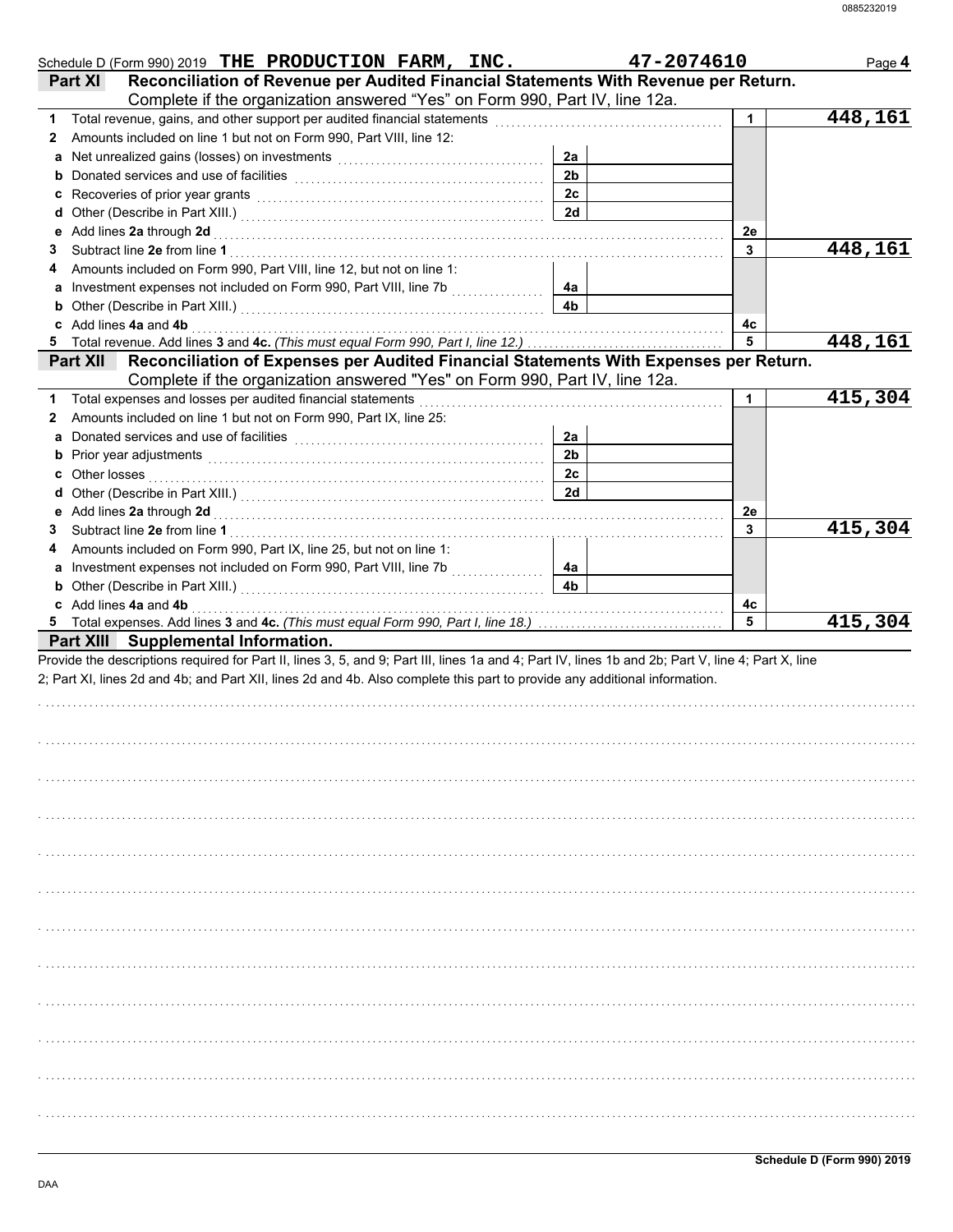|  | Schedule D (Form 990) 2019 THE PRODUCTION FARM, INC.<br>Part XIII Supplemental Information (continued) |  |  | 47-2074610 | Page 5 |
|--|--------------------------------------------------------------------------------------------------------|--|--|------------|--------|
|  |                                                                                                        |  |  |            |        |
|  |                                                                                                        |  |  |            |        |
|  |                                                                                                        |  |  |            |        |
|  |                                                                                                        |  |  |            |        |
|  |                                                                                                        |  |  |            |        |
|  |                                                                                                        |  |  |            |        |
|  |                                                                                                        |  |  |            |        |
|  |                                                                                                        |  |  |            |        |
|  |                                                                                                        |  |  |            |        |
|  |                                                                                                        |  |  |            |        |
|  |                                                                                                        |  |  |            |        |
|  |                                                                                                        |  |  |            |        |
|  |                                                                                                        |  |  |            |        |
|  |                                                                                                        |  |  |            |        |
|  |                                                                                                        |  |  |            |        |
|  |                                                                                                        |  |  |            |        |
|  |                                                                                                        |  |  |            |        |
|  |                                                                                                        |  |  |            |        |
|  |                                                                                                        |  |  |            |        |
|  |                                                                                                        |  |  |            |        |
|  |                                                                                                        |  |  |            |        |
|  |                                                                                                        |  |  |            |        |
|  |                                                                                                        |  |  |            |        |
|  |                                                                                                        |  |  |            |        |
|  |                                                                                                        |  |  |            |        |
|  |                                                                                                        |  |  |            |        |
|  |                                                                                                        |  |  |            |        |
|  |                                                                                                        |  |  |            |        |
|  |                                                                                                        |  |  |            |        |
|  |                                                                                                        |  |  |            |        |
|  |                                                                                                        |  |  |            |        |
|  |                                                                                                        |  |  |            |        |
|  |                                                                                                        |  |  |            |        |
|  |                                                                                                        |  |  |            |        |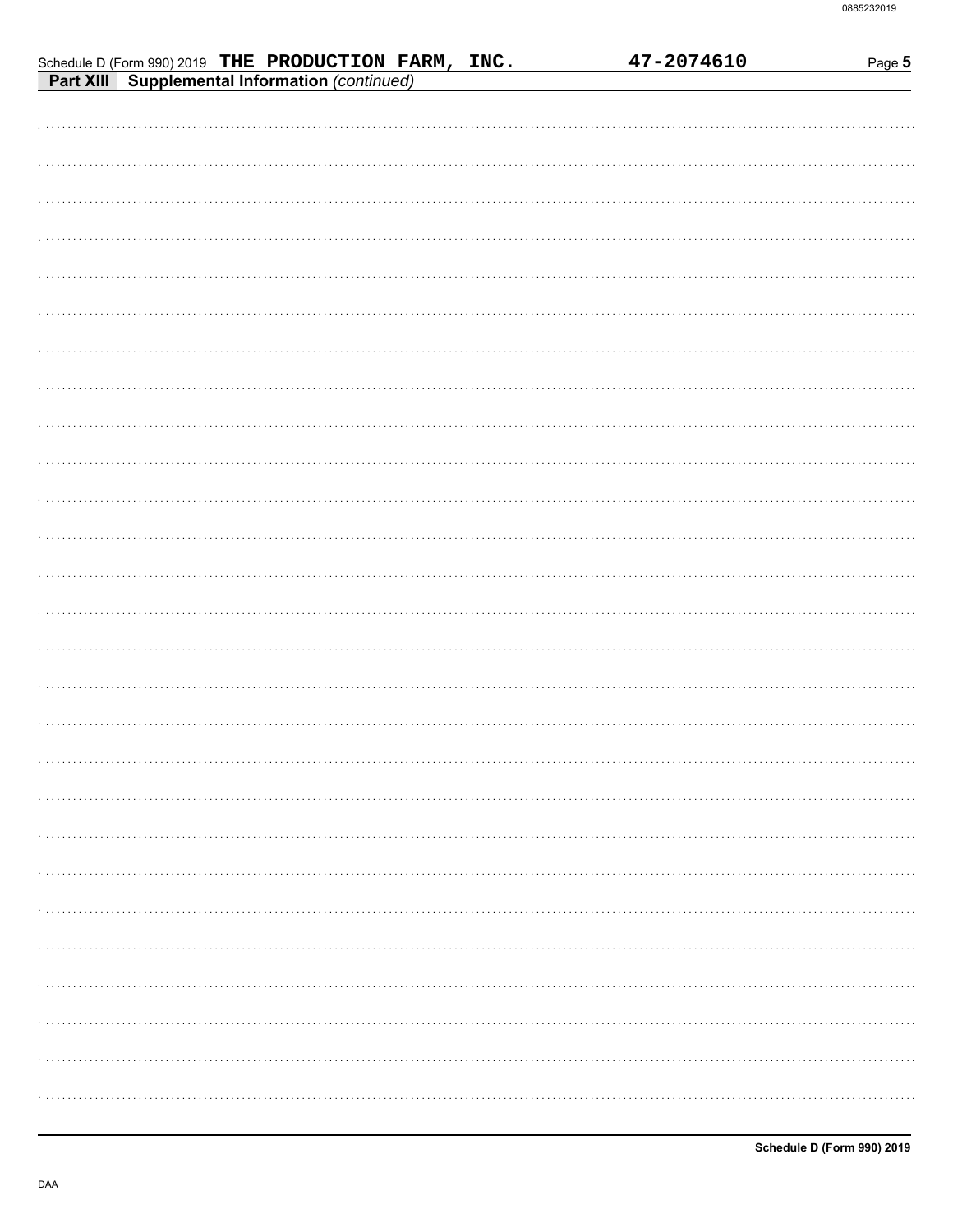OMB No. 1545-0047

2019

**Open to Public** 

**SCHEDULE O** (Form 990 or 990-EZ)

Department of the Treasury<br>Internal Revenue Service

Name of the organization

# Supplemental Information to Form 990 or 990-EZ

Complete to provide information for responses to specific questions on Form 990 or 990-EZ or to provide any additional information.

> Attach to Form 990 or 990-EZ. Go to www.irs.gov/Form990 for the latest information.

**Inspection Employer identification number** 47-2074610

### THE PRODUCTION FARM, INC.

FORM 990 - ORGANIZATION'S MISSION OR MOST SIGNIFICANT ACTIVITIES THE PRODUCTION FARM PROVIDES BEHAVIORAL AND MENTAL HEALTH SERVICES TO YOUTH FROM HARD PLACES. USING OUTSIDE THE BOX METHODS ROOTED IN EVIDENCE BASED PRACTICES, THE BEHAVIORAL HEALTH PROGRAM CONSISTS OF PSYCHOSOCIAL REHABILITATION AND SKILL DEVELOPMENT, FOCUSED ON CLIENT BASED NEEDS AND GOALS. THIS IS DONE THROUGH TRUST BASED RELATIONAL METHODS AND CREATIVE ARTISTIC OUTLETS, AS WELL AS ACCESS TO ACTIVITIES AND EXPERIENCES THAT THE YOUTH MAY NOT HAVE OTHERWISE HAD ACCESS TO. THE PRODUCTION FARM PROVIDES OVER 200+ INTENSIVE FACE TO FACE SERVICE HOURS PER WEEK.

FORM 990 - ORGANIZATION'S MISSION

THE PRODUCTION FARM PROVIDES BEHAVIORAL AND MENTAL HEALTH SERVICES TO YOUTH FROM HARD PLACES. USING OUTSIDE THE BOX METHODS ROOTED IN EVIDENCE BASED PRACTICES, THE BEHAVIORAL HEALTH PROGRAM CONSISTS OF PSYCHOSOCIAL REHABILITATION AND SKILL DEVELOPMENT, FOCUSED ON CLIENT BASED NEEDS AND GOALS. THIS IS DONE THROUGH TRUST BASED RELATIONAL METHODS AND CREATIVE ARTISTIC OUTLETS, AS WELL AS ACCESS TO ACTIVITIES AND EXPERIENCES THAT THE YOUTH MAY NOT HAVE OTHERWISE HAD ACCESS TO. THE PRODUCTION FARM PROVIDES OVER 200+ INTENSIVE FACE TO FACE SERVICE HOURS PER WEEK.

FORM 990, PART VI, LINE 11B - ORGANIZATION'S PROCESS TO REVIEW FORM 990 A 990 DRAFT IS REVIEWED BY THE CEO AND CFO PRIOR TO FILING.

FORM 990, PART VI, LINE 12C - ENFORCEMENT OF CONFLICTS POLICY

A COPY OF THE CODE OF ETHICS IS GIVEN TO EACH BOARD MEMEBER. THE CODE